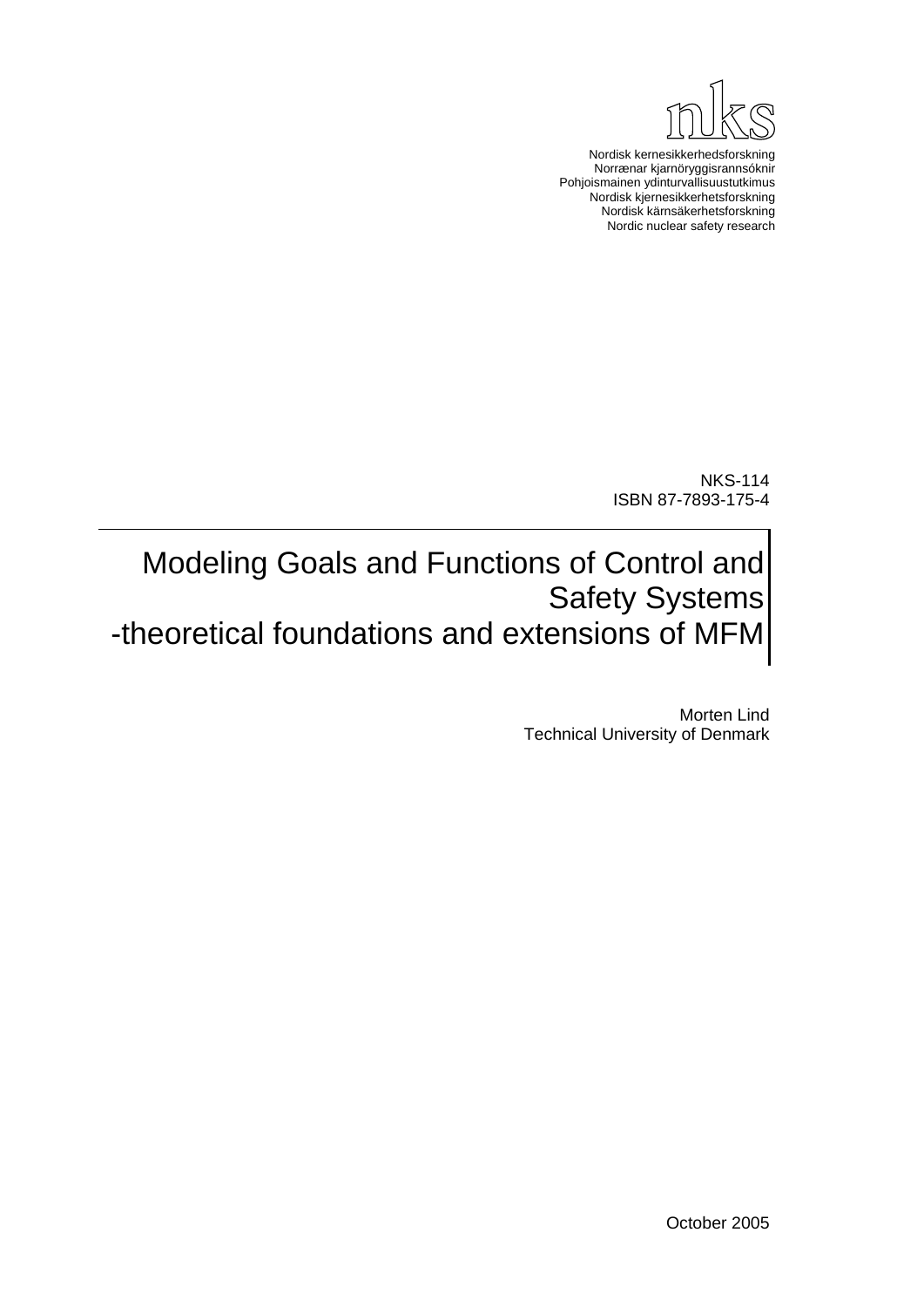

### **Abstract**

Multilevel Flow Modeling (MFM) has proven to be an effective modeling tool for reasoning about plant failure and control strategies and is currently exploited for operator support in diagnosis [3, 4] and on-line alarm analysis [6]. Previous MFM research was focussed on representing goals and functions of process plants which generate, transform and distribute mass and energy [10, 11]. However, only a limited consideration has been given to the problems of modeling the control systems. Control functions are indispensable for operating any industrial plant. But modeling of control system functions has proven to be a more challenging problem than modeling functions of energy and mass processes. The problems were discussed by Lind [8, 9, 10] and tentative solutions has been proposed but have not been investigated in depth until recently, partly due to the lack of an appropriate theoretical foundation.

The purposes of the present report are to show that such a theoretical foundation for modeling goals and functions of control systems can be built from concepts and theories of action developed by Von Wright [23] and to show how the theoretical foundation can be used to extend MFM with concepts for modeling control systems. The theoretical foundations has been presented in detail elsewhere by the present author [12, 14] without the particular focus on modeling control actions and MFM adopted here.

### **Key words**

Multilevel Flow Modeling, control actions, safety systems, theoretical foundation.

NKS-114 ISBN 87-7893-175-4

Electronic report, October 2005

The report can be obtained from NKS Secretariat NKS-775 P.O. Box 49 DK - 4000 Roskilde, Denmark

Phone +45 4677 4045 Fax +45 4677 4046 www.nks.org e-mail nks@nks.org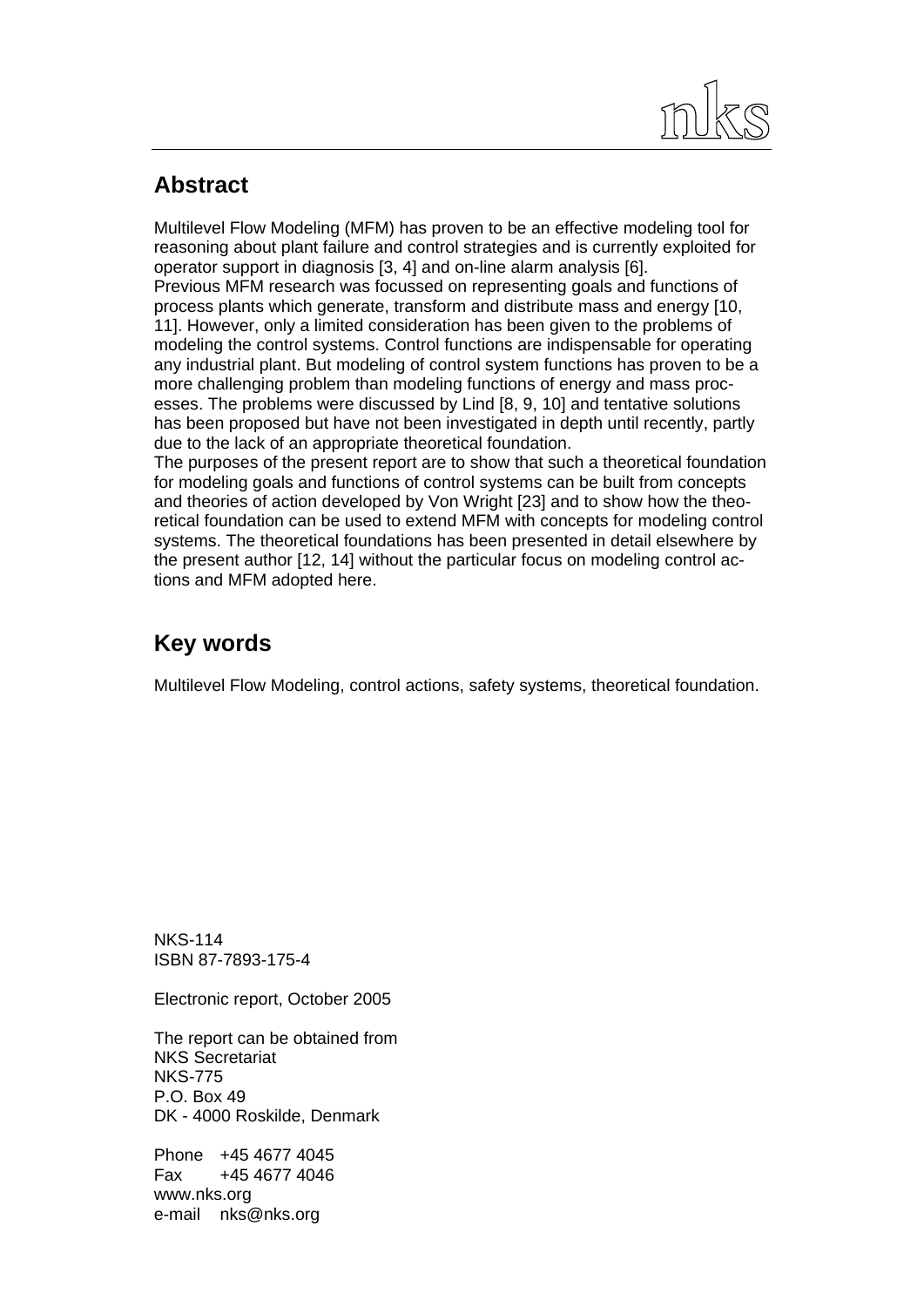### **Modeling Goals and Functions of Control and Safety Systems**

### -theoretical foundations and extensions of MFM

NKS-R-07: Barriers, Control and Management

Morten Lind Ørsted•DTU, Automation Technical University of Denmark mli@oersted.dtu.dk

October, 2005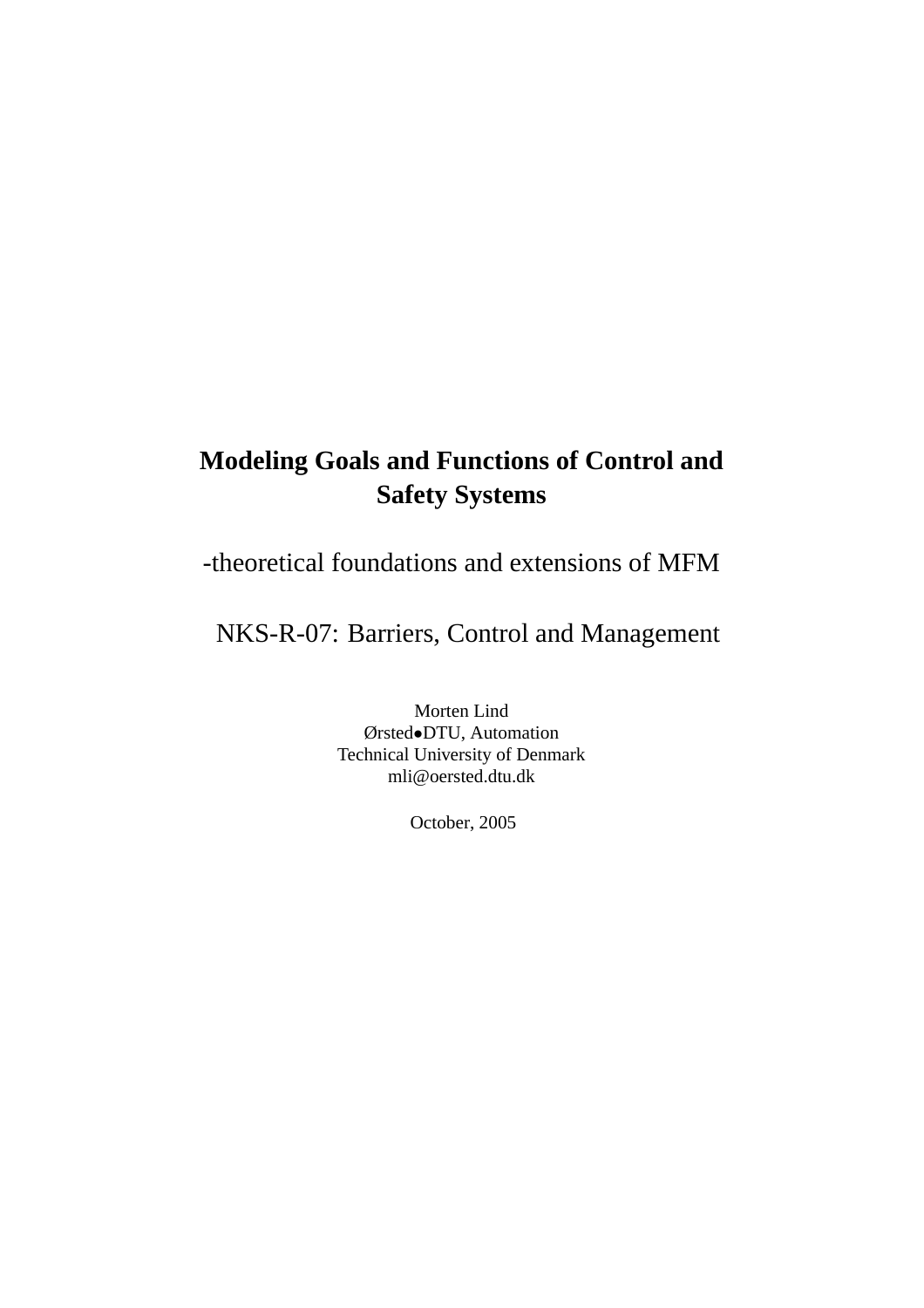# **Contents**

| 1 |     | <b>Introduction</b>                                                      | 5              |
|---|-----|--------------------------------------------------------------------------|----------------|
|   | 1.1 | Why are models of control purposes required? $\ldots$                    | 5              |
|   |     | Control systems engineering<br>1.1.1                                     | 6              |
|   |     | Human supervisory control<br>1.1.2                                       | 6              |
|   |     | 1.1.3                                                                    | $\overline{7}$ |
|   |     | Safety systems engineering<br>1.1.4                                      | $\overline{7}$ |
| 2 |     | <b>The Challenges</b>                                                    | 9              |
|   | 2.1 |                                                                          | 9              |
|   | 2.2 |                                                                          | 11             |
|   | 2.3 |                                                                          | 11             |
| 3 |     | <b>Action Theoretical Foundations</b>                                    | 13             |
|   | 3.1 | Von Wright's elementary action types                                     | 13             |
|   |     | Interpretations of the elementary action types<br>3.1.1                  | 14             |
|   |     | Elementary control actions<br>3.1.2                                      | 15             |
|   |     | 3.1.3                                                                    | 16             |
|   | 3.2 |                                                                          | 18             |
|   | 3.3 | Doing, bringing about and actuation $\ldots \ldots \ldots \ldots \ldots$ | 19             |
| 4 |     | <b>Control flow structure</b>                                            | 20             |
|   | 4.1 |                                                                          | 22             |
|   | 4.2 |                                                                          | 24             |
|   |     | 4.2.1                                                                    | 24             |
|   |     | 422                                                                      | 25             |
|   | 4.3 |                                                                          | 27             |
| 5 |     | <b>Composite flow structures</b>                                         | 28             |
| 6 |     | <b>Modeling examples</b>                                                 | 30             |
|   | 6.1 | The tank process without control system                                  | 30             |
|   | 6.2 |                                                                          | 31             |
|   |     | 6.2.1                                                                    | 31             |
|   |     | Including a safety control system<br>6.2.2                               | 32             |
|   |     |                                                                          |                |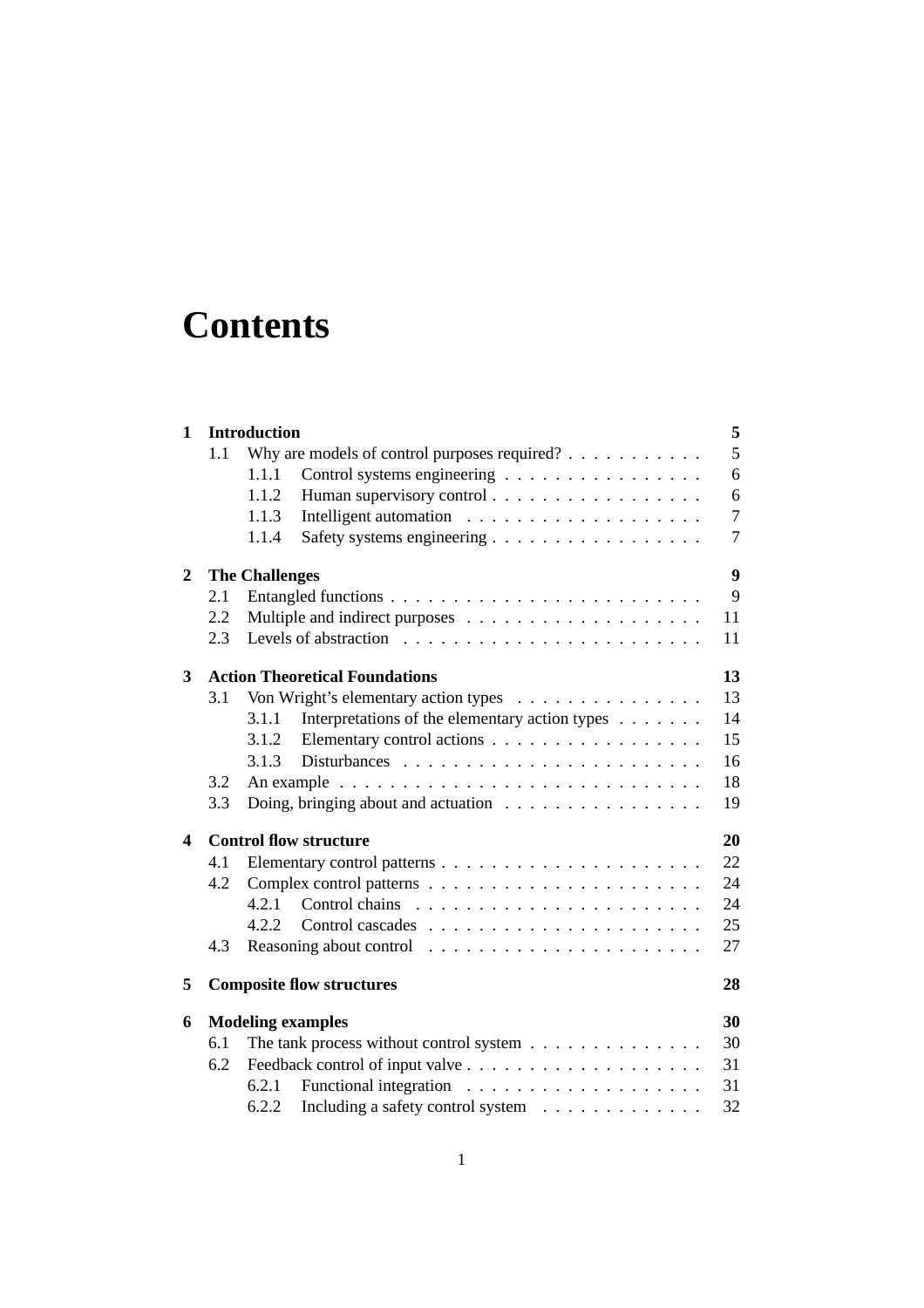|  | <b>Conclusions</b>                                                                                  |  |
|--|-----------------------------------------------------------------------------------------------------|--|
|  |                                                                                                     |  |
|  | <b>A</b> Standard MFM Concepts and Extensions                                                       |  |
|  |                                                                                                     |  |
|  |                                                                                                     |  |
|  | A.3 Horizontal relations $\ldots$ $\ldots$ $\ldots$ $\ldots$ $\ldots$ $\ldots$ $\ldots$ $\ldots$ 41 |  |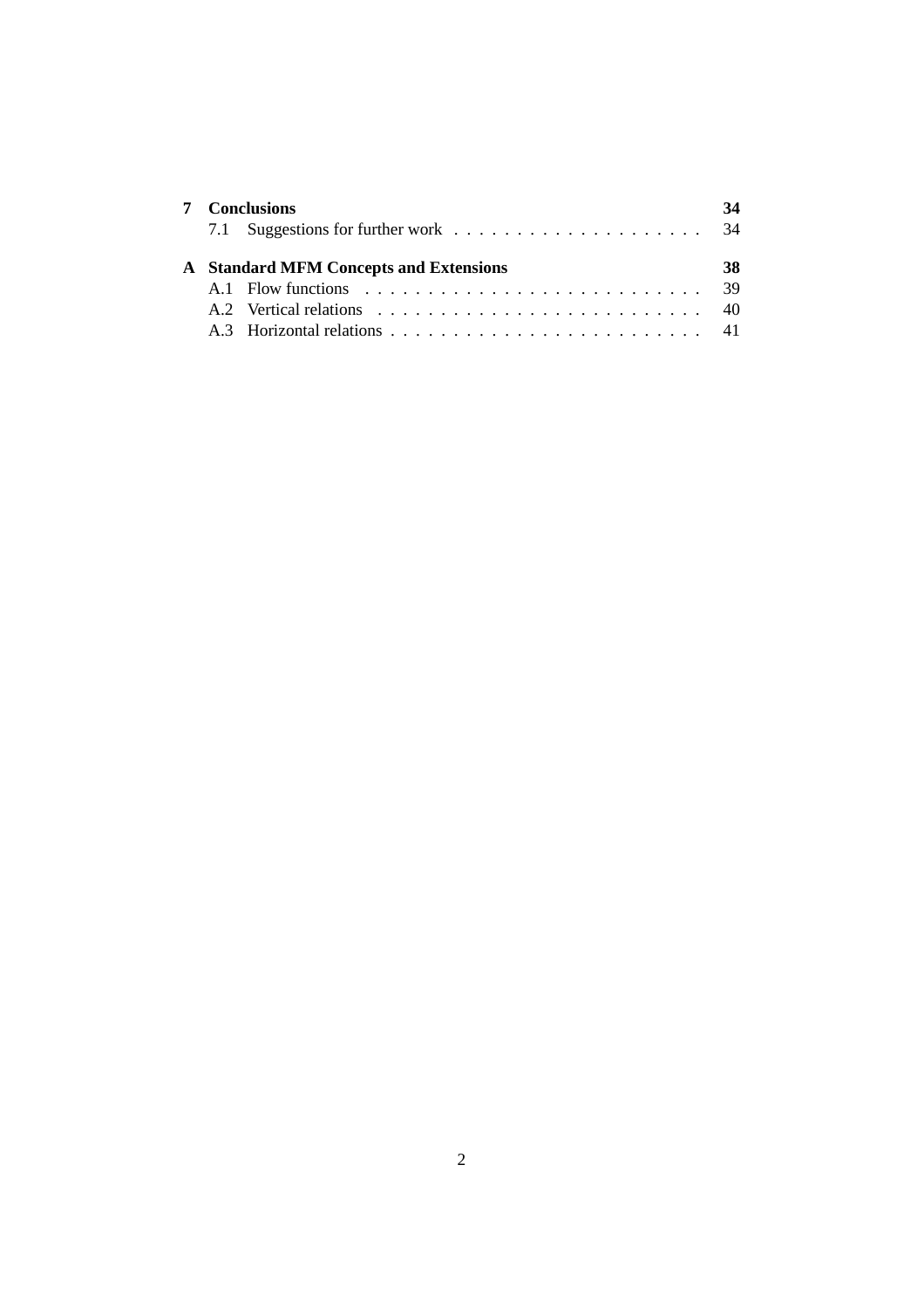# **List of Figures**

| 2.1 | Process and control systems as the context of the other                         | 10 |
|-----|---------------------------------------------------------------------------------|----|
| 3.1 | Interpretations of the elementary action types                                  | 15 |
| 3.2 |                                                                                 | 16 |
| 3.3 | Using feedback to implement the purpose: $\lceil$ maintain $(x = x_0) \rceil$ . | 18 |
| 4.1 | Control determined by the focal state (goal). $\dots \dots \dots \dots$         | 21 |
| 4.2 | The control concept in MFM $\ldots \ldots \ldots \ldots \ldots \ldots \ldots$   | 21 |
| 4.3 | A control chain involve one or more functional levels connected by              |    |
|     |                                                                                 | 25 |
| 4.4 | The functional structure of cascade control $\dots \dots \dots \dots$           | 25 |
| 5.1 | A composite flow structure $(S_3)$ integrated into a flow function $f_1$ .      | 28 |
| 6.1 | MFM model of tank without control system                                        | 30 |
| 6.2 | MFM model of tank with feedback control of input valve                          | 31 |
| 6.3 | Integrated MFM model of tank with feedback control of input valve               | 32 |
| 6.4 | MFM model of tank with feedback control of input valve and pro-                 |    |
|     |                                                                                 | 33 |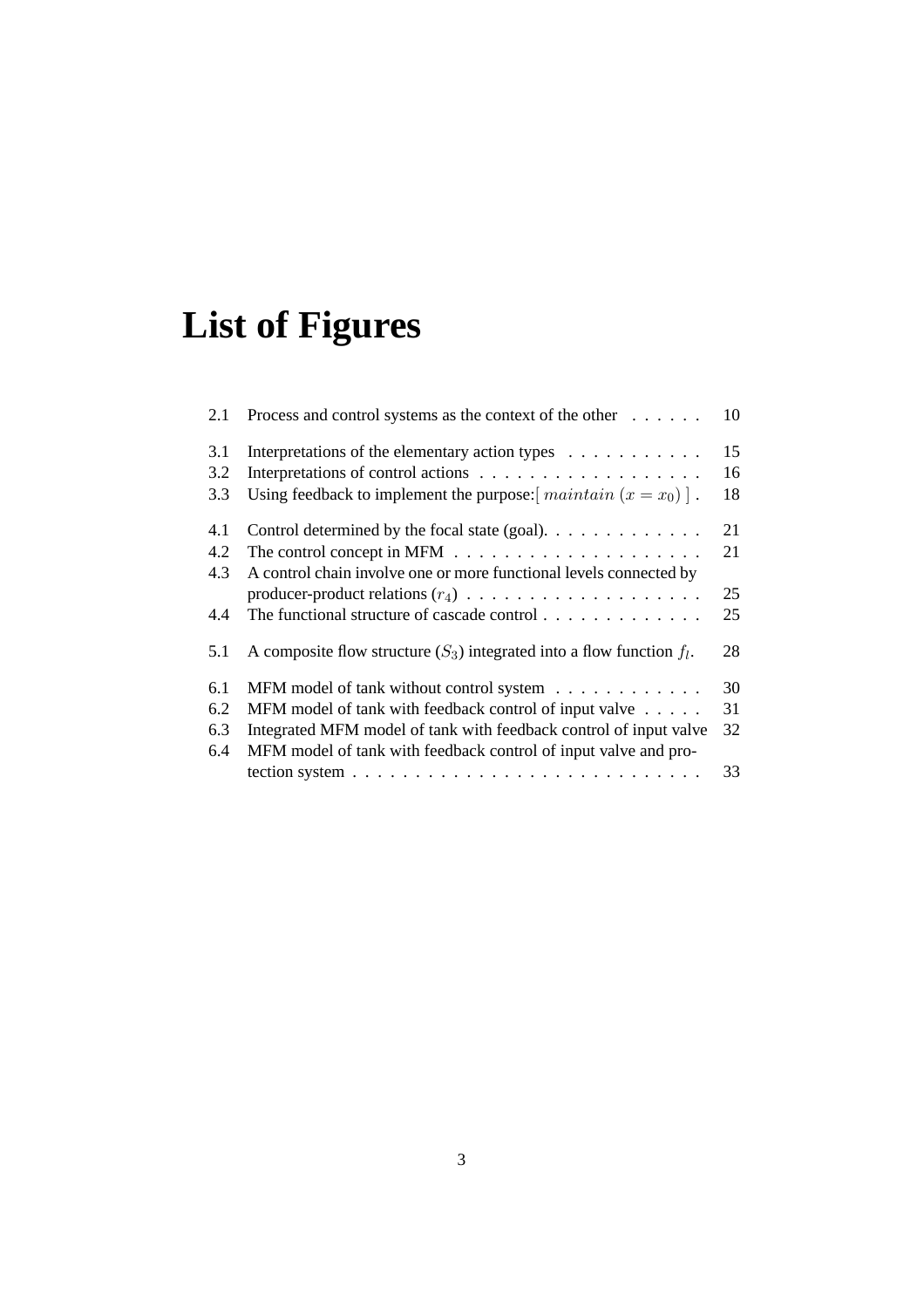# **List of Tables**

| 3.1 |                                                                               | 14 |
|-----|-------------------------------------------------------------------------------|----|
| 3.2 | Corresponding elementary interventions and control actions.                   | 15 |
| 3.3 | Corresponding control actions and (defeated) counteractions                   | 17 |
| 4.1 | Elementary control functions in MFM (derived from figure 3.2).                | 20 |
| 4.2 | Possible combinations of control function $f_i$ and relations $r_1$ and $r_3$ | 23 |
| 4.3 | Elementary control patterns derived from table $4.2 \ldots \ldots$            | 23 |
| 4.4 |                                                                               | 26 |
| 5.1 | A flow function $f_l$ conditioned by a focal state $g_3$ related to a com-    |    |
|     |                                                                               | 29 |
| A.1 |                                                                               | 39 |
|     |                                                                               | 40 |
|     |                                                                               | 41 |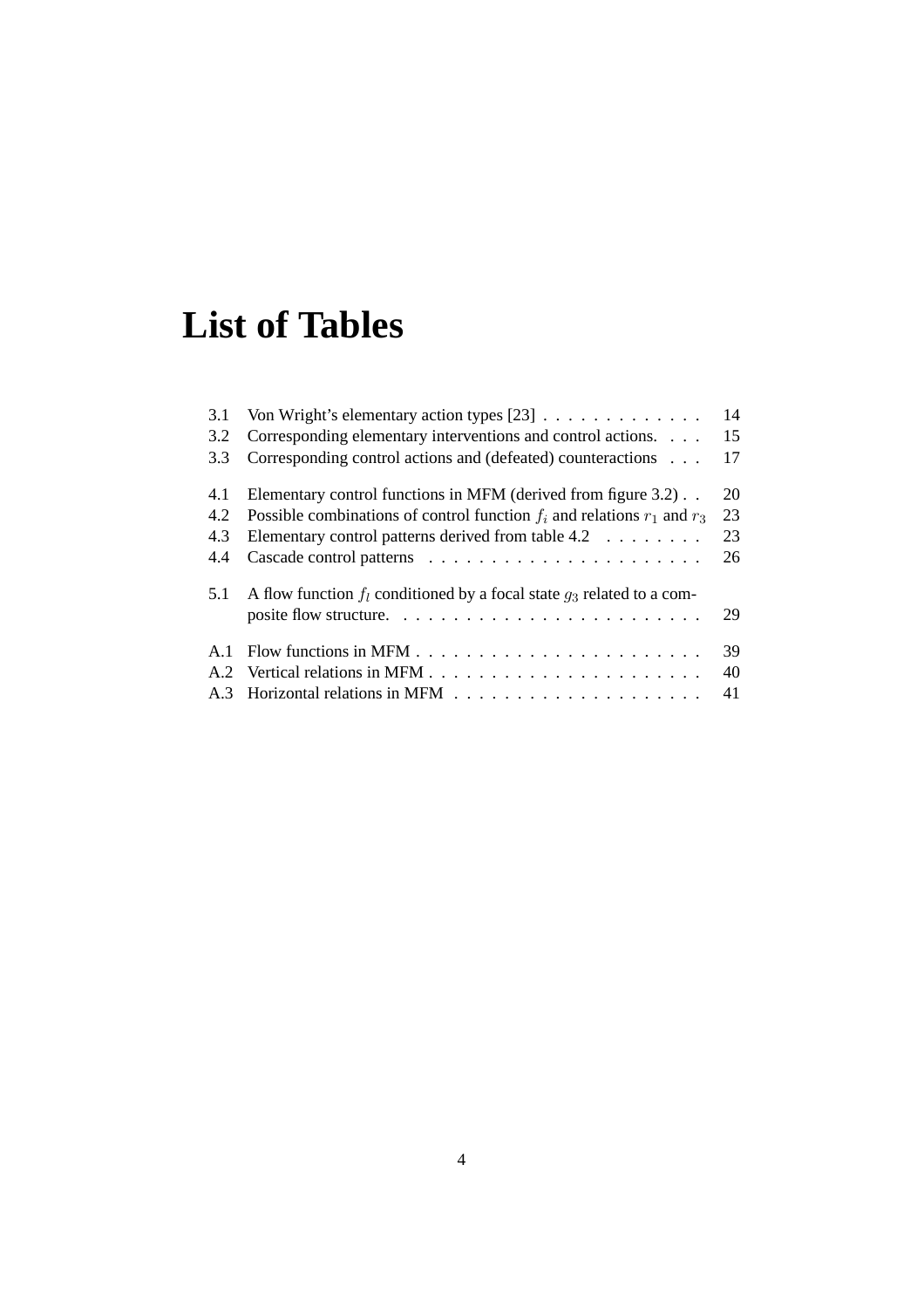### **Chapter 1**

## **Introduction**

Multilevel Flow Modeling (MFM) has proven to be an effective modeling tool for reasoning about plant failure and control strategies and is currently exploited for operator support in diagnosis [3, 4] and on-line alarm analysis [6].

Previous MFM research was focussed on representing goals and functions of process plants which generate, transform and distribute mass and energy [10, 11]. However, only a limited consideration has been given to the problems of modeling the control systems. Control functions are indispensable for operating any industrial plant. But modeling of control system functions has proven to be a more challenging problem than modeling functions of energy and mass processes. The problems were discussed by Lind [8, 9, 10] and tentative solutions has been proposed but have not been investigated in depth until recently, partly due to the lack of an appropriate theoretical foundation.

The purposes of the present report are to show that such a theoretical foundation for modeling goals and functions of control systems can be built from concepts and theories of action developed by Von Wright [23] and to show how the theoretical foundation can be used to extend MFM with concepts for modeling control systems. The theoretical foundations has been presented in detail elsewhere by the present author [12, 14] without the particular focus on modeling control actions and MFM adopted here.

### **1.1 Why are models of control purposes required?**

The overall purpose of control systems in process plants is to manage material and energy balances to optimize production and to ensure safe operation. Requirements to the goals and functions of control systems originate in the plant design process and comprises the basis for engineering control systems solutions. Information about control goals and functions is also necessary for operators dealing with diagnosis and counteraction of disturbances in complex plants because control systems modify the behavior of the plant under control. Without knowing the purposes of the control systems the operator would therefore have difficulties in both isolating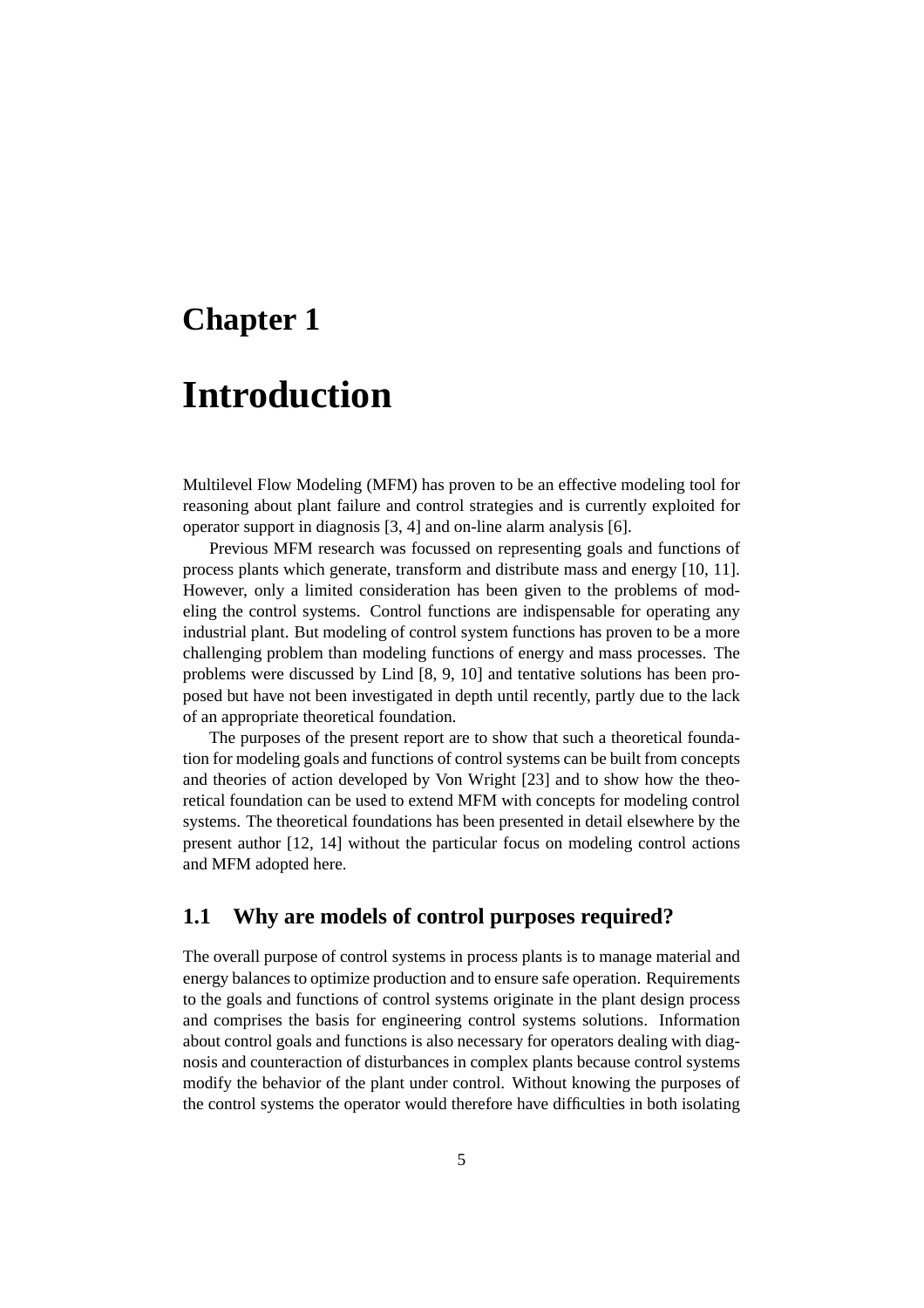the causes of plant malfunction and to understand how the control systems affect the result of manual interventions. However, information about control purposes is only represented incompletely in the plant specifications and in the human machine interface. The information cannot be derived directly from programming code, from process and instrumentation (P&I) diagrams or from display mimics. Programming code describe how the control problem is solved in software and not the purposes of the control system. P&I diagrams and mimics represent physical connections between plant components and control and instrumentation equipment and contains only limited amount of information about purposes.

#### **1.1.1 Control systems engineering**

Control systems designers may claim that they can read information about control purposes from process schemes and P&I diagrams. However, this information is not explicit in the diagrams but is inferred by the expert based on his knowledge about the design problem. It is therefore difficult to validate the information about control purposes and to communicate the information to other designers and to the plant operator.

The need for information about control purposes in systems design is often accommodated by informal descriptions and other means of communication but methods for formalized representation are required. Without formalized representations it is not possible to ensure consistency of control systems design specifications. The lack of explicit representation or documentation of control purposes is also a problem when retrofitting old control systems with new technological solutions. New information technology will often facilitate the implementation of more intelligent solutions to a control problem. But if the only documentation available is the code or informal functional specifications the intentions of the control systems designer are hidden. It can therefore be very difficult to infer what the designer had in mind and to take advantage of the possibilities offered by the new information technology.

The overall relations between plant operational requirements and the purposes of control systems were discussed by Lind [7]. The work presented here provides improved modeling tools to express these relations. The notion of generic control tasks introduced in op.cit. is also extended with a theoretical foundation.

#### **1.1.2 Human supervisory control**

The lack of explicit representation of control system purposes in display mimics is a particular problem for operators trying to understand the behavior of an automatic control system. Explicit representations are here required in order to construct human machine interfaces that can support the operators in reasoning about control problems and to design databases for intelligent decision support systems.

Explicit information about control system goals and functions is necessary for the operator both in situations that require manual intervention and in supervising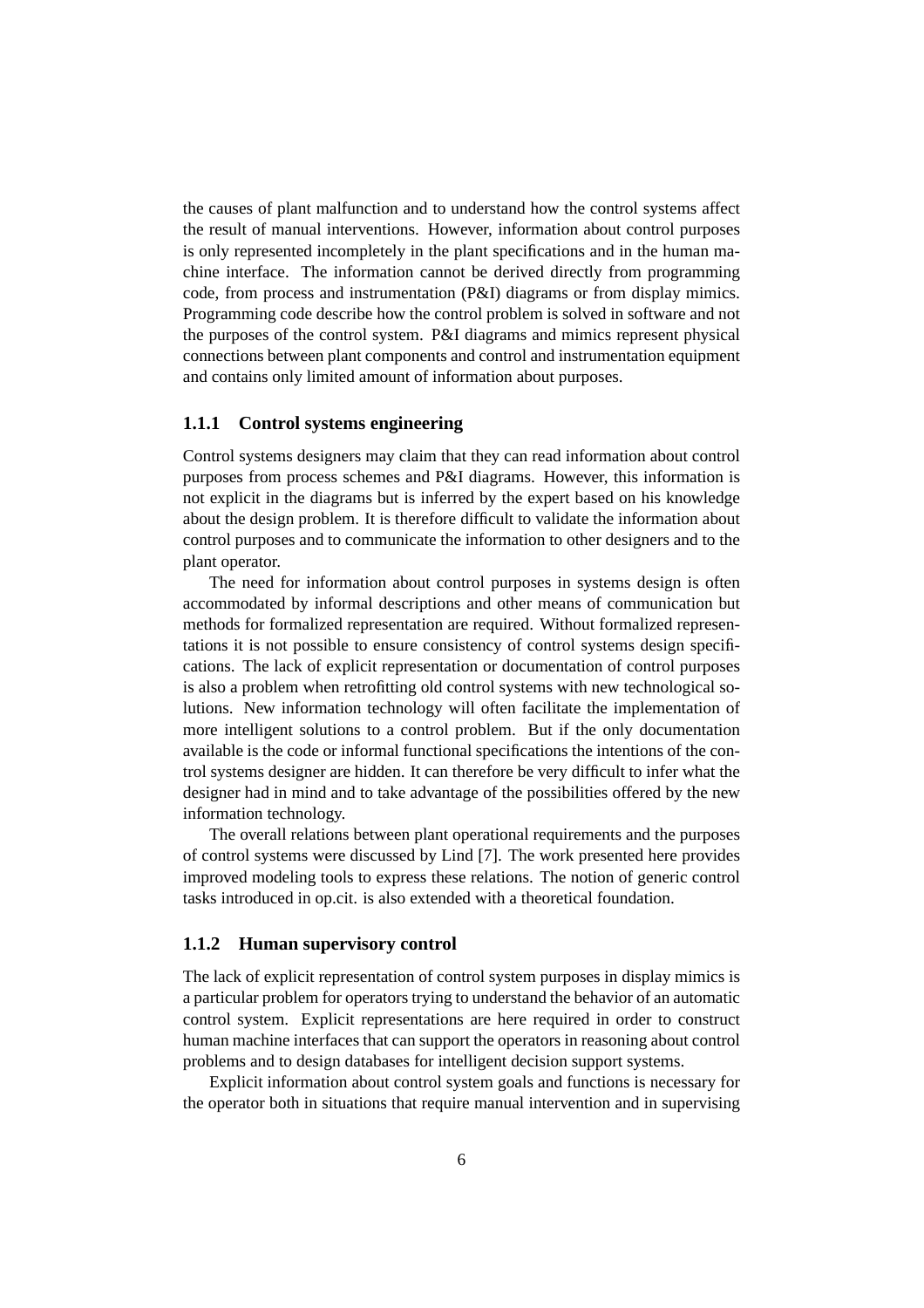the operation of the automated control functions. If only the means of control are known (i.e. the control algorithm and the physical structure of the automated controls) it may be difficult for the operator to find alternative solutions to a control problem. The plant condition or the causal structure may have changed during a disturbance so that the control algorithm or strategy does not longer apply in the situation and other courses of action are required. Information about the ends and the means of control and their status should therefore ideally be available to the operator at the interface.

#### **The abstraction hierarchy**

Rasmussen's abstraction hierarchy [20] is proposed by the cognitive systems engineering community as a conceptual framework for representing means and ends of control in HMI design. However problems in using the abstraction hierarchy (AH) for this purpose have been reported by several researchers (see e.g.[16]). Especially work domains with embedded controls has proven to be difficult to represent in the AH. The problem was analyzed by Lind [13, 15] and was shown to reside in the lack of distinctions in the AH between process and control hierarchies and in a lack of understanding of their complex interrelations.

It should be emphasized that the research presented here is not a solution to the AH problem which is rooted in foundational problems of the AH itself. We will show that means-end modeling of embedded control can be done using MFM when extended with the concepts presented here. We will also show that MFM can account for the complex relations between process and control hierarchies.

#### **1.1.3 Intelligent automation**

An intelligent automation system should also be able to deliberate about the means and ends of control. An automation systems designer chose the control solution from a set of possible alternatives which have different merits depending on the circumstances. In situations where the control system fails, the intelligent automation system should in a similar way reason about the control problem and possibly reconsider the design problem including an evaluation of the current state of control and a choice between possible alternative solutions. In order to do that the intelligent automation system should have knowledge about the intention and the different means available for control.

#### **1.1.4 Safety systems engineering**

Modeling of goals and functions of safety systems is a problem which is of particular interest for industry managing risky productions like e.g. energy or petrochemical plants. The problem is here to model systems whose purpose is to prevent a situation which is undesirable either in itself or because it has possible adverse consequences. We often refer to these safety systems as means of prevention or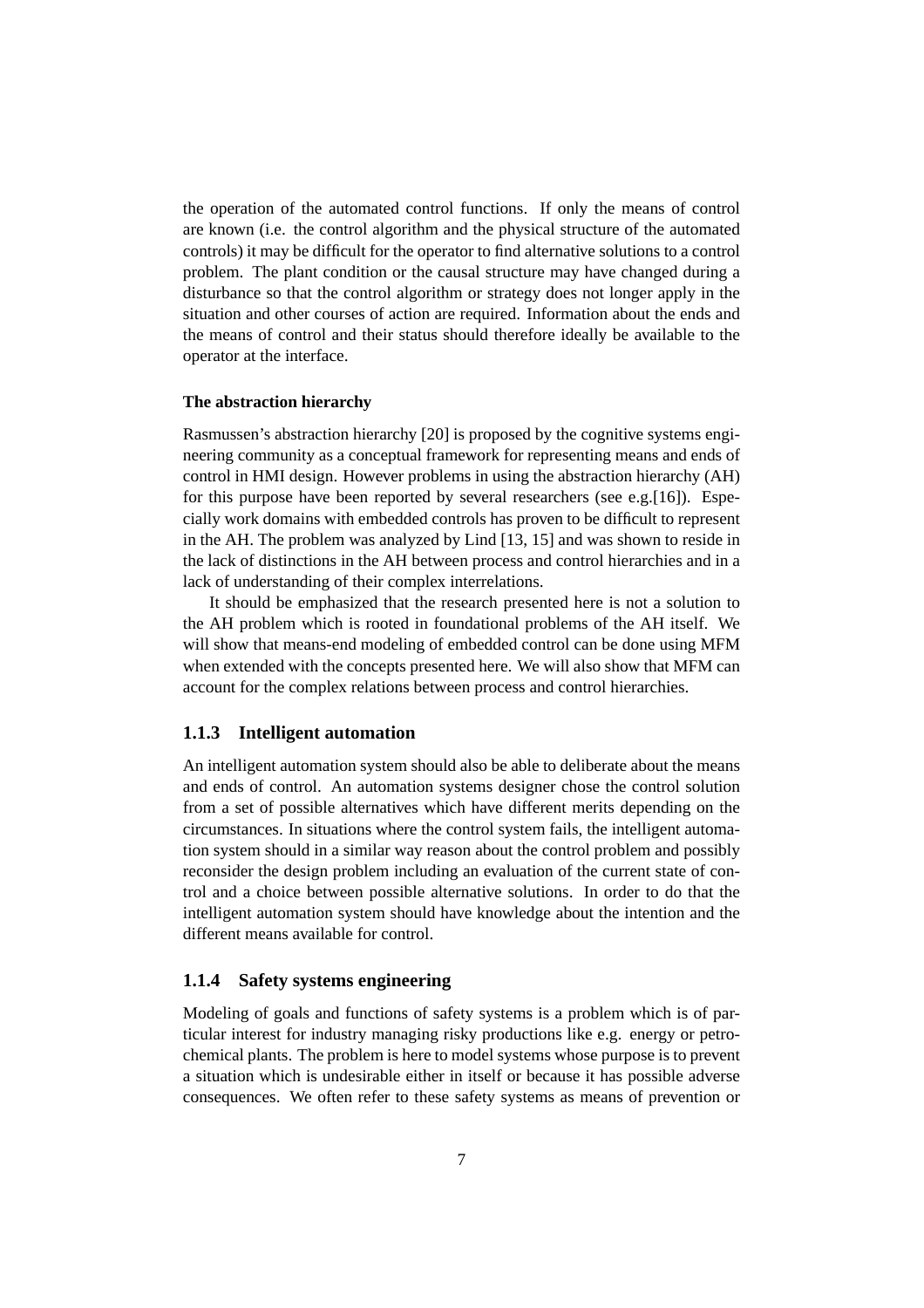counteraction and intuitively it seems therefore obvious that means-end concepts would be applicable for analysis and design of these kinds of system. Several approaches have been developed to model the goals and functions of safety systems [5, 2, 21, 22]. But in spite of the value of these approaches for the practice of safety engineering they suffer from being informal and by the lack of firm theoretical foundations.

The aim of MFM research has been to develop a formalized approach to the modeling of goals and functions of complex industrial plants. But, it has not until recently been entirely clear how goals and functions of control systems should be represented in MFM. Since many control systems have safety functions it has therefore not been possible to make formal representations in MFM of advanced principles for safety management in complex systems such as safety chains and defense in depth.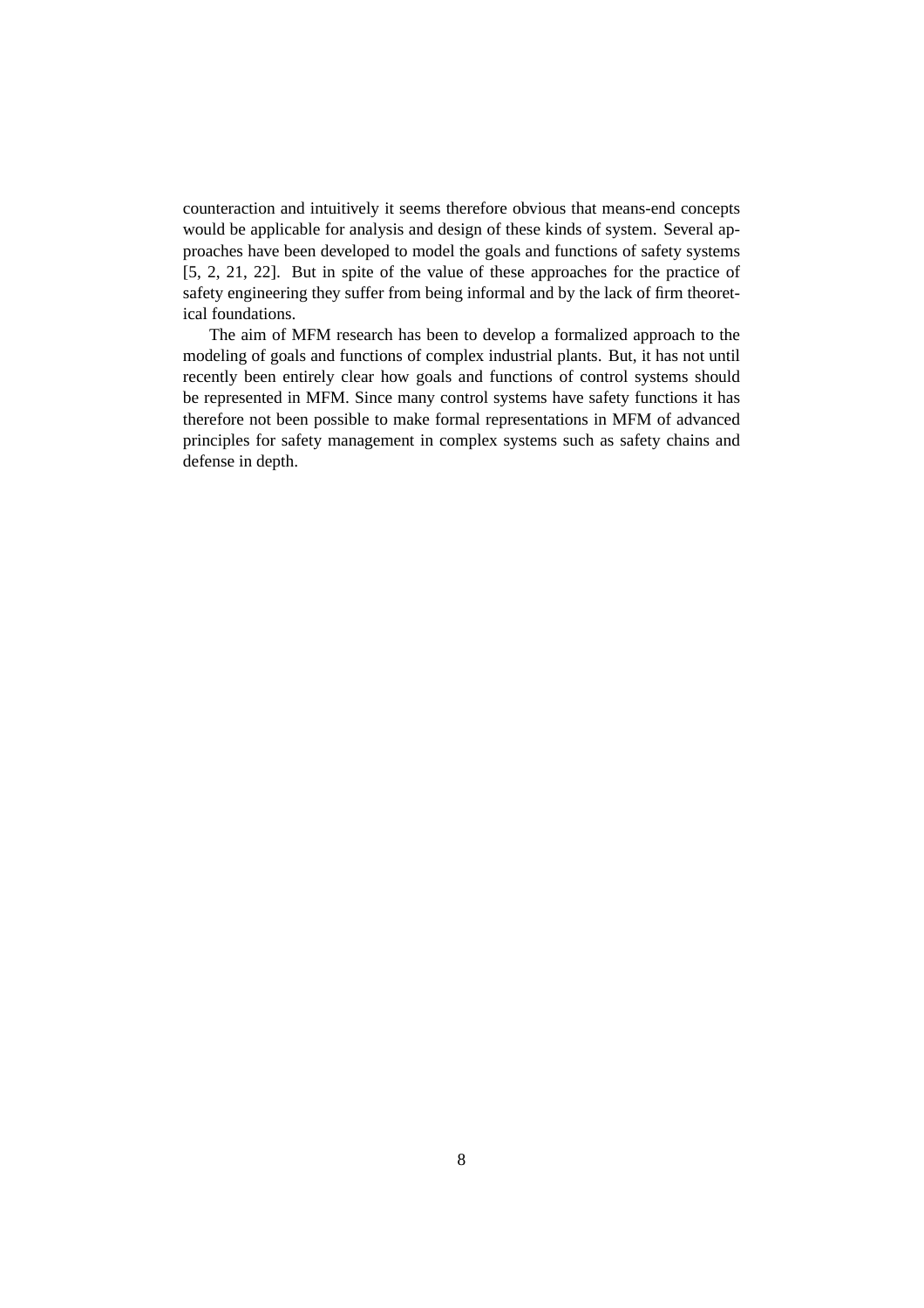### **Chapter 2**

## **The Challenges**

The modeling of goals and functions of control systems is a challenging problem for three reasons. The first reason is that the process functions for mass and energy generation, transformation and distribution in an industrial plant are entangled with the functions of the controls. The second problem is that a control system often has multiple purposes and that the purposes often are indirectly related with the real purposes. The third problem is that it is not obvious what levels of abstraction that would be appropriate for defining the goals and functions of the control system. We will treat the three problems in more detail in the following.

### **2.1 Entangled functions**

The entanglement of process and control functions means that it is not possible to separate entirely the modeling of process goals and functions from modeling the goals and functions of the control systems. The interdependency is deep and subtle because the behavior of a control system is directed towards fulfilling objectives that are defined in terms of the states and operating objectives of the process (the object) under control. Conversely, the process should be defined as an object of control i.e. having inputs and outputs and as being dynamically constrained by the controls. This is necessary because the efficiency and safety levels required of plants today cannot be achieved without the use of control systems. Goals and functions of the plant process and the controls should therefore be described within the context of the other as illustrated in figure 2.1.

A control system is subordinate to the plant it is controlling because its actions are directed towards ends defined by plant operational requirements. It is therefore a means of achieving or maintaining plant goals and functions and not an end in itself. The problem of modeling control goals and functions cannot therefore be formulated without considering plant operating objectives and information about intentions of the process designer. Ideally, control goals and operating objectives should be in a one-to-one correspondence. For example, if the operating objective or goal of a plant is to maintain a constant specified product composition, the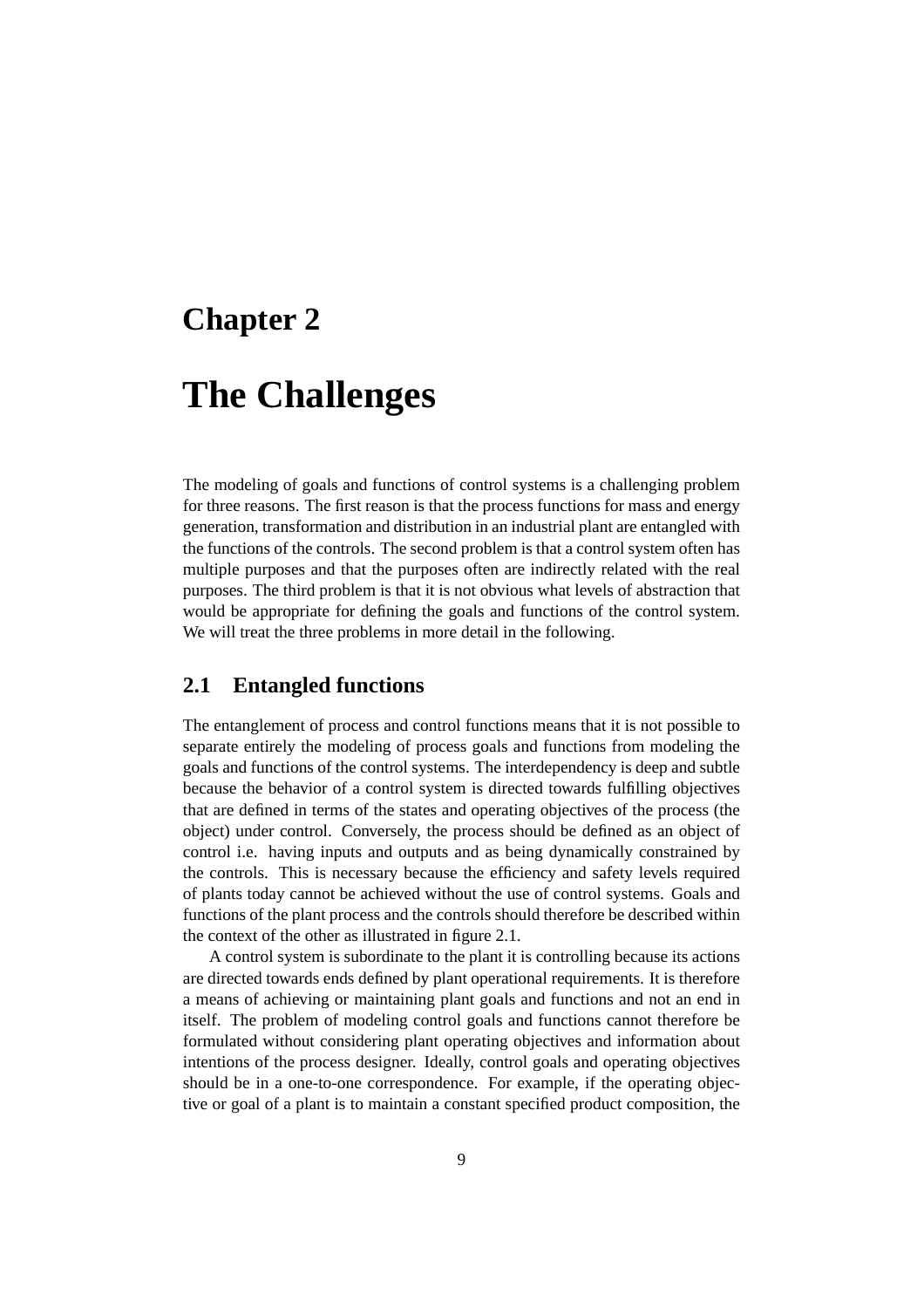control-system objective could be to maintain, say the flow-rate ratio between two materials entering the process.

The logical correspondence between goals for plant operation and control goals was identified by the author in [9]. Here we will extend the analysis to also include the relationship between plant and control functions as they presently can be expressed within the framework of MFM.



Figure 2.1: Process and control systems as the context of the other

Actually all functional descriptions in MFM are bound to a context of goals and purposes in this way. For example, the function of a pump in a plant cannot be described without considering the pump as embedded in a context of use or purpose. In turn, the pump define the context for the description of the other parts and subsystems of as sources and sinks of the fluid pumped. However, a control system is embedded functionally at a deeper level than e.g. a pump because its behavior is goal directed based on internal representations of the previous states and goal states of itself and its environments (the process). A pump does not possess internal representations of its own state and the environment (provided of course that it is not an intelligent pump equipped with an embedded control system).

The functional embedding is reciprocal so that ascriptions of goals and functions to a subsystem will influence the goals and functions ascribed to other subsystems and vice versa. The syntax which rules the combination of elementary flow functions in flow structures is an expression of this inherent reciprocity [8]. We shall see in the following that other functional patterns or regularities emerge in MFM models when control systems are introduced because they, due to their representational capacities, can determine the causal direction of how changes of functional states propagate through the plant.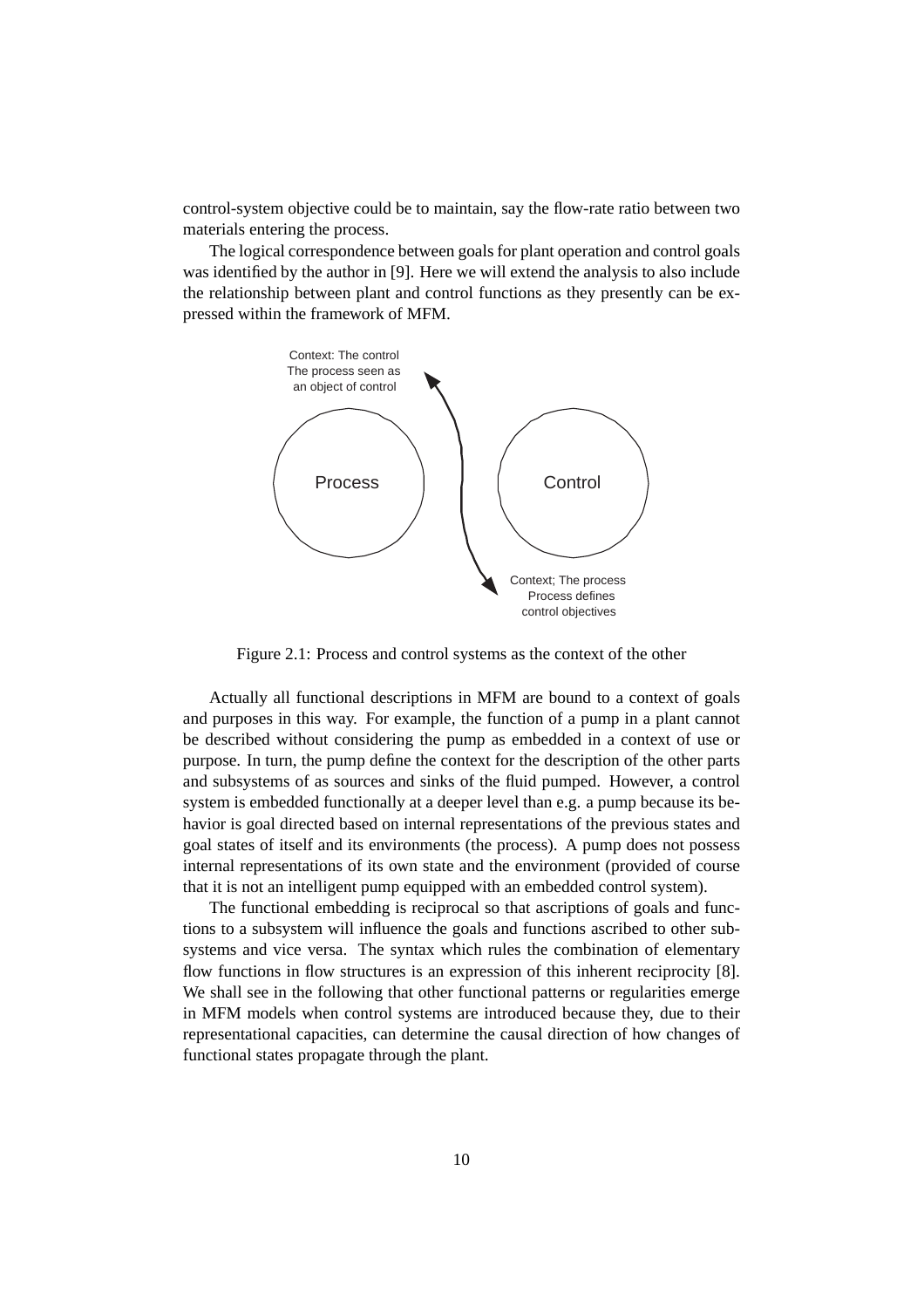### **2.2 Multiple and indirect purposes**

Another difficulty is that control systems in some cases produce or maintain a state or condition  $S_1$  in the process under control in order to prevent another harmful condition  $S_2$  to remain or happen. The control purpose can in such cases appear to be ambiguous or difficult to define. This problem typically appear in situations where a control system in addition to its main purpose also is the solution to a safety problem. Often it cannot be deduced from the implementation of the system that the purpose is to prevent condition  $S_2$ . Information about the harmful condition cannot be derived from the implementation because it relates to a hypothetical situation which is not supposed to arise. The fact that the hypothetical situation is prevented is in the mind of the designer who knows that a harmful condition could occur if the control system was not installed. This information is not expressed in the design specifications which only represents the solution and not the nature of the problem.

Such an approach to safety can be dangerous if plant conditions changes so that e.g. maintaining  $S_1$  no longer ensure the prevention of the harmful condition  $S<sub>2</sub>$ . Information about the control goals and functions would therefore be necessary for an intelligent agent who must reason about the ends and means of control in the counteraction of disturbances in a complex system. Especially when plant disturbances can violate design assumptions.

A similar problematic situation arises when the controlled plant variable is only indirectly related to the variable of interest for the controller. The reason may be that it is impossible or costly to measure the variable of interest and another causally related variable is used instead as an indicator. In such cases a change in the indicator variable should be both sufficient and necessary for a change to occur in the variable of interest.

### **2.3 Levels of abstraction**

A third general difficulty is to choose levels of abstraction in the representation of control functions. Control systems can, as other systems, be described on various levels of means-end abstraction. Traditionally it is described as a signal or information processing system. But by such a representation the emphasis is on the means used for control and not on the purpose served in the process under control.

A particular problem is to distinguish the purposes of control systems based on the principles of feed back and feed forward. The names of both control principles refer to the direction of information flow concerning the influence of disturbances on the control action. In a control system based on feed forward the effect of directly observable disturbances are compensated a priori by a suitable counteraction derived from the observation. In the case of feed back a disturbance is compensated post hoc by evaluating its effect on the controlled plant variable and by intervening with an appropriate control action. Descriptions of the two control principles refer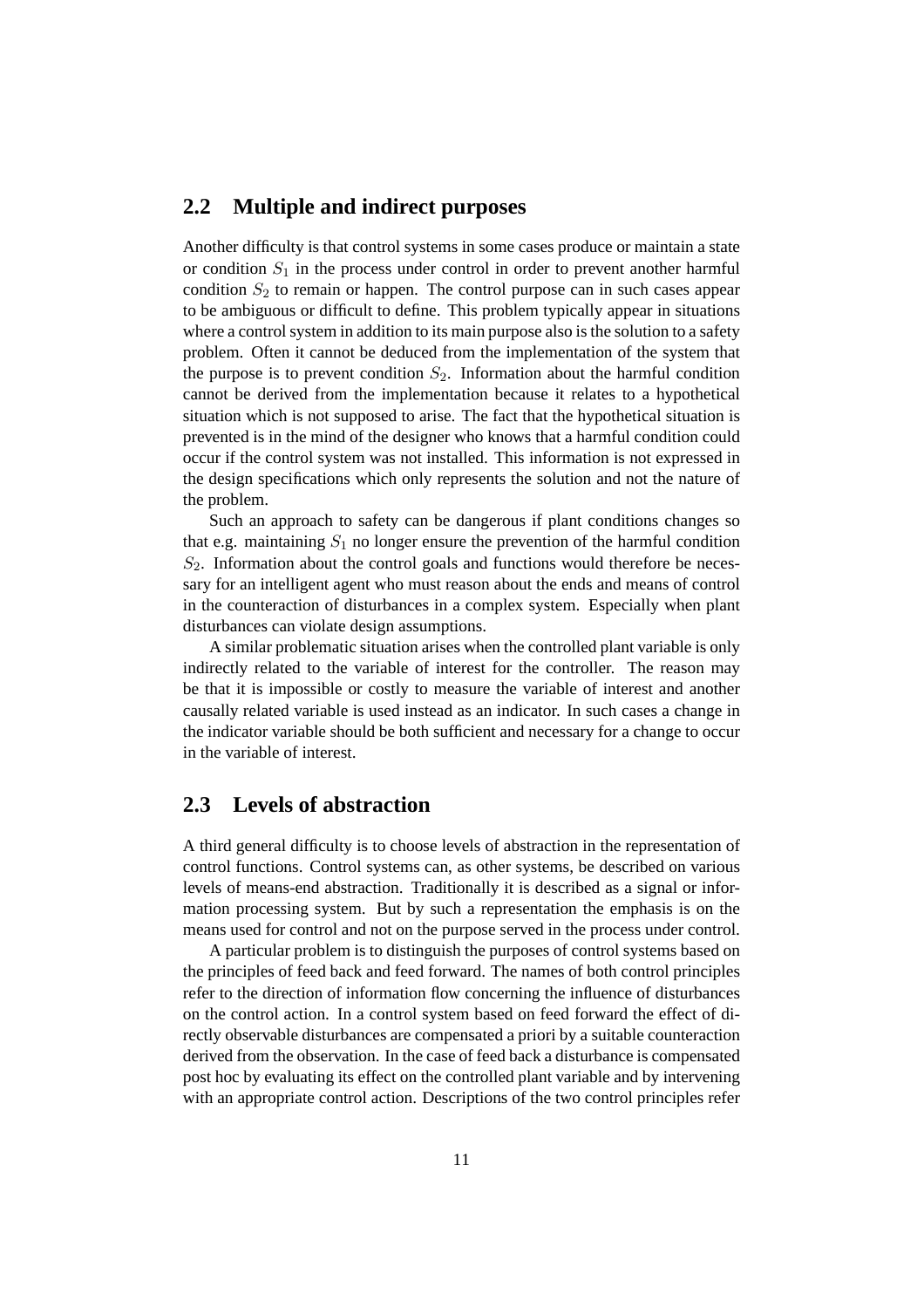to the flow of information in the control system but does not describe to what end or purpose these principles are used. Feed back and feed forward are accordingly terms that refer to the means of control.

We will show in the following that action theoretical concepts can be used to provide representations of control system purposes which do not involve information or signal processing concepts. Control purposes and information flows are accordingly descriptions of the control system on two separate (but related) levels of end-means abstraction. But, even though description of purposes and information flow are separated into different levels of abstraction each of these descriptions alone is insufficient to give a full account of all aspects of the functions of control systems. The two descriptions provide merely two different perspectives on the control system. We will show in the following that it is meaningful to distinguish the two types of descriptions and that the descriptions of control purposes support reasoning processes.

Another related difficulty (which will not be dealt with in detail here) is the problem of shifting between describing a system as a control system or as an object of control. The choice of perspective depends on the role the system have in relation to its environment in different situations (see e.g. [15] for an example).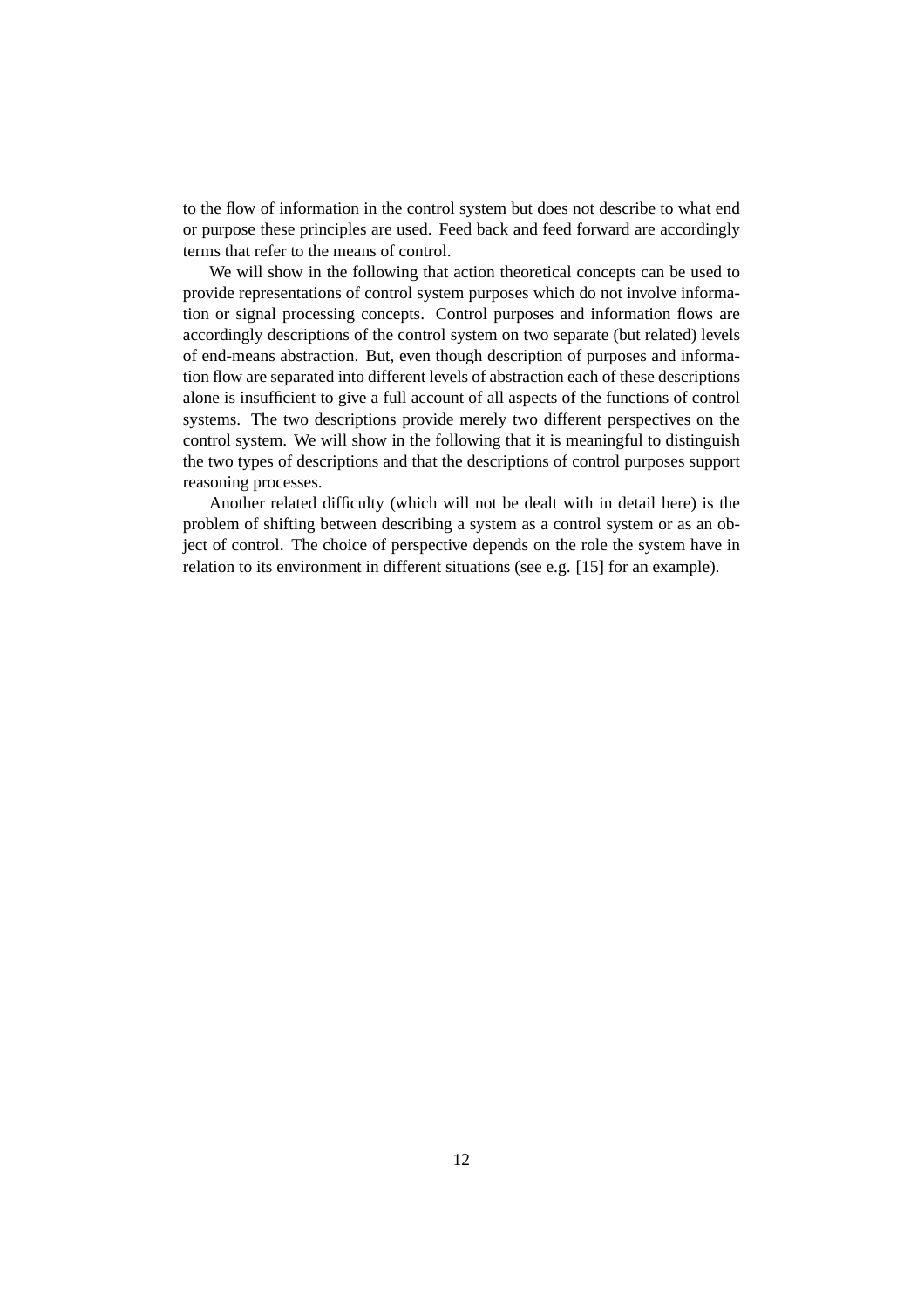### **Chapter 3**

## **Action Theoretical Foundations**

Recent research by Lind [12, 14] has established an action theoretical basis for modeling control and safety functions in MFM. We will first give a brief outline of the theory and use it to derive a logically complete set of elementary control actions. From these elementary control action we will then derive MFM modeling concepts for control. It will be assumed that the reader is familiar with "standard" MFM as described in Lind [10, 11]. The extension of MFM with causal roles proposed by Petersen [19] is also assumed known because the roles are necessary in order to represent control functions in MFM. A summary of standard MFM concepts and the extensions are shown in appendix A.

The action theory provides also a foundation for defining the flow functions (source, sink, storage, transport etc.). These applications of the theory are described by Lind [14] but will not be discussed here. The action theory is generic and therefore more basic than MFM but cannot substitute it. The action theory lacks a domain ontology to define world states and thereby the domain dependent features which makes MFM a powerful tool for modeling complex industrial systems.

The action theoretical framework is derived by the present author from the work of Von Wright [23] by several extensions. These extensions are presented in detail in Lind [12, 14]. Only results relevant for the topic of the present paper are presented below.

### **3.1 Von Wright's elementary action types**

The purpose of VonWright's theory is to provide a logical definition of the concept of action. The theory is based on the concept of change being defined as a temporal succession of two states. Formally a change is defined by a schema  $[ pTq ]$  where T is a temporal operator (then),  $p$  is a proposition which is true before the change and  $q$  is a proposition which is true after the change. An action implies a change of the state of affairs. But it is not only a change of state it has also a counterfactual aspect because the change would not occur unless the action was done. This means that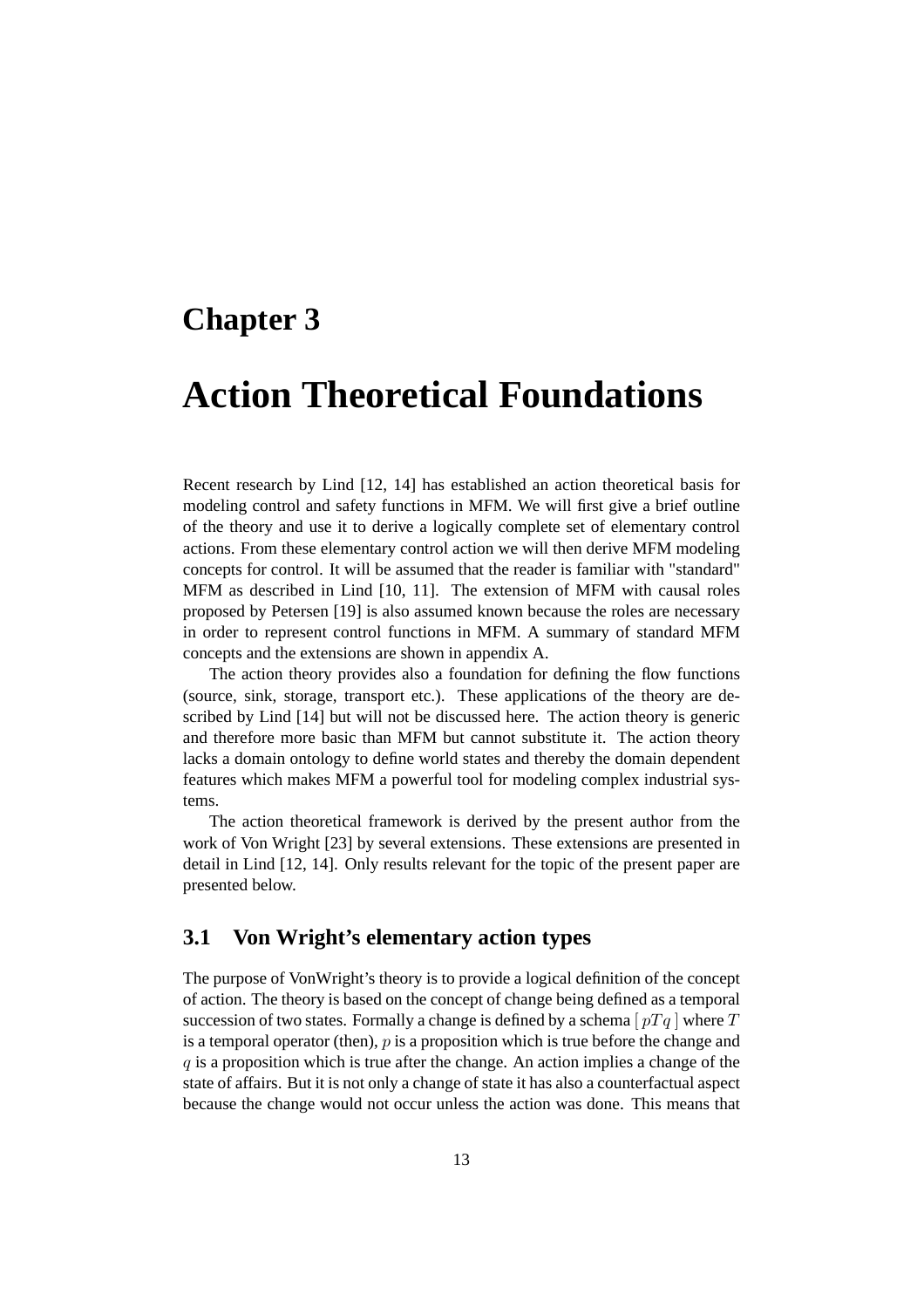the logical definition of an action also must refer to the hypothetical (not actualized) state of the world that would exist if the action was not done. In this way an action can be defined by extending the change schema [  $pTq$  ] to the schema [  $pTqIr$  ] where  $I$  (instead) is an operator relating the actualized state  $q$  with the hypothetical state r.

Von Wright defined a very limited set of elementary action types from this preliminary conceptual analysis by only allowing the states to be described by a proposition p and its negation  $\neg p$ . With this restriction there are only eight possible types of actions as shown in table 3.1. In the table we distinguish between interventions and omissions. An omission can be understood as an intentional notdoing so that even if the agent had the capability and the opportunity to intervene he decided not to intervene in the world. In addition to the schema each elementary action type in table 3.1 has also a corresponding description. The action with the schema  $\lceil \neg pTp \rceil \neg p$  has accordingly the description  $\lceil \text{produce } p \rceil$ .

|                                     | <b>Interventions</b>          | <b>Omissions</b>         |                                                      |  |
|-------------------------------------|-------------------------------|--------------------------|------------------------------------------------------|--|
| <b>Description</b><br><b>Schema</b> |                               | <b>Schema</b>            | <b>Description</b>                                   |  |
| $\lceil \neg pTpI \neg p \rceil$    | produce p                     | $\neg pTpIp$             | $\lceil \text{let } p \text{ happen} \rceil$         |  |
| $[pTpI\neg p]$                      | main <i>p</i>                 | [pTpIp]                  | $\lceil$ let p remain $\rceil$                       |  |
| $\lceil pT \neg pIp \rceil$         | $\lfloor$ destroy p $\rfloor$ | $[pT\neg pI\neg p]$      | $\lceil \text{let } p \text{ disappear} \rceil$      |  |
| $\neg pT \neg pIp$                  | suppress p                    | $\neg pT \neg pI \neg p$ | $\lceil \text{let } p \text{ remain absent } \rceil$ |  |

Table 3.1: Von Wright's elementary action types [23]

#### **3.1.1 Interpretations of the elementary action types**

It may seem unnecessary to have as many as eight elementary action types since they can be reduced to four by simple logical substitutions. The possibility of a reduction can be demonstrated by considering the schema of one of the action types e.g.  $\lceil \neg pTp \rceil \neg p$  ]. By substituting p with  $\neg p$  in this schema we get the schema  $[pT\neg pIp]$  which is the action type described by  $[destrow p]$ . Note however, that the description  $[product \neg p]$  obtained by substituting p with  $\neg p$  in the description  $[product\ p]$  is semantically distinct from the description  $[destroy\ p]$ . The reduction is therefore not desirable even it is possible on purely logical grounds. This can be explained by comparing the two descriptions  $[$  produce  $\neg p$   $]$  and  $[$  destroy p  $]$ . They refer to the same physical action (defined by the schema) but have different meanings defined by the descriptions. The description  $[product \neg p]$  refer to the action of an agent who wants to *promote* a new state  $\neg p$  whereas  $\left[$  *destroy*  $p$   $\right]$  refer to the action of an agent who is *opposed* to the situation defined by p (and therefore destroy it). The descriptions of an action can therefore be used to distinguish between intentions of agents which perform the same physical action (defined by the schema) but having different intentions (defined by the descriptions). This leads to the interpretations of the elementary action types shown in figure 3.1.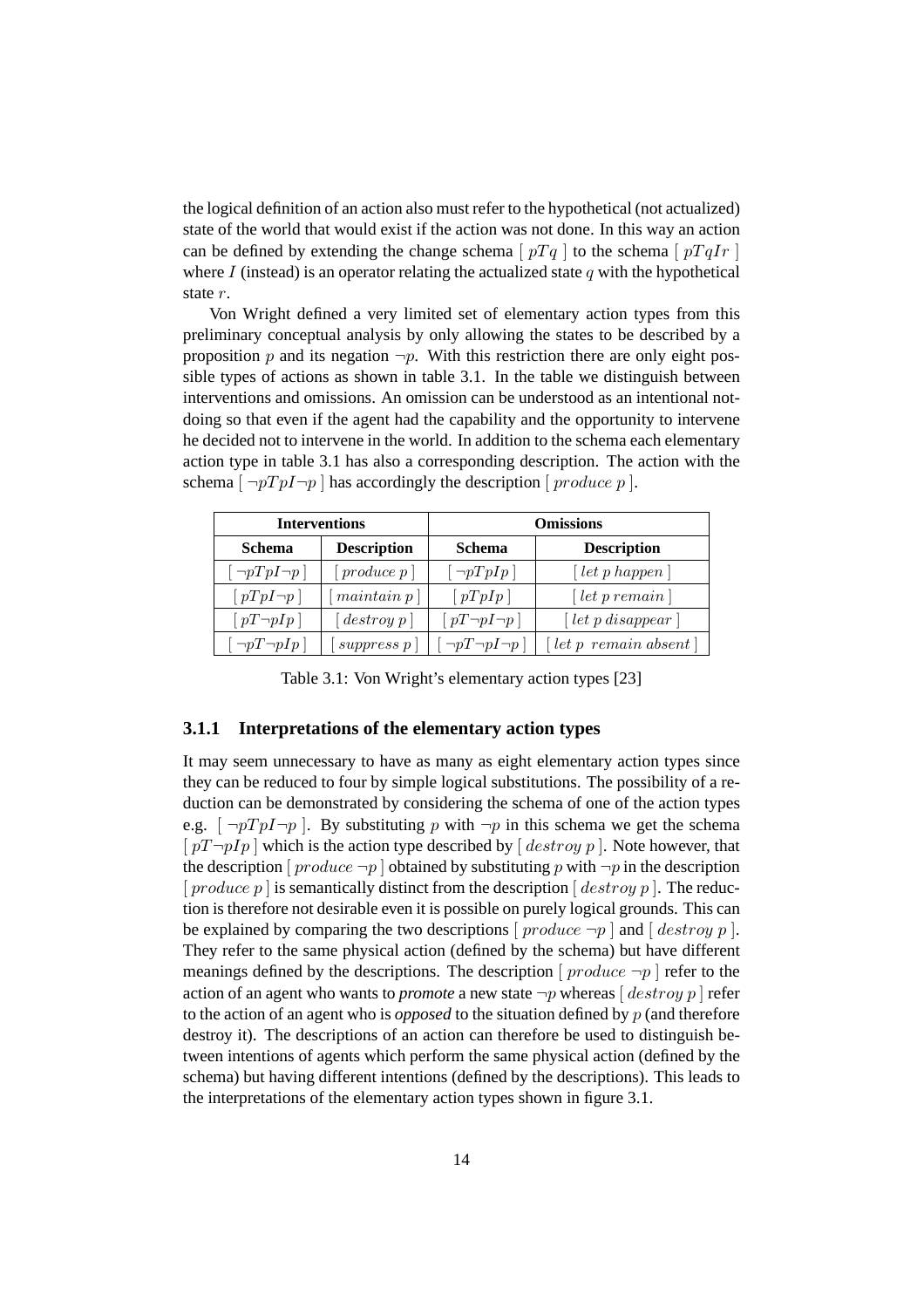It should be noted that the verbs used in forming descriptions (i.e. produce, maintain, destroy and suppress) have ambiguous meanings if used in a natural language context. Here they are used in a strictly technical sense with only one meaning as defined by the corresponding action schema and by the references to the actual or the hypothetical (counterfactual) states made in the corresponding descriptions.

It is realized that the distinctions between promotive and opposive actions which are introduced above are highly relevant for the representation of safety related actions. Since the purpose of safety related actions is to prevent or suppress plant states which are undesirable they clearly belong to the category of opposive actions.

|              |              | Promotive         | Opposive            |                     |  |
|--------------|--------------|-------------------|---------------------|---------------------|--|
| nterventions | produce p    | produce $\neg p$  | destroy p           | $destroy - p$       |  |
|              | maintain p   | maintain $\neg p$ | suppress p          | suppress $~p$       |  |
| Omissions    | let p happen | let ~p happen     | let p disappear     | let ~p disappear    |  |
|              | let p remain | let ~p remain     | let p remain absent | let p remain absent |  |
|              |              |                   |                     |                     |  |

Figure 3.1: Interpretations of the elementary action types

#### **3.1.2 Elementary control actions**

The elementary interventions shown in table 3.1 corresponds directly to established control engineering concepts as shown below in table 3.2. Tripping and interlocking are safety related control actions whereas steering and regulation only are indirectly related to safety.

| <b>Intervention</b>              | <b>Control action</b> |  |
|----------------------------------|-----------------------|--|
| $\lceil \neg pTpI \neg p \rceil$ | steering              |  |
| $\lceil pTpI \neg p \rceil$      | regulation            |  |
| $\lceil pT \neg pIp \rceil$      | tripping              |  |
| $\neg pT \neg pIp$               | interlocking          |  |

Table 3.2: Corresponding elementary interventions and control actions.

The distinction between action schema and descriptions introduced above can also be applied to the control actions as shown in figure 3.2 so that we can distinguish between two purposes of the same control action. Note that the choice of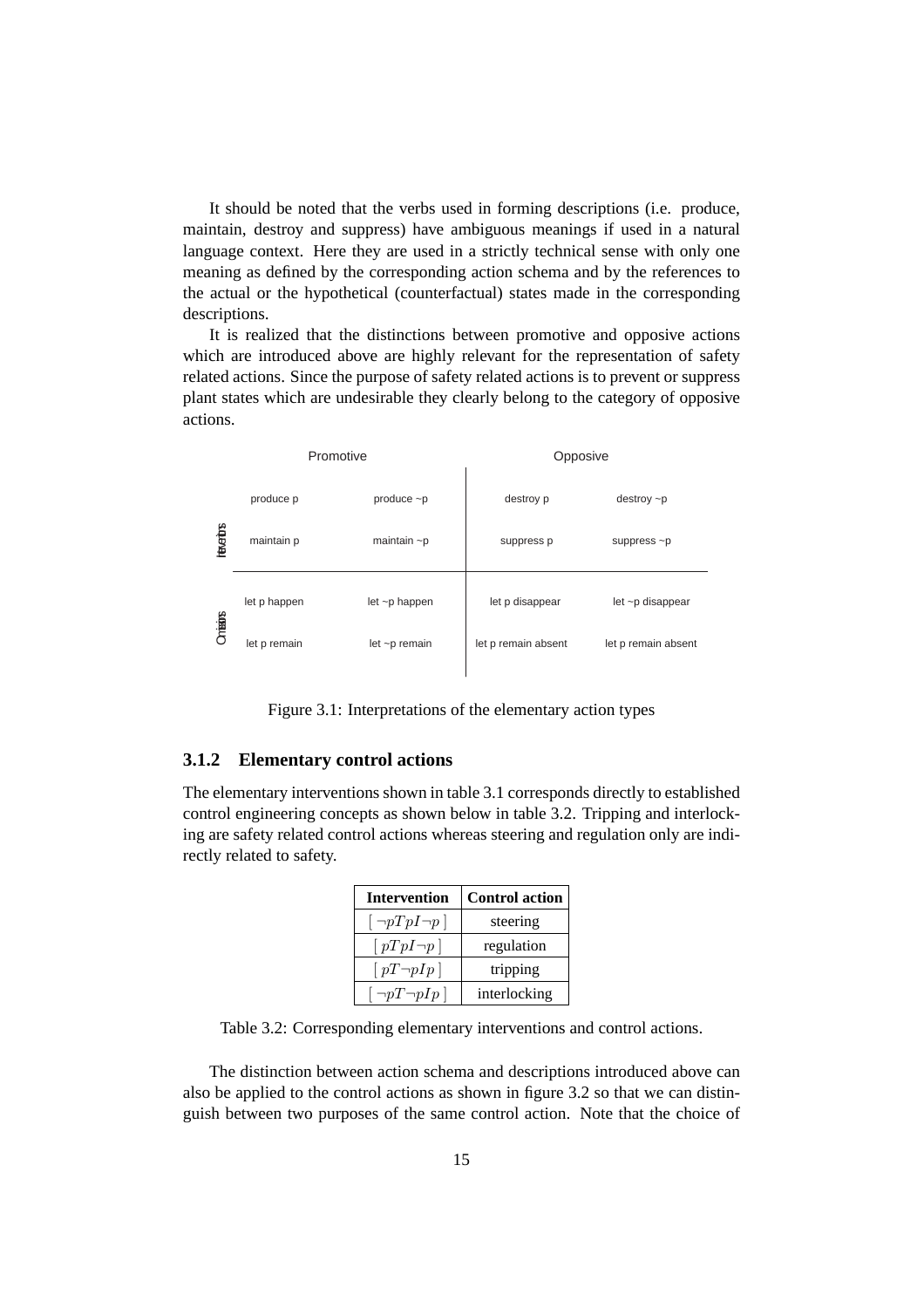description of a control action (its purpose) depends on the context. A control action can therefore be given different descriptions if the modeling problem require that the action is interpreted in different contexts.



Figure 3.2: Interpretations of control actions

A description of a control action assume the existence of an agent. It represents information of the purpose or intention behind the agents action which is not accessible for direct observation. The information must be communicated or inferred from other information about the context of the action. The action schema, on the other hand, represents observable aspects of the action. We could say that the schema represents *what* the agent is doing whereas the description gives the reason *why* the agent perform the action (the intention or purpose). The description and the action schema therefore constitute representations of the action on two distinct semantic levels which imply two different frames of interpretation. It should be noted that the relation between the two levels is uniquely defined by the systematic principles of interpretation presented in Lind  $[12]$ <sup>1</sup>

#### **3.1.3 Disturbances**

We have used the elementary action types to define elementary control actions but this does not provide a full account of their semantics. That something is missing can be seen by realizing that the intervention types also can be used to categorize actions which we would not see as control actions. For example translocation of objects in space (move-to, keep-at, move-away-from and keep-away-from a location) can also be defined as instances of the elementary intervention types. But these actions cannot be considered as control actions unless the agent is able to determine the position of the object irrespective of other counteracting causal agents.

<sup>&</sup>lt;sup>1</sup>This result can be obviously extended to other elementary actions as well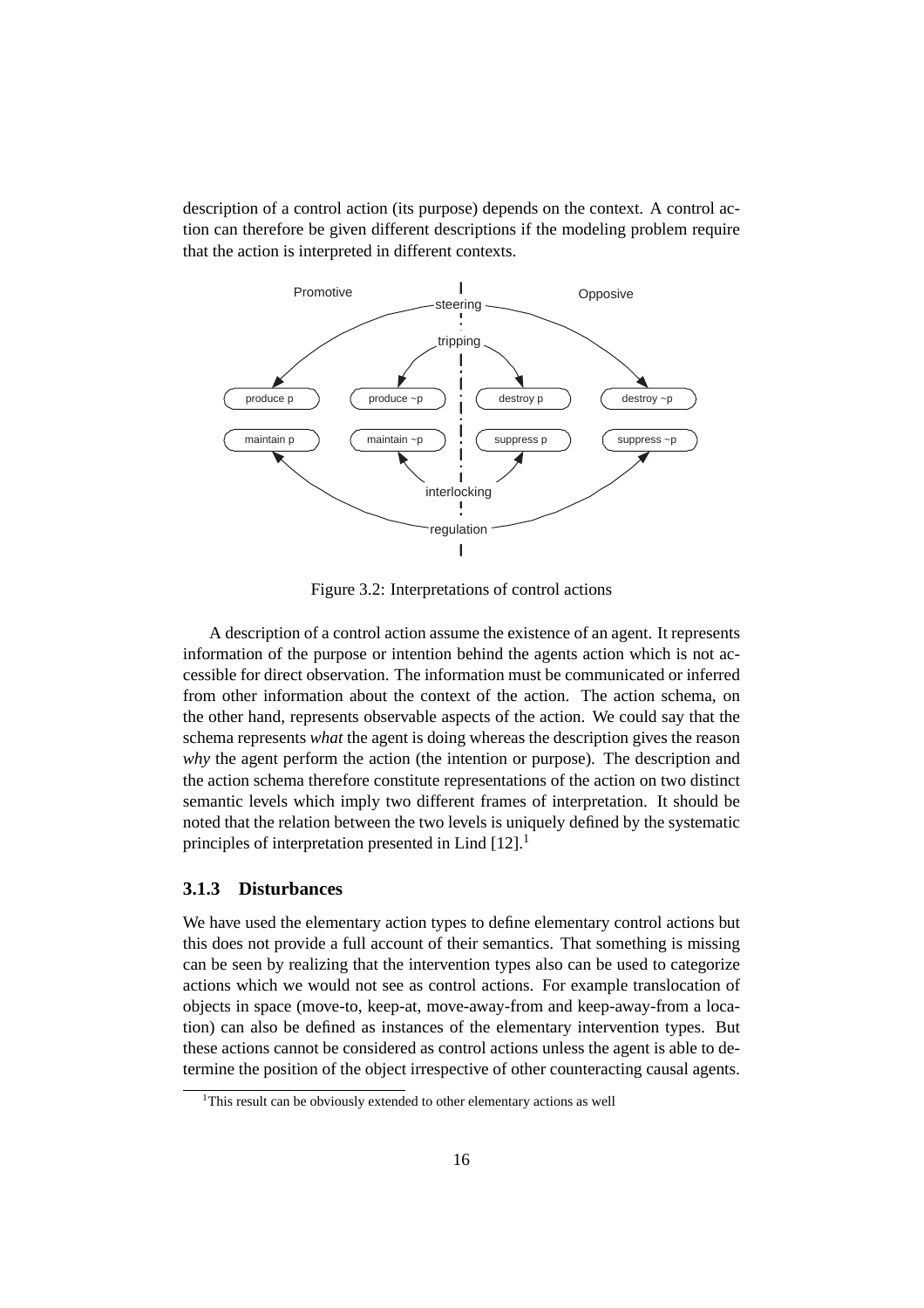The effect of a counteracting agent is usually called a disturbance in control engineering. The very purpose of control is namely to determine the state of the system under control in spite of other counteracting factors.<sup>2</sup>

This aspect of determination (or causation) of a control action is expressed by the action schema which define the relations between the initial  $s_i$ , the actualized  $s_r$  and the hypothetical state of affairs  $s_h$ . But we need also to represent the corresponding counteragent who is defeated by the control agent. The question is now how to do this?

This question has a simple answer because the not actualized outcome of the counteragents actions for each of the control action types is defined by the hypothetical state of affairs  $s_h$  in the action schema in table 3.2. We can therefore construct a schema representing the (defeated) action of the counteragent for each of the cases as shown in table 3.3. It seen that the analysis comprises both control actions where the counteragent attempts to disturb the current state of affairs (regulation and interlocking) and control actions where the counteragent resists changes (steering and tripping). Note that the counteragent also can be seen as the internal source of the dynamics of the process under control. We have also introduced formal descriptions of the counteractions representing possible intentions of the counteracting agent.<sup>3</sup>

| <b>Control action</b> | <b>Counteraction</b> |                                  |  |  |
|-----------------------|----------------------|----------------------------------|--|--|
| Type                  | Schema               | <b>Description</b>               |  |  |
| steering              | $\neg pT\neg pIp$    | $\lceil \text{resist } p \rceil$ |  |  |
| regulation            | $[pT\neg pIp]$       | $ $ attempt $\neg p$             |  |  |
| tripping              | $[pTpI\neg p]$       | $\lceil resist \neg p \rceil$    |  |  |
| interlocking          | $\neg pTpI\neg p$    | $[$ attempt p $]$                |  |  |

Table 3.3: Corresponding control actions and (defeated) counteractions

The elementary action types are generic and the discussion of counteractions is accordingly also relevant for other types of action than control actions. However, note that an important difference between ordinary actions and control actions is that some control actions are goal determined. This means that goal changes will have a causal effect on the control action and that a deviation from the goal caused by the counteragent will be compensated by the control agent.

<sup>&</sup>lt;sup>2</sup>Following Morris [17] value oriented semiotic analysis of actions control actions are associated with the value dimension of dominance. Control actions are thereby distinguished from acts of observation (value dimension of detachment) and acts of assimilation (value dimension of dependence)

<sup>&</sup>lt;sup>3</sup>Other interpretations of the counteractions are possible in the same way as actions in general can be given different descriptions depending of the intention of the agent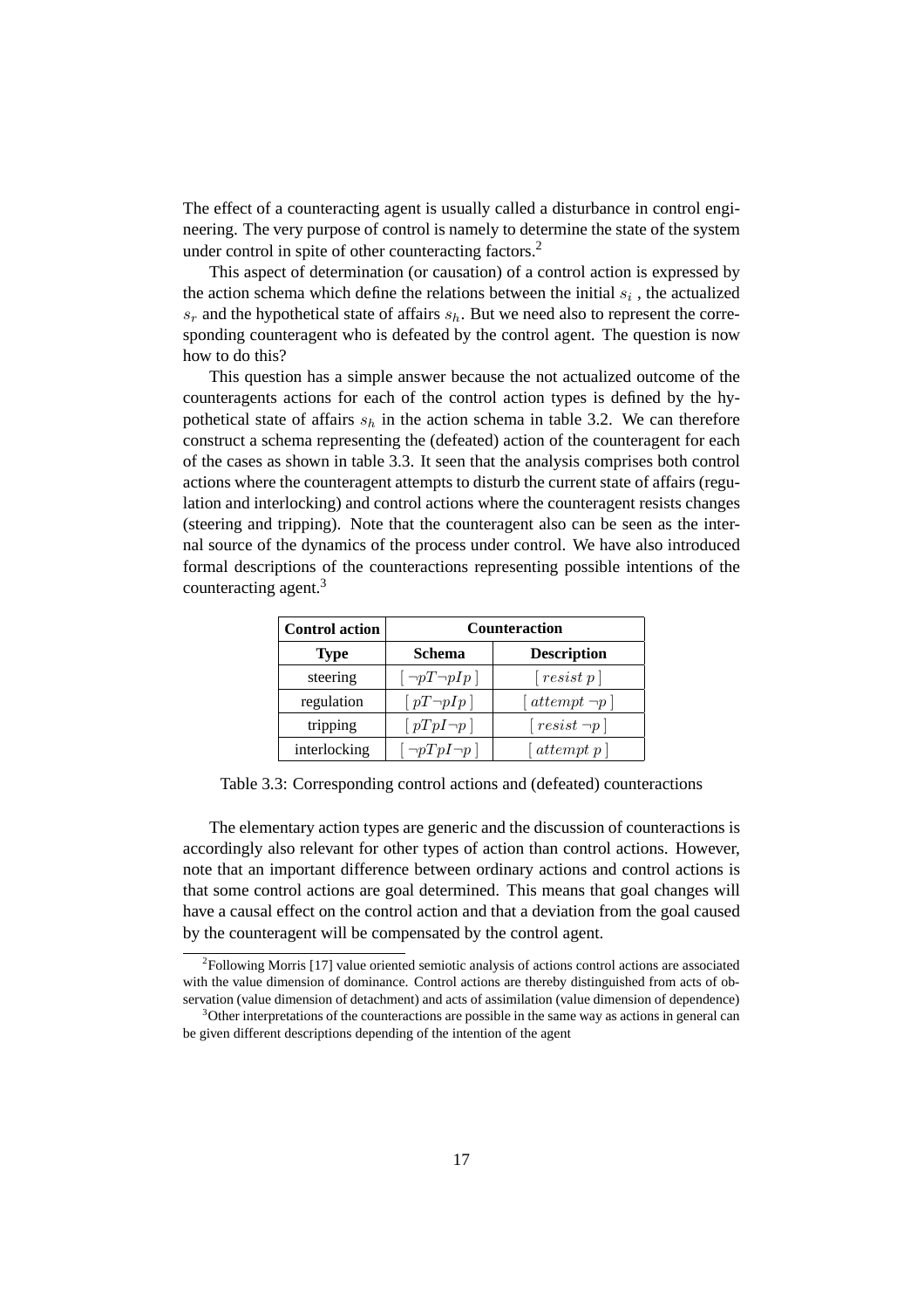#### **3.2 An example**

Let us take a simple example for illustration of the different interpretations of control actions. Assume that we have a controller regulating the level  $x$  in a tank at the reference value  $x_0$  as depicted in figure 3.3. The action schema representing the function of the regulator would be  $[(x = x_0)T(x = x_0)I-(x = x_0)]$ . According to the results above we can now define two possible purposes of the regulator.

The first possible purpose is defined by the description  $[main (x = x_0)]$ . Here a constant level at  $x_0$  is considered desirable and the control system is a means for promoting this situation. We can directly see by the conventions of the diagrammatic representation in figure 3.3 that the target value for the regulator action is  $x_0$ . The label "regulator" refers to the function of the loop which is "to regulate" the tank process. But the label is only attached to the box for explanatory purposes. The diagram does not provide an explicit representation of neither the purpose nor the function of the feedback loop. In an engineering calculation, the regulator box would refer to an algorithm for calculating the control signal from the error signal. In a means end analysis, the algorithm would not be considered a purpose or an end but a means of control and therefore define *how* the control is achieved.



Figure 3.3: Using feedback to implement the purpose:  $[maintain (x = x<sub>0</sub>)]$ 

The other possible purpose of the control system in figure 3.3 is defined by the description [ suppress  $\neg(x = x_0)$  ]. Here the control system is a means to oppose situations where the level x is not at the reference value  $x<sub>o</sub>$  (including situations where the level is greater or equal to the height of the tank). The control system may for example be described by the function it serves in safe operation of the tank process (avoiding undesirable states as e.g. spill over). Note that in this case the purpose cannot be represented using the symbology of the feedback loop in figure 3.3. There is here a clear distinction between the control purpose and function and the implementation (the feedback loop). The feedback loop represent *how* the control function is achieved.

Either or both of the descriptions can be used depending on the purpose of the tank process the plant designer had in mind. The descriptions chosen can also depend on the scope of the modeling problem and therefore also the types of functional descriptions that should be included (compare e.g. the distinctions between design, use and service functions introduced by Achinstein [1]). The designer provided the regulator in order to maintain the tank level at  $x_0$  (the design function) without being concerned about a possible spill over which is an operational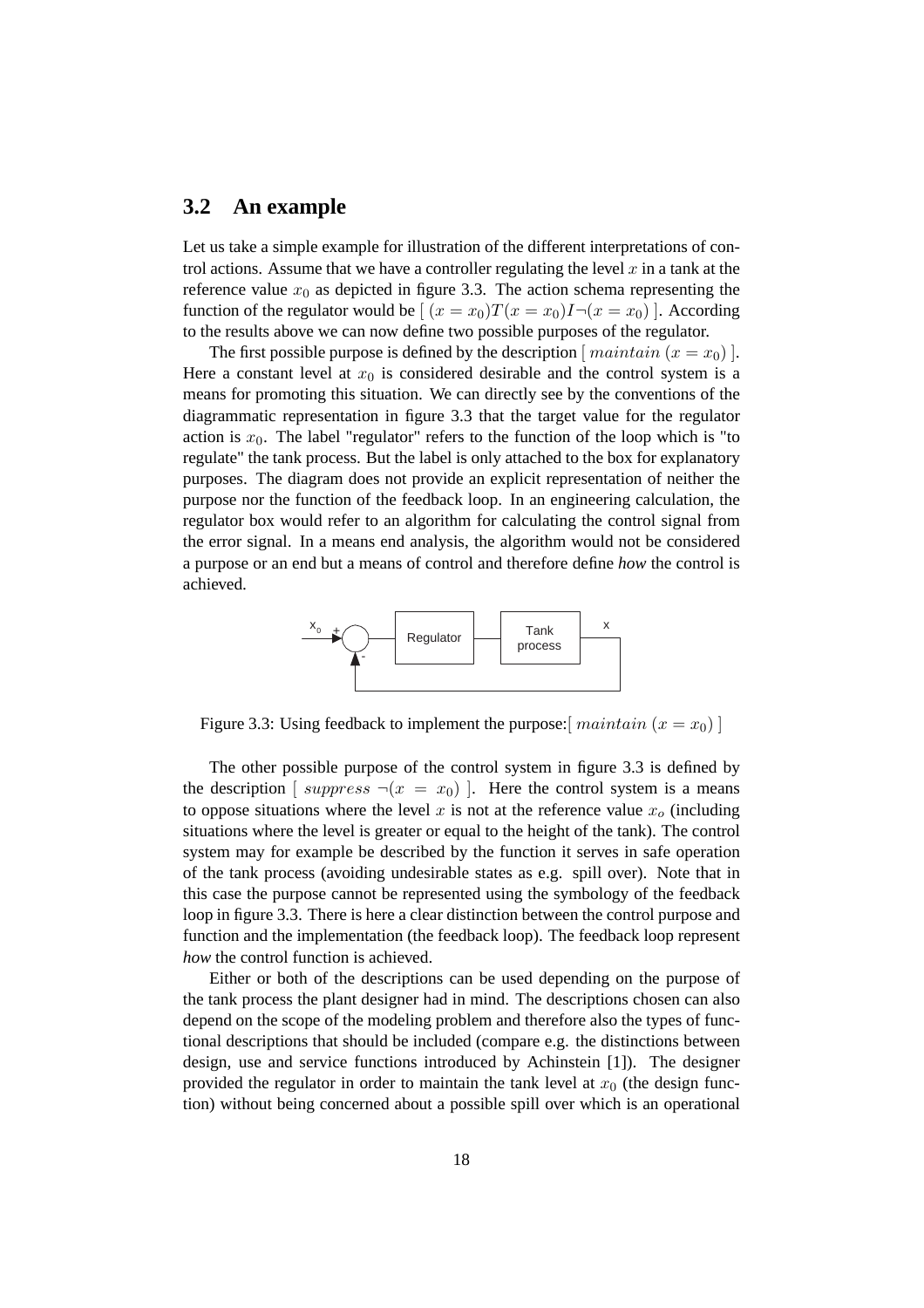problem. But the operator may use the regulator (switch it in auto) as a means of avoiding this in critical situation. This means that the regulator for the operator would have the purpose of preventing spill over.

### **3.3 Doing, bringing about and actuation**

The proposition  $p$  in the action schema and descriptions designate the state of affairs which is of relevance for the agent. The choice of  $p$  is therefore essential step in the analysis of the semantics of an action. But often it is not clear how to chose an appropriate  $p$ . The problem can be illustrated by considering the act of opening the inlet valve to a water tank. In such a case we can choose between several possible propositions to characterize the action. The following possibilities  $p_1$ ,  $p_2$  and  $p_3$  can be suggested:

- $p_1$ : the valve is open
- $p_2$ : the flow of water is increased
- $p_3$ : the water level is increased

The three state of affairs defined by the propositions are obviously causally connected because an open valve would cause the flow of water to be increased which in turn would cause the water level to increase. The choice of proposition to characterize the action is a matter of defining what should be considered its result and its consequences. Von Wright make a related distinction between doing and bringing about. The doing refer to the direct outcome of the action, its result, whereas bringing about refer to a consequence of the action.

This distinction between doing and bringing about is important for the modeling of control actions because it is often is impossible directly to control (determine) a state of affairs which is of interest. Let us define this state by the proposition  $p_d$ . The control action would in such cases be directed at realizing a state of affairs  $p_a$  which is causally connected with the state defined by  $p_d$ . Using Von Wrights distinction we would then say that the purpose of the control action is to bring about  $p_d$  by doing  $p_a$ . The distinction between doing and bringing about is directly related to the distinction made in control theory between the controlling and the controlled variables ( $p_a$  refer to the controlling variable and  $p_d$  refer to the controlled variable). The controlling variable characterize the state of the equipment used to actuate the process under control (the actuator) and we need therefore also to be able to represent the function of actuation. As shown later this will be done in MFM by a new relation called an actuation relation.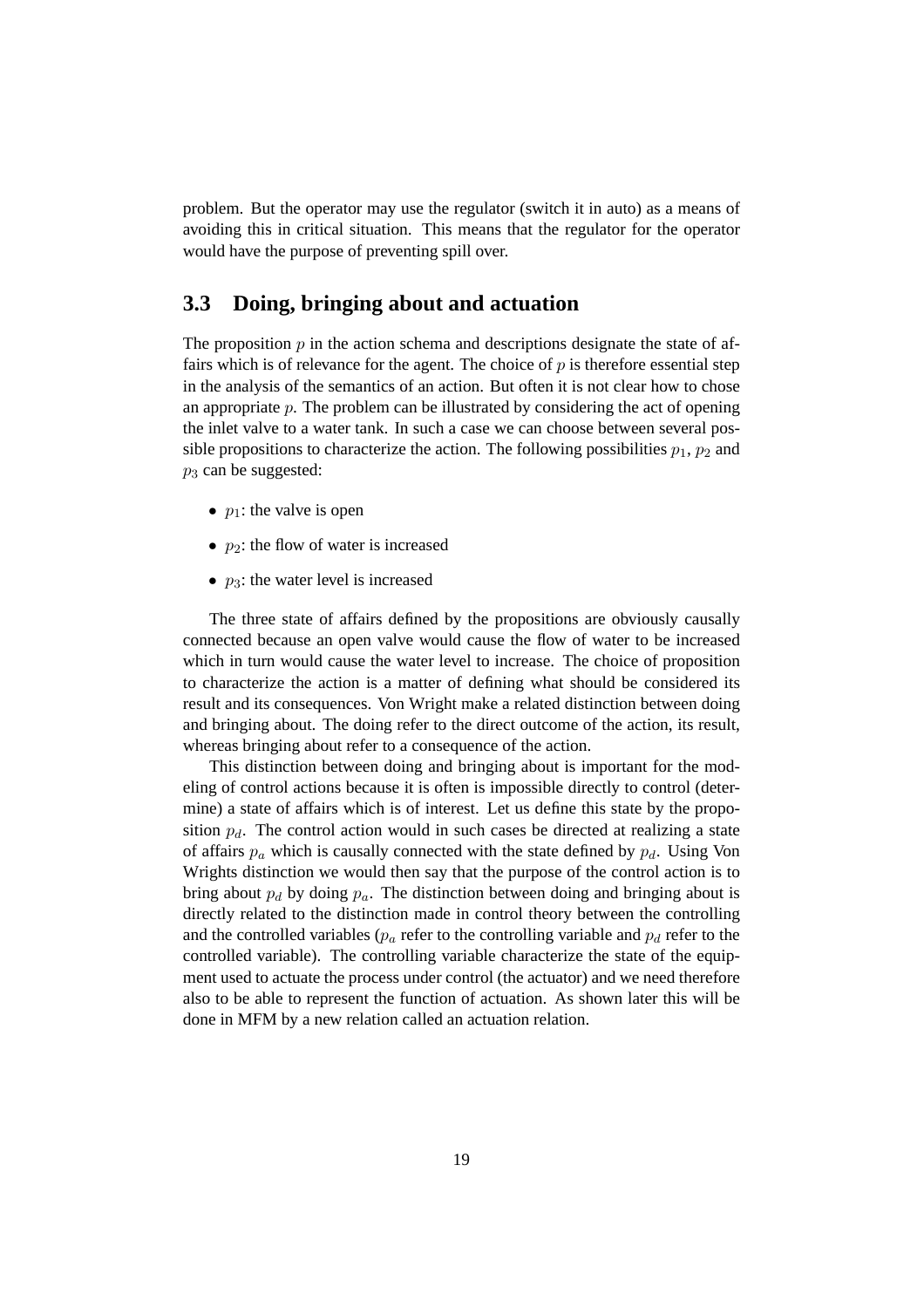### **Chapter 4**

## **Control flow structure**

Von Wright's Action theory and the extensions proposed by the present author provides accordingly a formal foundation for the definition of elementary control action types. In the following we will show how these results can be used to extend MFM with concepts for representation of control functions and their composition into control flow structures. As mentioned above, the action theoretical results are generic and apply to any domain of action. It is not the purpose of MFM to cover all domains but to provide an effective and expressive modeling tool for production plants. We need therefore to integrate the action theoretical results with existing MFM concepts i.e. to define concepts and corresponding symbols for representing control functions.<sup>1</sup> These symbols will be combined to form control flow structures.

|              |                          | Promotive                                        |               | <b>Opposive</b>                          |
|--------------|--------------------------|--------------------------------------------------|---------------|------------------------------------------|
| <b>Type</b>  | <b>Symbol</b>            | <b>Explanation</b>                               | <b>Symbol</b> | <b>Explanation</b>                       |
| Steering     | —O p                     | The purpose is to pro-<br>$duce$ $p$             | —O ~p         | The purpose is to de-<br>stroy $\neg p$  |
| Regulation   | . <sup>m</sup> ⊥—O p     | The purpose is to<br>maintain p                  | —O ~p         | The purpose is to sup-<br>press $\neg p$ |
| Tripping     | $\overline{\bigcirc}$ -p | The purpose is to pro-<br>duce $\neg p$          | -O P          | The purpose is to $de-$<br>stroy $p$     |
| Interlocking | m.<br>O ~p               | The<br>to<br>is.<br>purpose<br>maintain $\neg p$ | s             | The purpose is to sup-<br>press p        |

Table 4.1: Elementary control functions in MFM (derived from figure 3.2)

The transition from the generic results to MFM concepts and symbols is actually quite straight forward as shown in table 4.1. The elements of the control function symbols are here derived directly from the two components of the action

 $1$ In order to represent more complex control actions we will also need the analysis of descriptions of composite actions presented in (Lind [14]) and to be able to combine elementary actions into sequences. Furthermore, situations comprising more than one control agent should be considered in order to model goals and functions of multivariable control systems. These topics are outside the scope of the present report.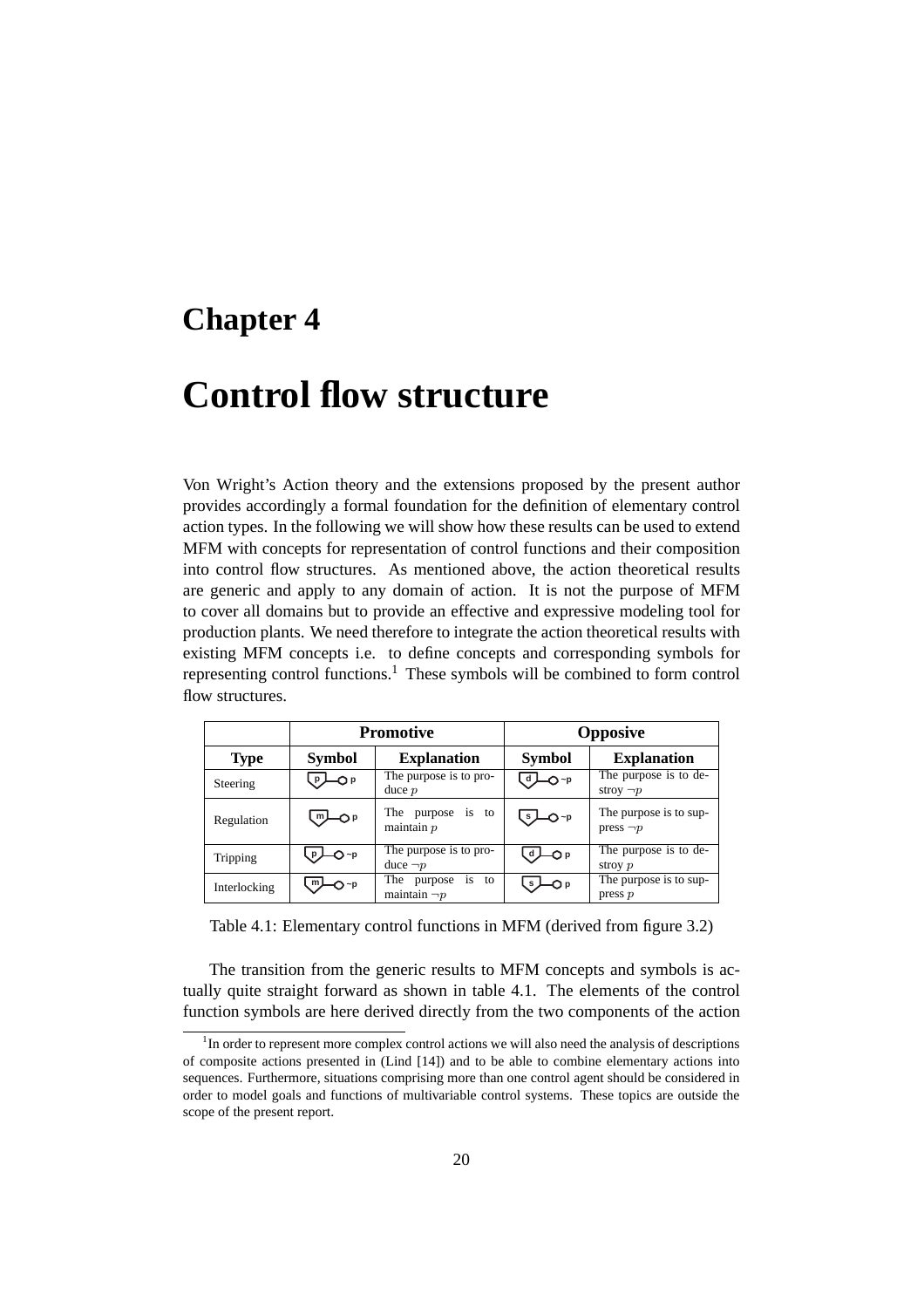descriptions; the verb and the proposition. The verb is represented symbolically by an "inverted house" with a label indicating the type. The proposition defining the focal state, is represented by a circle as are goals or objectives in standard MFM (see appendix A for an explanation of focal states). Note that the two elements of the description are related by a connection relation. Another possibility is to relate them with an arrow (similar to a causal role) as shown in figure 4.1 to indicate that the control action is determined by the focal state. With the connection relation the control action is oriented towards but not determined by the focal state. This distinction is important when reasoning about control.

$$
\bigcirc\hspace{-0.7mm}-\hspace{-0.7mm}\circ
$$

Figure 4.1: Control determined by the focal state (goal).

Control functions are combined with the standard MFM concepts as shown in figure 4.2. The control function  $f_i$  is related to a flow function  $f_j$  in flow structure  $S_2$  through an actuation relation  $r_2$ . The focal state node  $g_2$  is connected with the flow structure  $S_2$  by the relation  $r_3$  which can be either a produce, maintain, destroy or suppress relation (see appendix A). The node  $g_2$  defines a constraint  $g_2(f_k)$  on the state of flow functions  $(f_k)$  in  $S_2$ . The focal state node  $g_1$  is connected with the control flow structure  $S_1$  by the relation  $r_1$  and similar to  $r_3$  it can be a produce, maintain, destroy or suppress relation.



Figure 4.2: The control concept in MFM

Note the distinction between the process and the control goal (focal state). The process goal g<sup>2</sup> defines a desirable state of the *process* whereas the control goal g<sup>1</sup> defines a desirable state of *control*. The control goal therefore expresses the degree to which the process goal (focal state) should be accomplished and the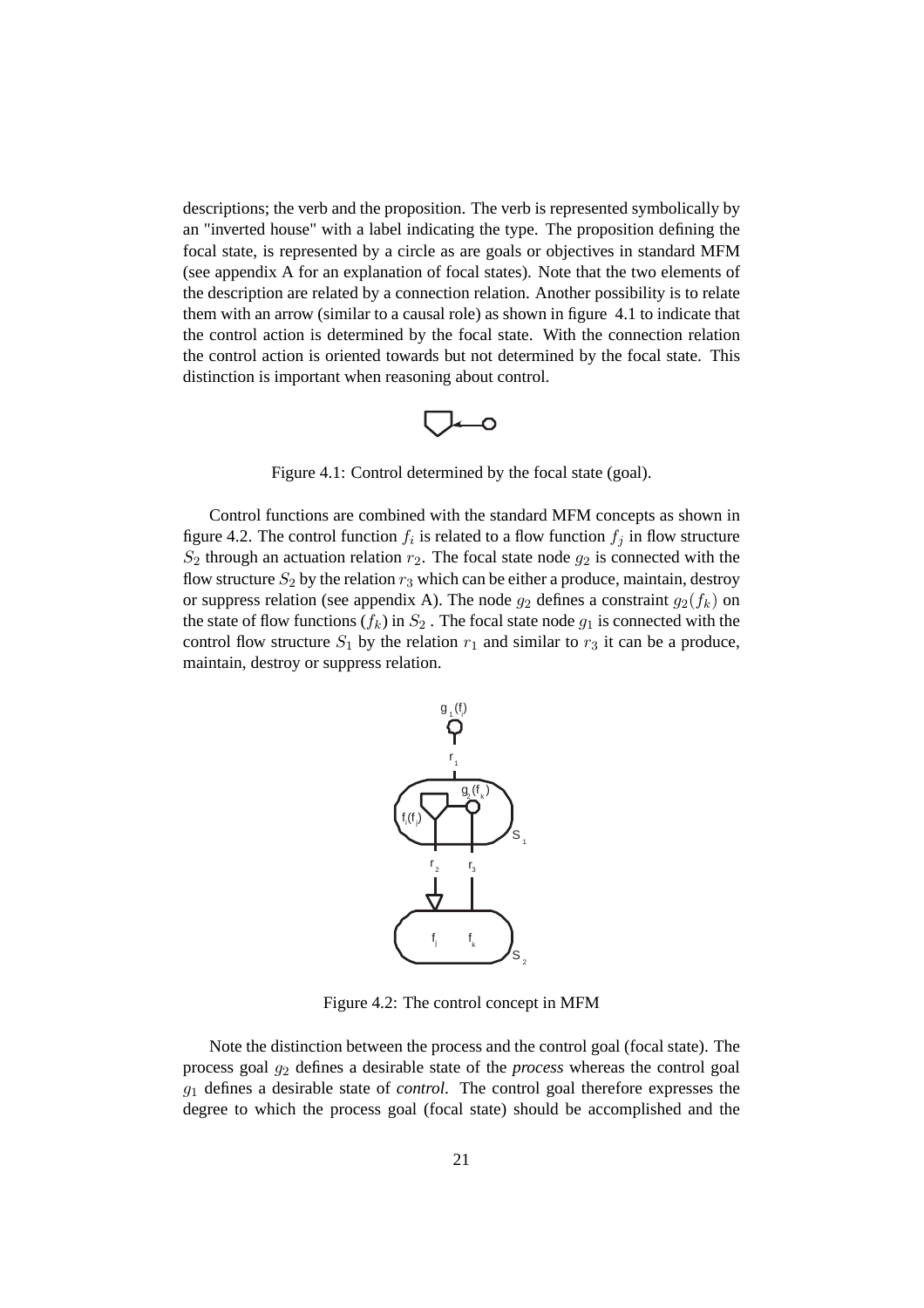two goals are therefore closely related (see also Lind [10]). Figure 4.2 may give the false impression that goal  $q_2$  is subordinate to  $q_1$  due to their relative vertical position in the diagram. But this misinterpretation of the diagram is an artifact of its orientation which is arbitrary.

It should be stressed that the "loop" formed by relations  $r_2$  and  $r_3$  in figure 4.2 is composed of conceptual relations and is therefore not a representation of the function or structure of a feedback loop. The concept of feedback is connected with signal or information flow but the control functions shown here do not describe information flow but the intended effect or purpose of the control action on the process under control. As mentioned previously, the processing of information is a means of control and should therefore be represented on a lower level of means-end abstraction (see also Lind [9] and Petersen [18]). The control function represented in figure 4.2 could therefore be implemented by other means than feedback (e.g. feedforward, in which case the control would only be goal oriented and not goal determined). This means that even though the topology of feed-back and feed-forward control structures has no representation on the level of meansend abstraction intended here we can represent the purposes they serve in control of the process (goal orientation and determination).

Control functions and flow functions in the flow structures representing the process under control are interdependent. This means that the inclusion of control functions in a system will influence the description made of process functions. A full account of these interdependencies require further research and cannot therefore be given at the present stage. Examples of the interdependencies will be given later.

### **4.1 Elementary control patterns**

The types of control function  $f_i$  and the means-end relations  $r_1$  and  $r_3$  in figure 4.2 cannot be chosen in an arbitrary fashion. Only some combinations of relations and functions makes sense. These combinations are generic and produce a limited set of functional structures in MFM models (eight in all) which we will call elementary control patterns. The patterns are called elementary in order to distinguish them from more complex patterns which can be constructed by composition (see later).

The possible combinations are shown in table 4.2. Table 4.3 show corresponding elementary control patterns for four of the eight possible combinations.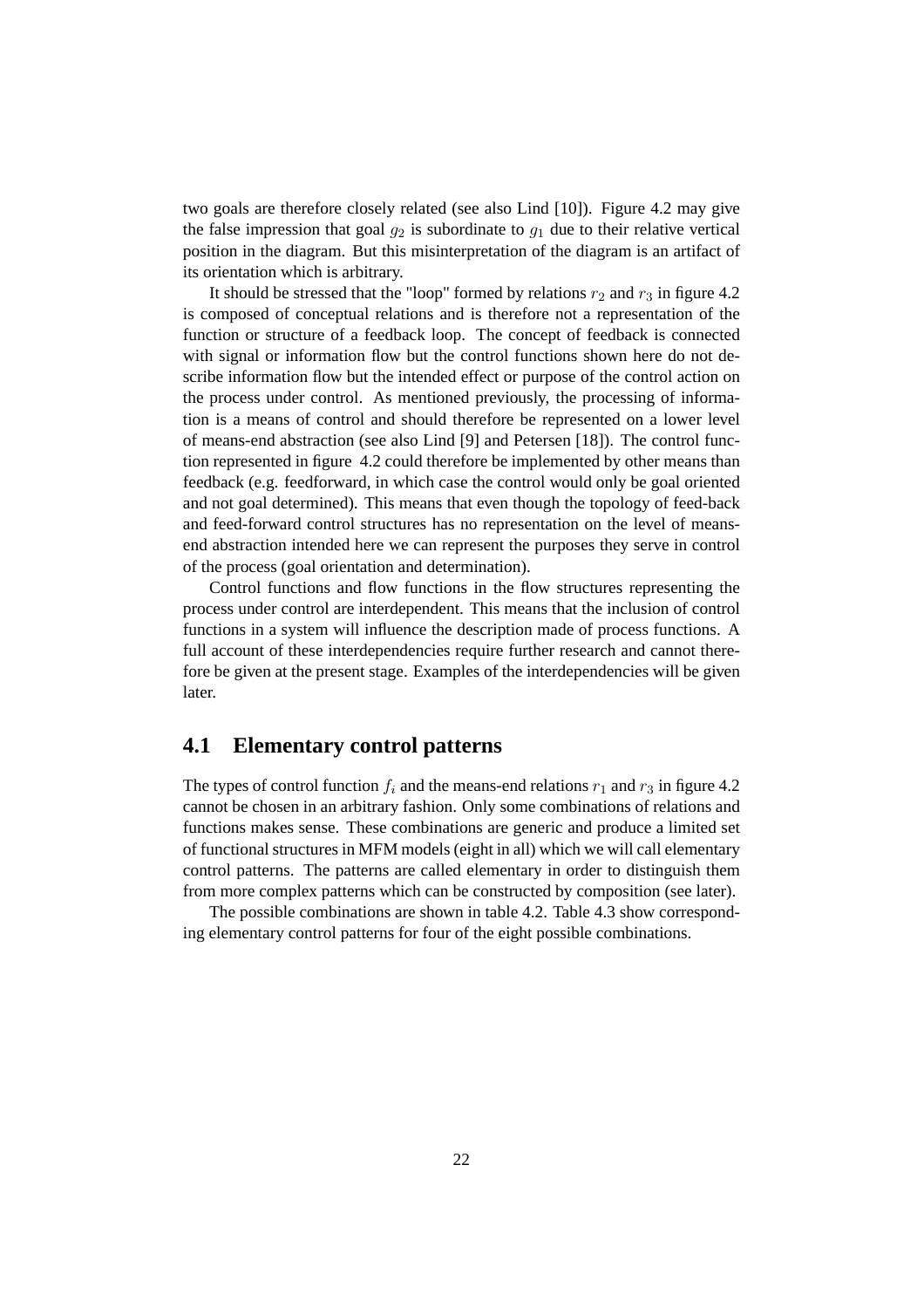|              | <b>Promotive</b> |          |          |                            | <b>Opposive</b> |                 |
|--------------|------------------|----------|----------|----------------------------|-----------------|-----------------|
| <b>Type</b>  | <b>Symbol</b>    | $r_1$    | $r_3$    | <b>Symbol</b>              | $r_1$           | $r_3$           |
| Steering     | —O P<br>p        | Maintain | Produce  | $Q - p$<br>d J             | Maintain        | Destroy         |
| Regulation   | ™—O P            | Maintain | Maintain | $\bigcup$ s $\bigcup$ O ~p | Maintain        | <b>Suppress</b> |
| Tripping     | -O ~p            | Maintain | Produce  | ر d<br>—O p                | Maintain        | Destroy         |
| Interlocking | m<br>O~p         | Maintain | Maintain | —O p<br>ر s                | Maintain        | <b>Suppress</b> |

Table 4.2: Possible combinations of control function  $f_i$  and relations  $r_1$  and  $r_3$ 



Table 4.3: Elementary control patterns derived from table 4.2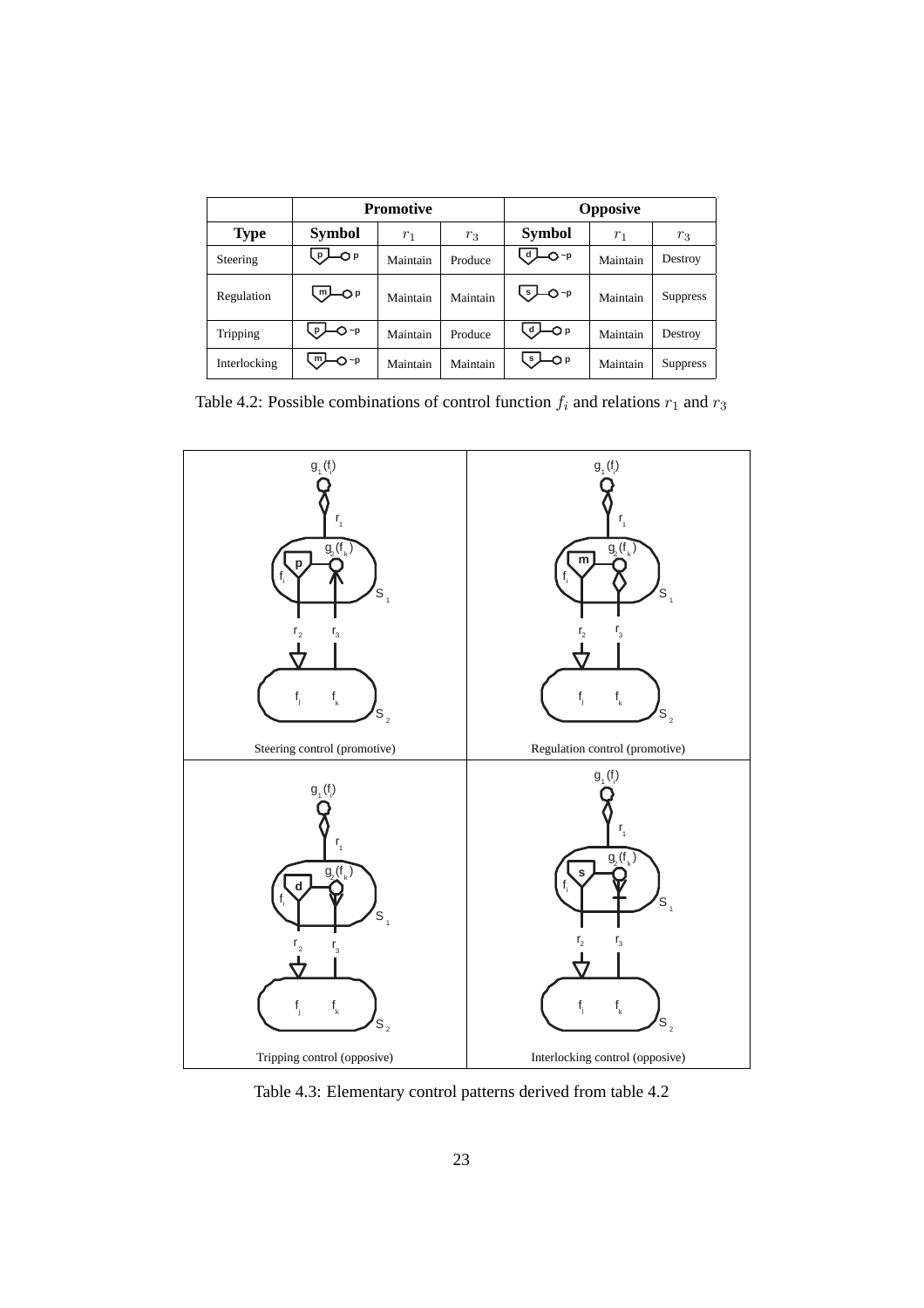The reading of the patterns in table 4.3 should take into consideration that the models represent goals and purposes of the control systems and not how the control is done i.e. its behavior or structure.

The symbology used in the patterns express the different aspects of control actions. First of all the plant focal state  $g_2$  is connected to the control function  $f_i$  in order to show that the control action is aimed at the plant purpose expressed by the combination of  $r_3$  and  $q_2$ . This purpose is matched by the control type indicated by the label in the control function symbol  $f_i$ . In this way we describe that the control function is a means of obtaining the plant purpose on a par with the functions in the flow structure  $S_2$ .

- **Steering control.** The plant purpose is here to "produce  $g_2$ ". This purpose is matched by the control type p.
- **Regulation control.** The plant purpose is here to "maintain  $g_2$ ". This purpose is matched by the control type m.
- **Tripping control.** The plant purpose is here to "destroy  $g_2$ ". This purpose is matched by the control type d.
- **Interlocking control.** The plant purpose is here to "suppress  $q_2$ ". This purpose is matched by the control type s.

### **4.2 Complex control patterns**

The elementary control patterns can be combined into more complex control patterns. One possibility is to create control chains and another possibility is to create control cascades.

#### **4.2.1 Control chains**

Control patterns can include several functional levels in MFM when the levels are related by a producer-product relation (see also [11]). These structures are called control chains. An example is shown in figure 4.3.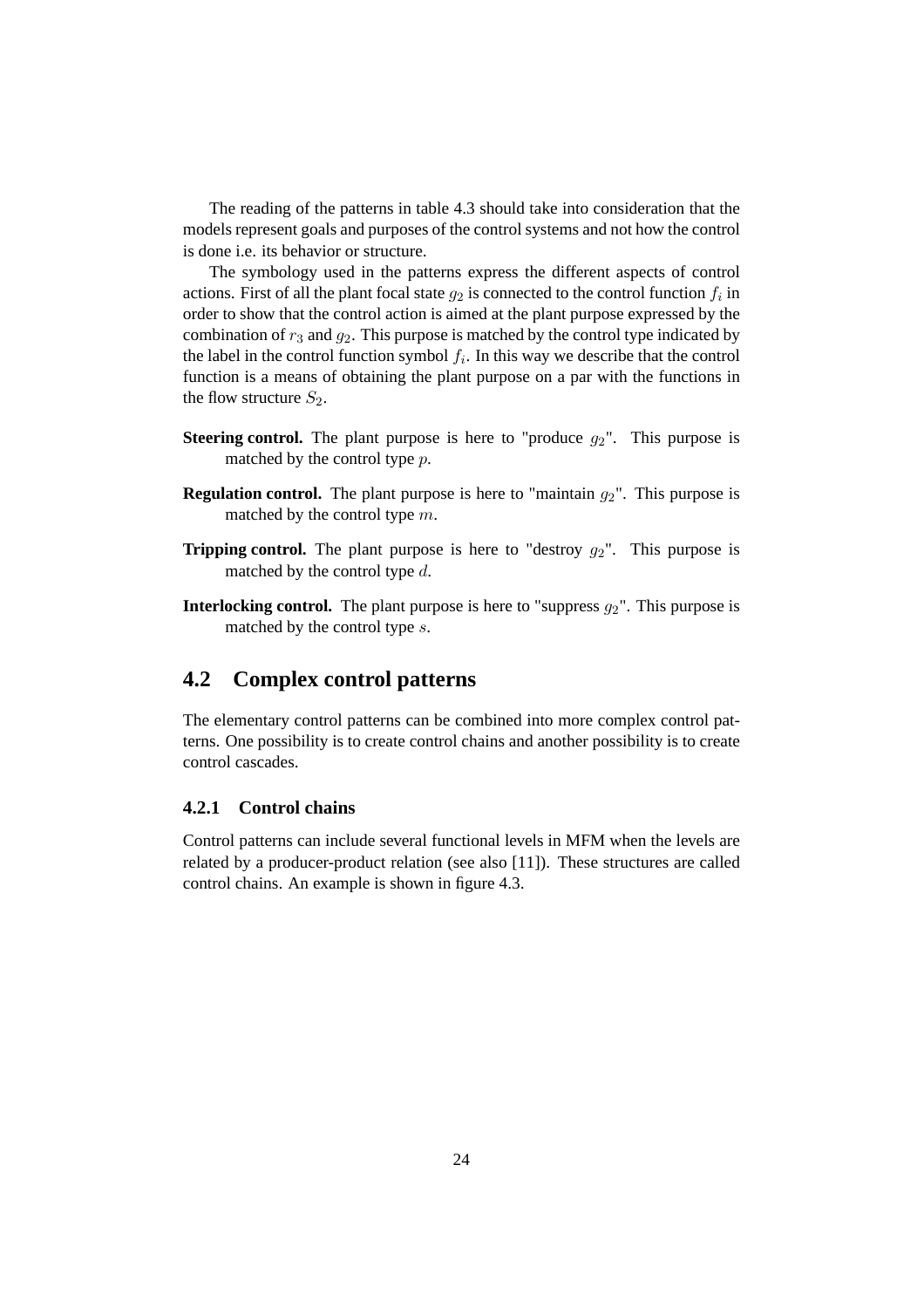

Figure 4.3: A control chain involve one or more functional levels connected by producer-product relations  $(r_4)$ 

#### **4.2.2 Control cascades**

A control function  $f_l$  can command another control function  $f_i$  through an actuation relation to its focal state (see figure 4.4). In this case we will talk about control cascades because the flow structures created can be used to model goals and functions of cascade control systems.



Figure 4.4: The functional structure of cascade control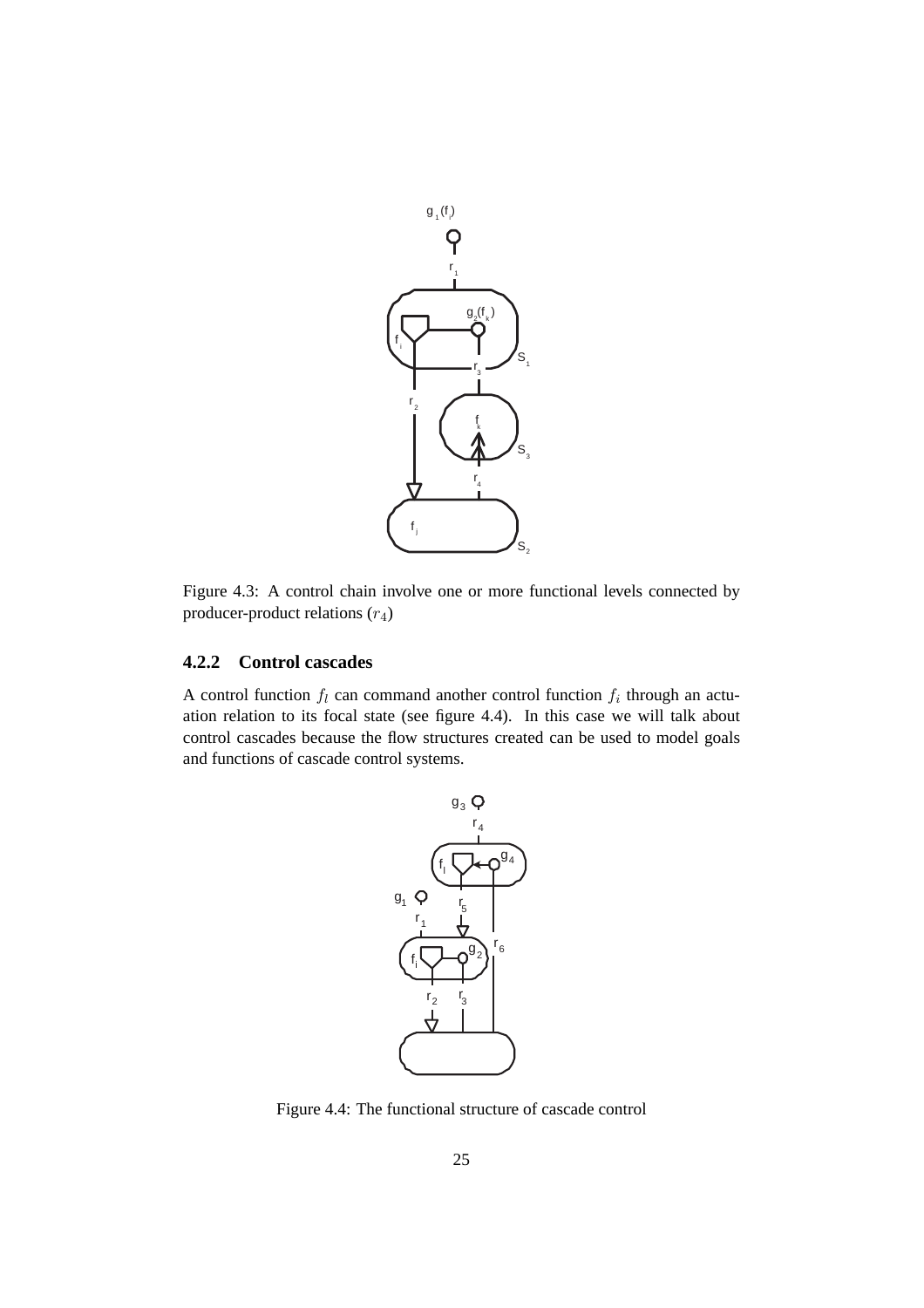

The relations  $r_1$ ,  $r_3$ ,  $r_4$  and  $r_5$  cannot be chosen arbitrarily. Possible combinations are shown in table 4.4.

Table 4.4: Cascade control patterns

- **Cascade steering.** The plant purpose is here to "produce  $g_2$ ". This purpose is matched by the type p of control function  $f_i$ . The focal state  $g_2$  of  $f_i$  is determined by a control function  $f_l$  also of type p. The focal state of  $f_l$  is  $g_4$ . This means that the aim of  $f_l$  is to produce  $g_4$  which is done by commanding  $f_i$  to produce  $g_2$ .
- **Cascade regulation.** The plant purpose is here to "maintain  $g_2$ ". This purpose is matched by the type m of control function  $f_i$ . The focal state  $g_2$  of  $f_i$ is determined by a control function  $f_l$  also of type m. The focal state of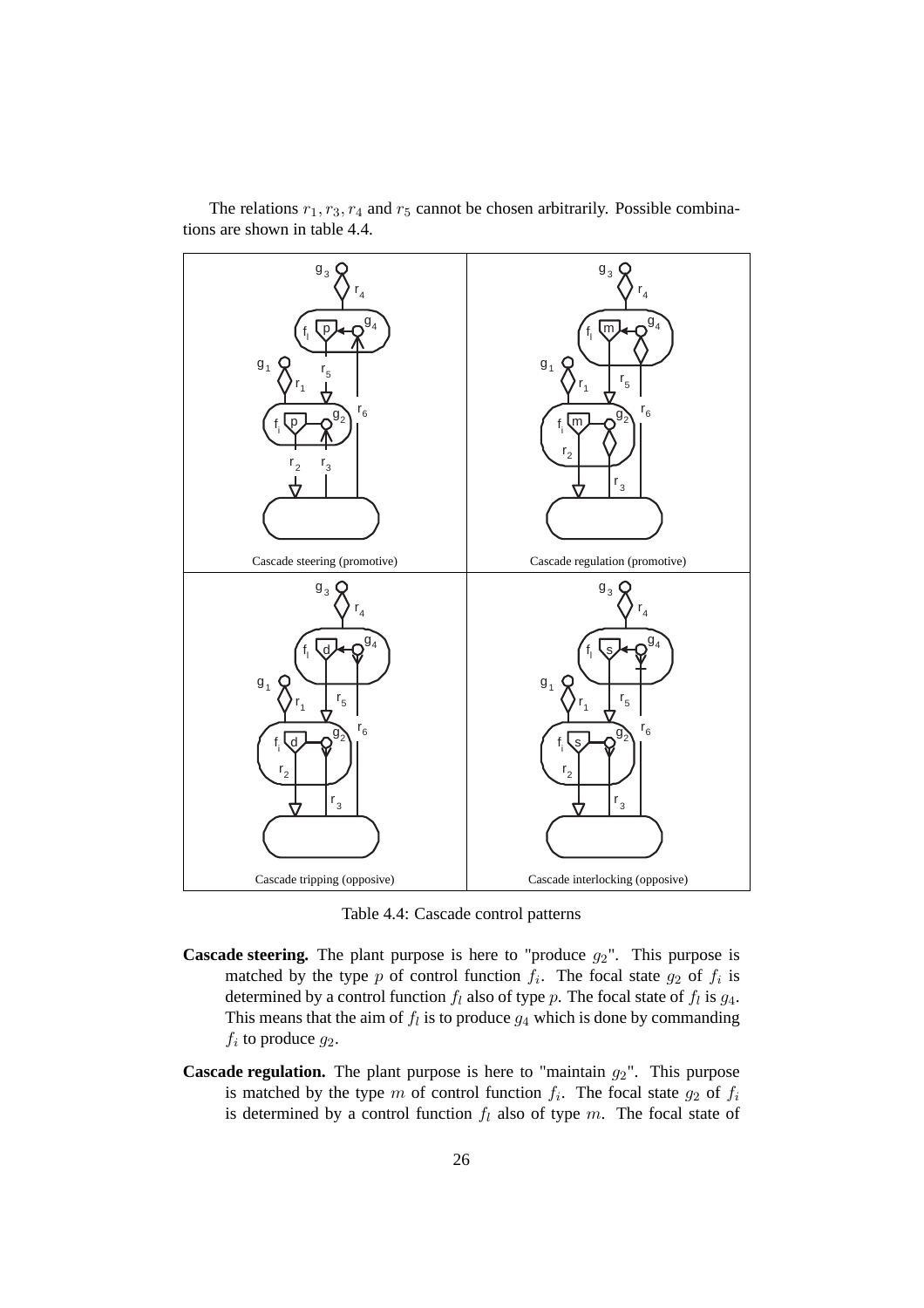$f_l$  is  $g_4$ . This means that the aim of  $f_l$  is to maintain  $g_4$  which is done by commanding  $f_i$  to maintain  $g_2$ .

- **Cascade tripping.** The plant purpose is here to "destroy  $g_2$ ". This purpose is matched by the type d of control function  $f_i$ . The focal state  $g_2$  of  $f_i$  is determined by a control function  $f_l$  also of type d. The focal state of  $f_l$  is  $g_4$ . This means that the aim of  $f_l$  is to destroy  $g_4$  which is done by commanding  $f_i$  to destroy  $g_2$ .
- **Cascade interlocking.** The plant purpose is here to "suppress  $g_2$ ". This purpose is matched by the type s of control function  $f_i$ . The focal state  $g_2$  of  $f_i$  is determined by a control function  $f_l$  also of type s. The focal state of  $f_l$  is  $g_4$ . This means that the aim of  $f_l$  is to suppress  $g_4$  which is done by commanding  $f_i$  to suppress  $g_2$ .

### **4.3 Reasoning about control**

Plant goal failure related to control can be identified from the MFM model by searching through the proposed functional structures. The failure could accordingly be caused by a failed control function, failed actuation (through the relation  $r_2$ ) or failed functions in the structure  $S_2$ .

Note that a failed plant goal also could be explained by a failed evaluation of the goal caused by sensor error. However, this type of error is only represented in control patterns by its effect on the focal state  $g_2$  and it cannot therefore be traced back to its possible sources. In order to do that we need a model incorporating information flow. But as mentioned above we consider information flow structures to represent means of control and therefore leave it out in the control patterns which represent purposes or ends of control.

As mentioned previously we can represent the goal determination of a control action by a causal role. In this way we are able to propagate changes in the system. If the goal fails it will have an effect on the control action so that the goal state is restored.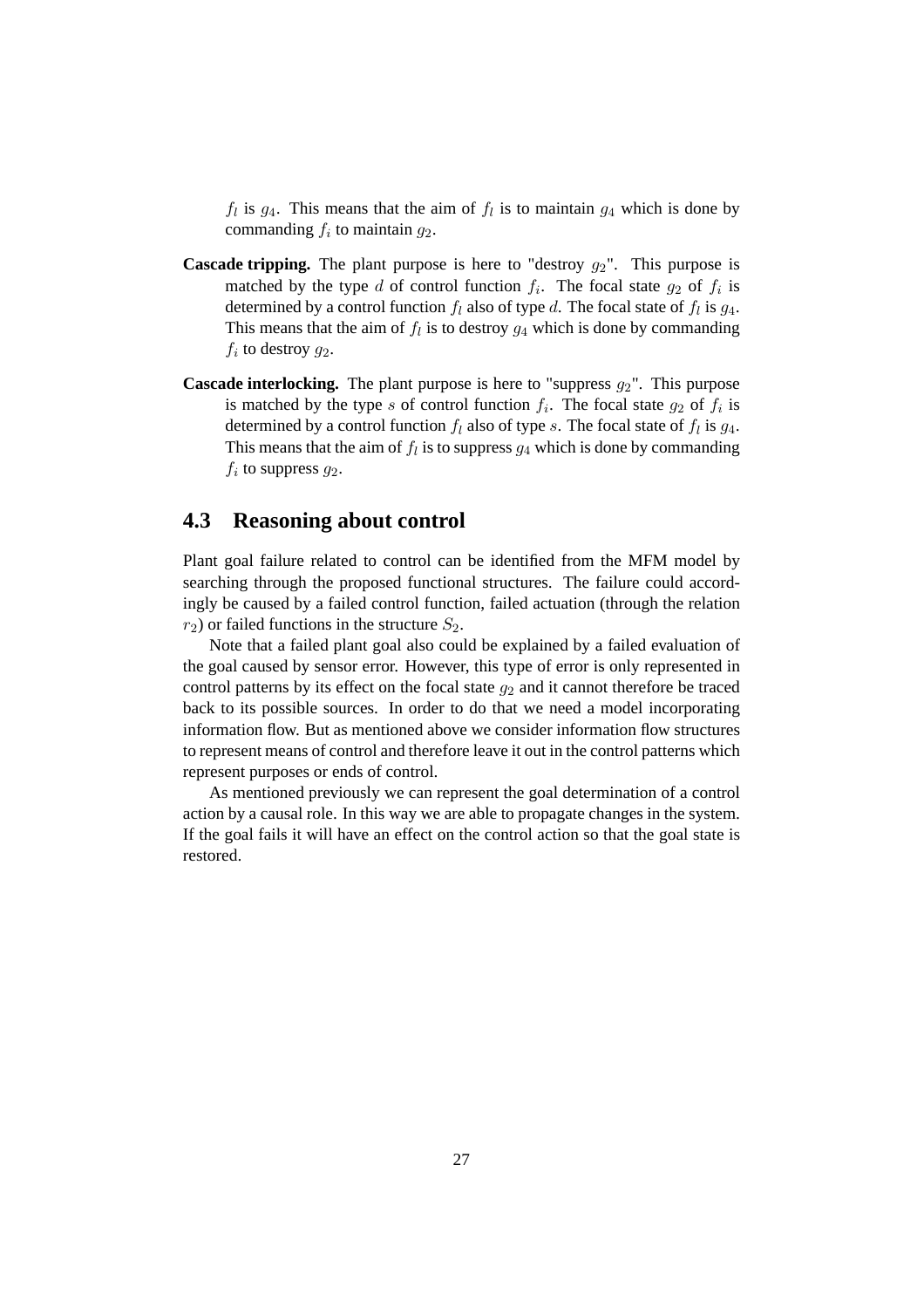### **Chapter 5**

## **Composite flow structures**

Flow structures in standard MFM includes only flow functions related to either mass and energy (and now also control). This is however not sufficient for modeling control systems. One of the purposes of control systems is to coordinate or integrate a set of flow functions. The controlled integrated process will then as a whole emerge as a flow function which thereby represent the integrated functions at a higher level of abstraction. We need therefore to be able to relate a set of flow structures comprising a combination of mass, energy and control flow structures with a flow function. This cannot be done in standard MFM as flow functions here only can be related to a focal state (goal) or a single flow structure.



Figure 5.1: A composite flow structure  $(S_3)$  integrated into a flow function  $f_l$ .

We therefore introduce composite flow structures comprising one or more (possibly related) "elementary" standard flow structures. Composite flow structures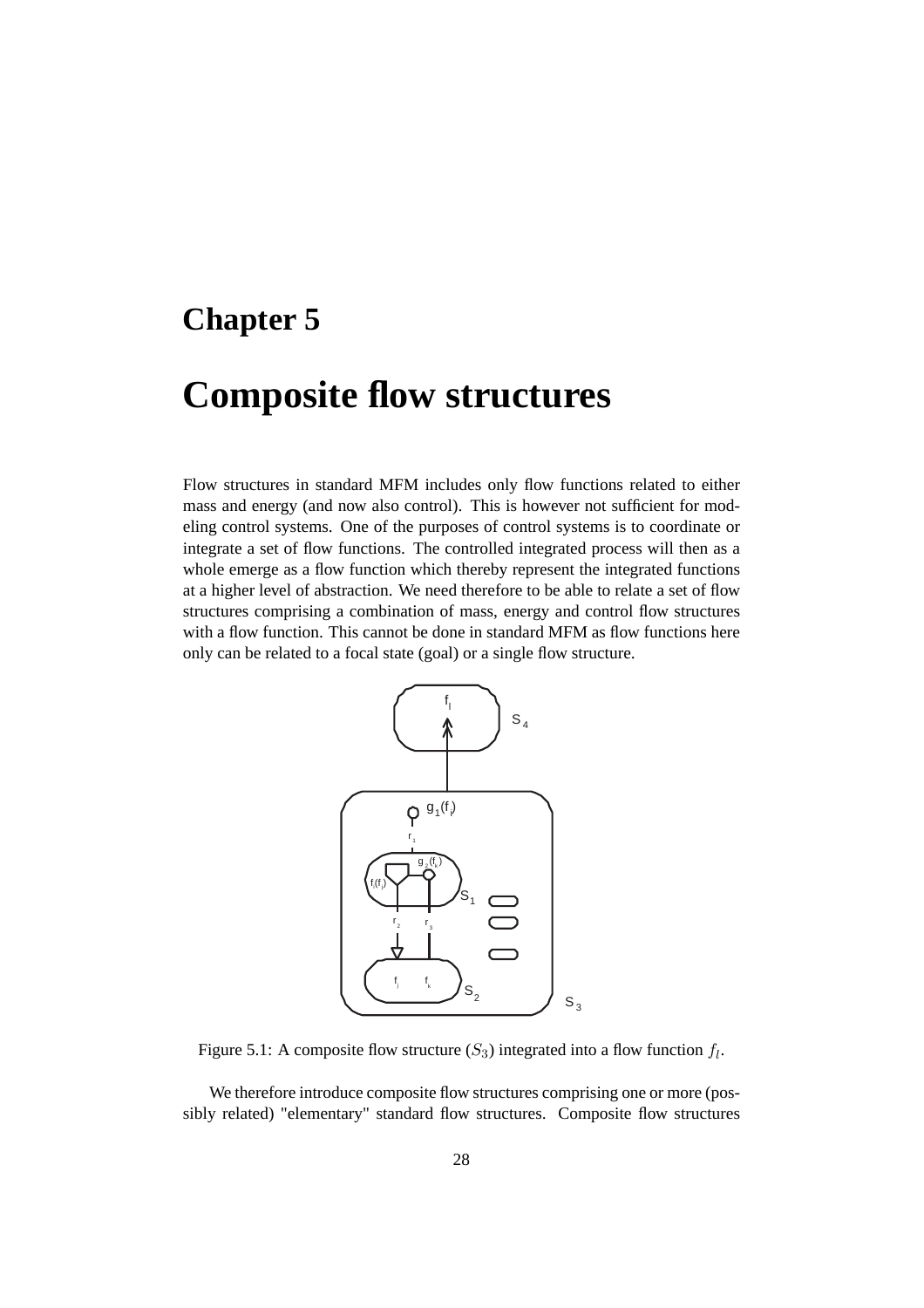will have the same graphic representation as a standard "simple" flow structure which then is seen as a special case. Functional integration can then be modeled by relating a composite flow structure and a flow function with a producer-product relation as shown in figure 5.1. An example of using composite flow structures to model functional integration is shown later.

A composite flow structure can as an elementary flow structure also be connected to a flow function by a condition or neg-condition relation as shown in table 5.1. Here  $r_1$  can be a produce, maintain destroy or suppress relation.



Table 5.1: A flow function  $f_l$  conditioned by a focal state  $g_3$  related to a composite flow structure.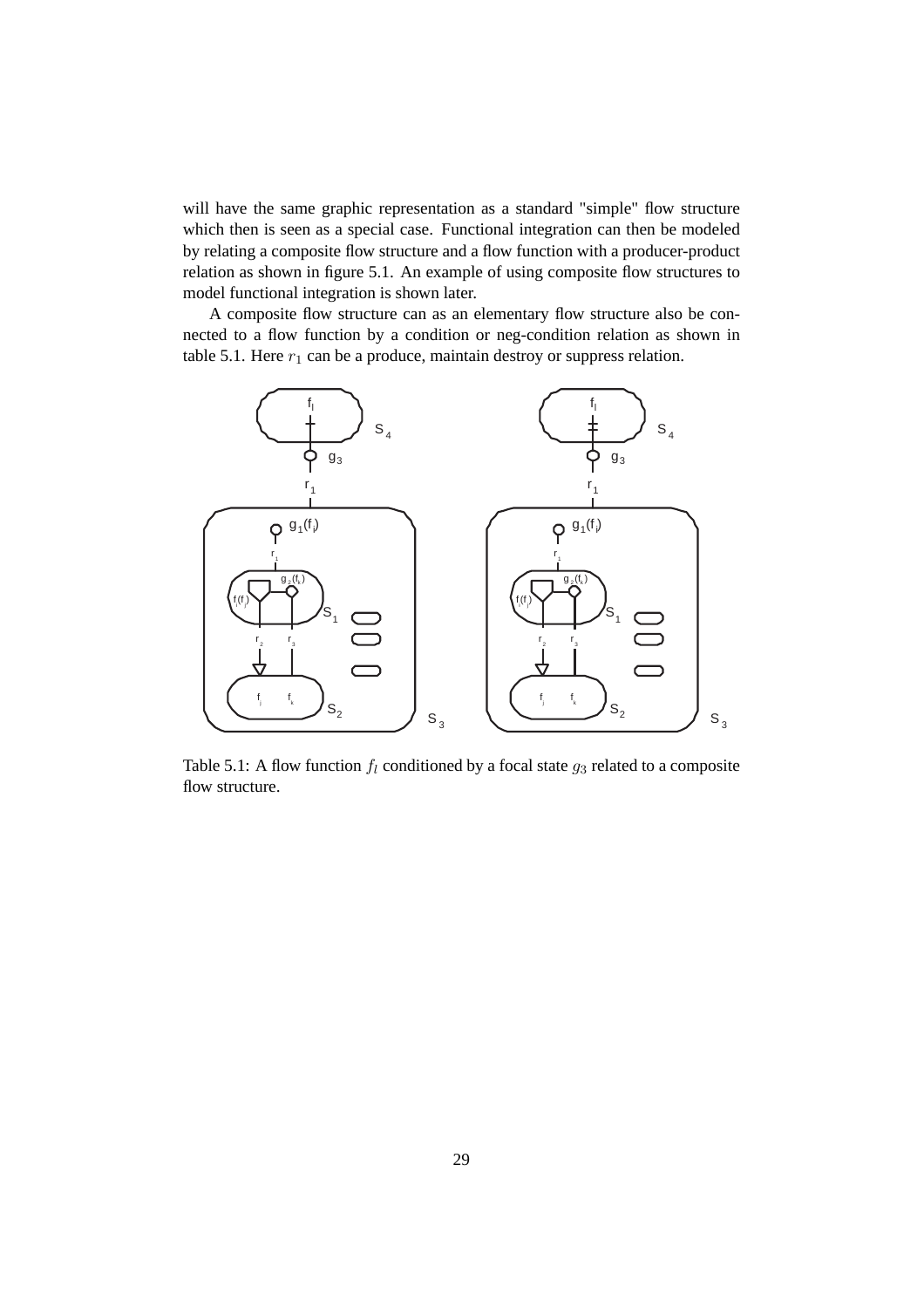### **Chapter 6**

## **Modeling examples**

We will demonstrate how purposes and functions of the control systems can be expressed in MFM by a simple example, a tank process. First we will consider the system without any controls and then it will be extended with different control systems.

#### **6.1 The tank process without control system**

The system without control and the corresponding MFM model is shown in figure 6.1. Note that the MFM model includes three active and three passive causal roles. For example,  $So<sub>1</sub>$  is an upstream agent for  $Tr<sub>1</sub>$  and  $St<sub>1</sub>$  is an upstream agent for  $Tr_3$ . The barrier  $Ba_1$  in the lower branch of the flow structure represents a safety function of the tank (to prevent the water from spilling over). Note also that the upstream agent role of  $So<sub>1</sub>$  in relation to  $Tr<sub>1</sub>$  is conditioned by the state of the stop valve (if the valve is closed the role is not available). The two actuation relations  $Ac_1$  and  $Ac_2$  indicate two possibilities of intervention (the actuation function of the valves  $V_c$  and  $V_o$ ).



Figure 6.1: MFM model of tank without control system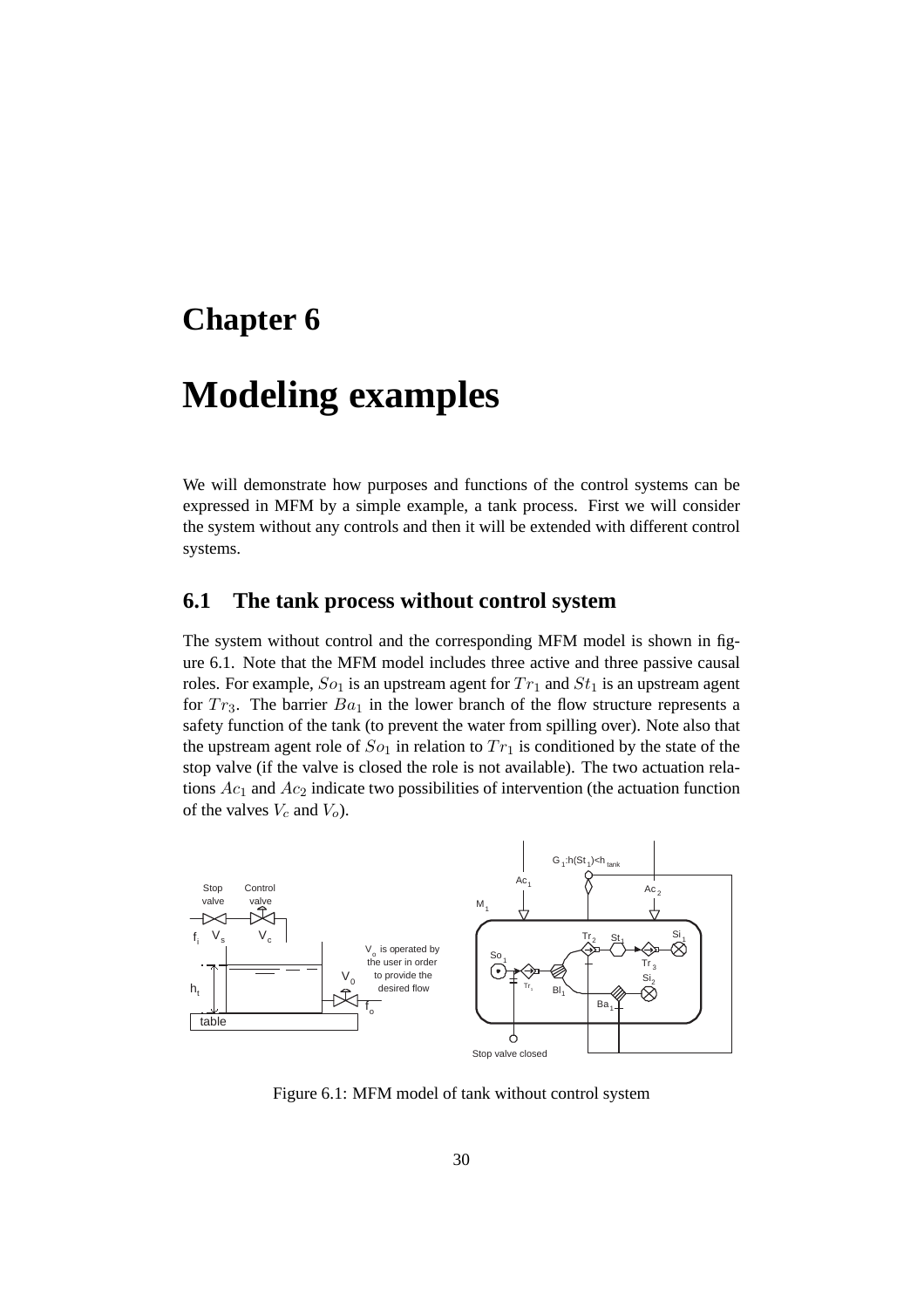### **6.2 Feedback control of input valve**

Introducing a level regulator in the tank we get the MFM model shown in figure 6.2. The control function is represented by the concepts introduced above (maintain) and its relations with the flow functions below are indicated. Note in particular that  $St_1$  has a downstream agent role in relation to  $Tr_2$  because the feedback loop change the pattern of causal roles in the system. Actually, one of the purposes of the feedback loop is to modify the causal structure. This demonstrates the reciprocity of functional descriptions mentioned earlier. Note also that a barrier  $Ba<sub>2</sub>$ has been included in series with  $Ba<sub>1</sub>$ . The barrier represents a safety function of the regulator (to prevent spill over) and the two barriers form together a simple safety chain comprising two levels of defense against spill over.



Figure 6.2: MFM model of tank with feedback control of input valve

#### **6.2.1 Functional integration**

The model in figure 6.2 can now be extended to the model shown in figure 6.3 by including an additional purpose of the regulator which is to provide a balance of input and output flows to the tank. This purpose is expressed by the balance function  $Bl_2$  in flow structure  $M_2$ . Note that a flow function can be shared by several flow structures without a contradiction because each flow structure represent a particular view or abstraction of the system. The balance function  $Bl_1$  (and other flow functions and relations) can therefore be part of both flow structure  $M_1$  and  $M_2$ .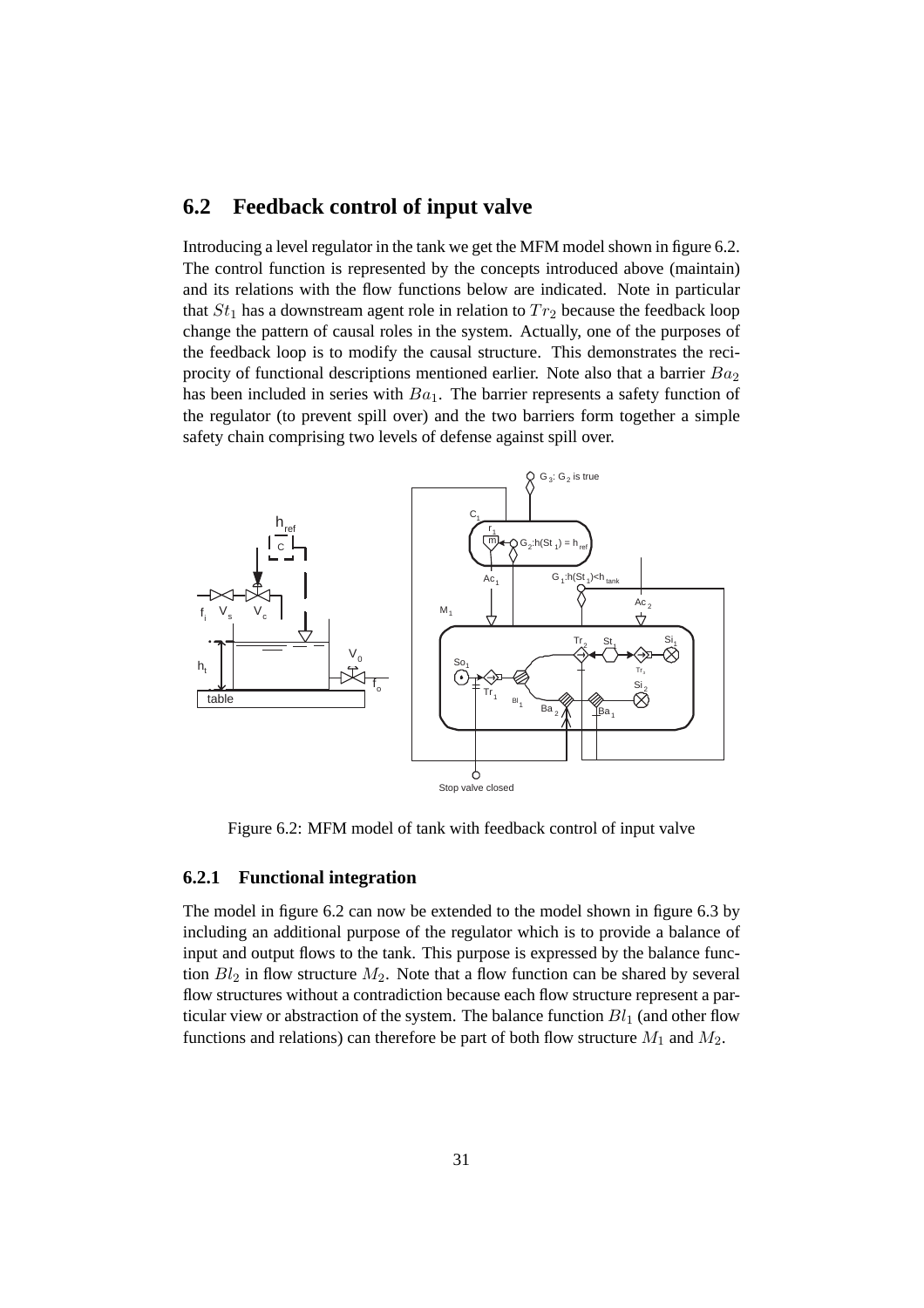

Figure 6.3: Integrated MFM model of tank with feedback control of input valve

#### **6.2.2 Including a safety control system**

We can expand the model in figure 6.2 in another direction by introducing a safety control system which closes the stop valve when the water spill over in the tank. The safety control system is represented by the functions in control structure  $C_2$ shown in the expanded model in figure 6.4. The purpose of the safety control system is to destroy the spill over condition. The control is done by closing  $V_s$ represented in the model as the conditioning of a causal role.

It is seen that the safety control system includes an additional barrier  $Ba<sub>3</sub>$  in flow structure  $M_1$ . The safety control system contributes accordingly with a third level of defense against the spill over condition.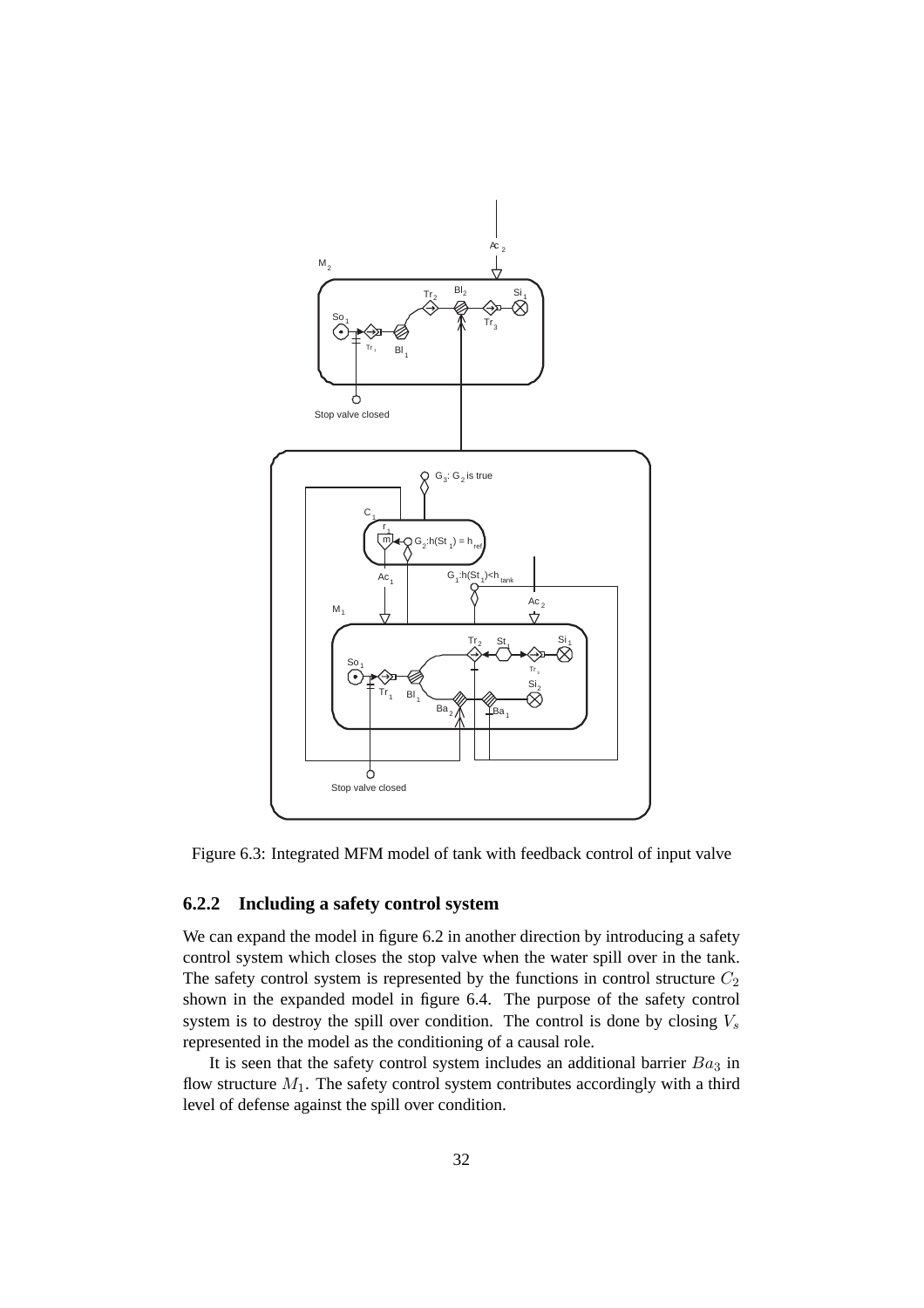

Figure 6.4: MFM model of tank with feedback control of input valve and protection system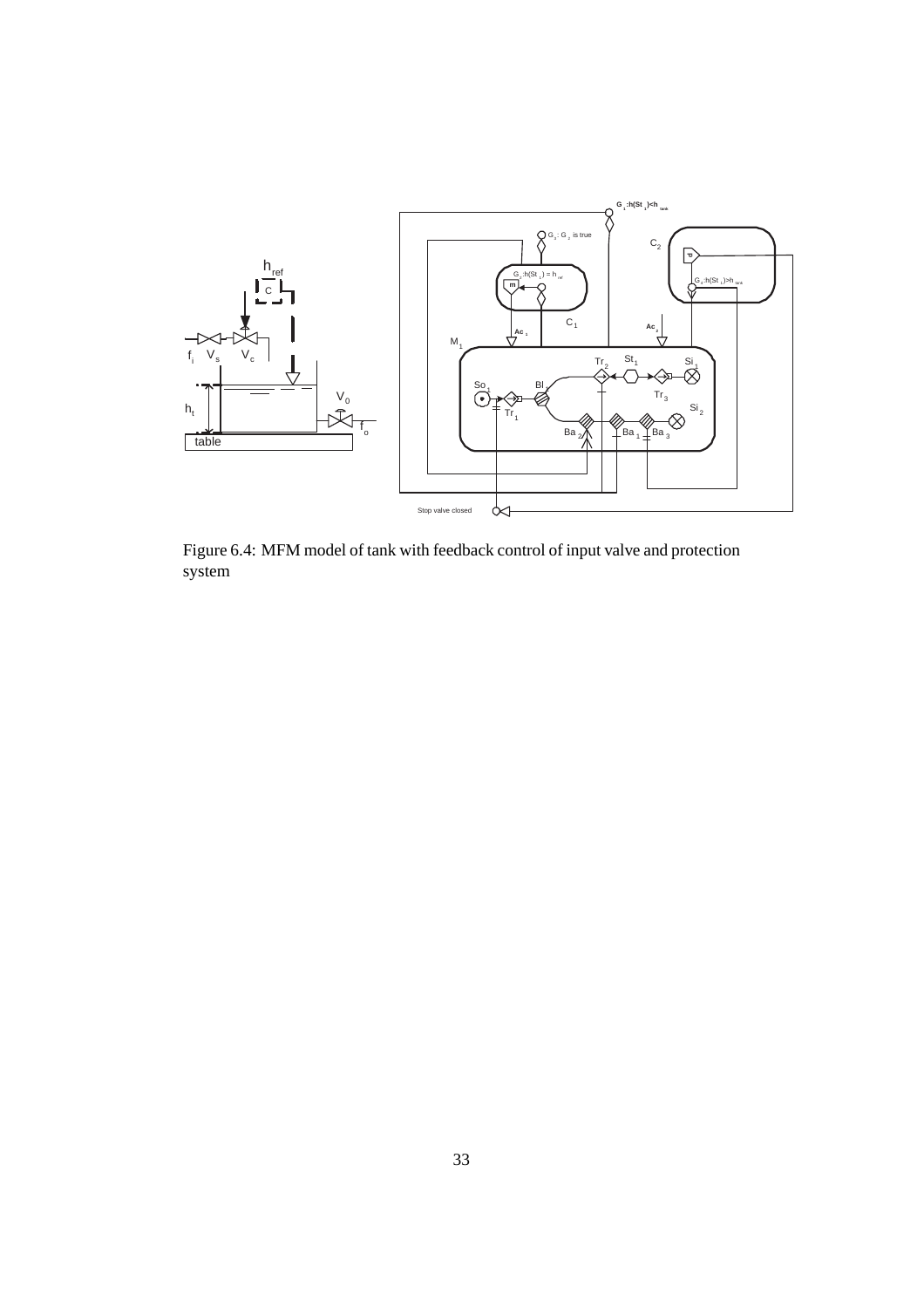### **Chapter 7**

## **Conclusions**

The purpose of the present work has been to develop concepts for modeling goals and functions of control and safety systems in MFM. The development solves a number of problems which has remained unsolved for some time. The following results have been obtained:

- It has been shown that it is both possible and meaningful to separate the purpose of control systems to determine the state of the system under control from the information processing means used for its accomplishment
- It has been demonstrated that the action theory proposed by VonWright [23] and extended by Lind [12, 14] can be used as a systematic basis for the extensions of MFM that were required to model goals and functions of control and safety systems
- Elementary and more complex control patterns have been developed which define how goals and function of control and safety systems are related to goals and functions of the system under control
- It has been demonstrated that MFM with the extensions proposed can handle the entanglement of goals and functions of the control and safsty systems and the process under control
- It has been demonstrated that MFM with the extensions proposed can be used to represent relations between safety and non-safety functions
- It has been demonstrated that MFM may provide a basis for formalized modeling of safety chains and defense in depth

### **7.1 Suggestions for further work**

It should be stressed that the research presented here should be seen as the first concentrated effort to establish a theoretical foundation for modeling control and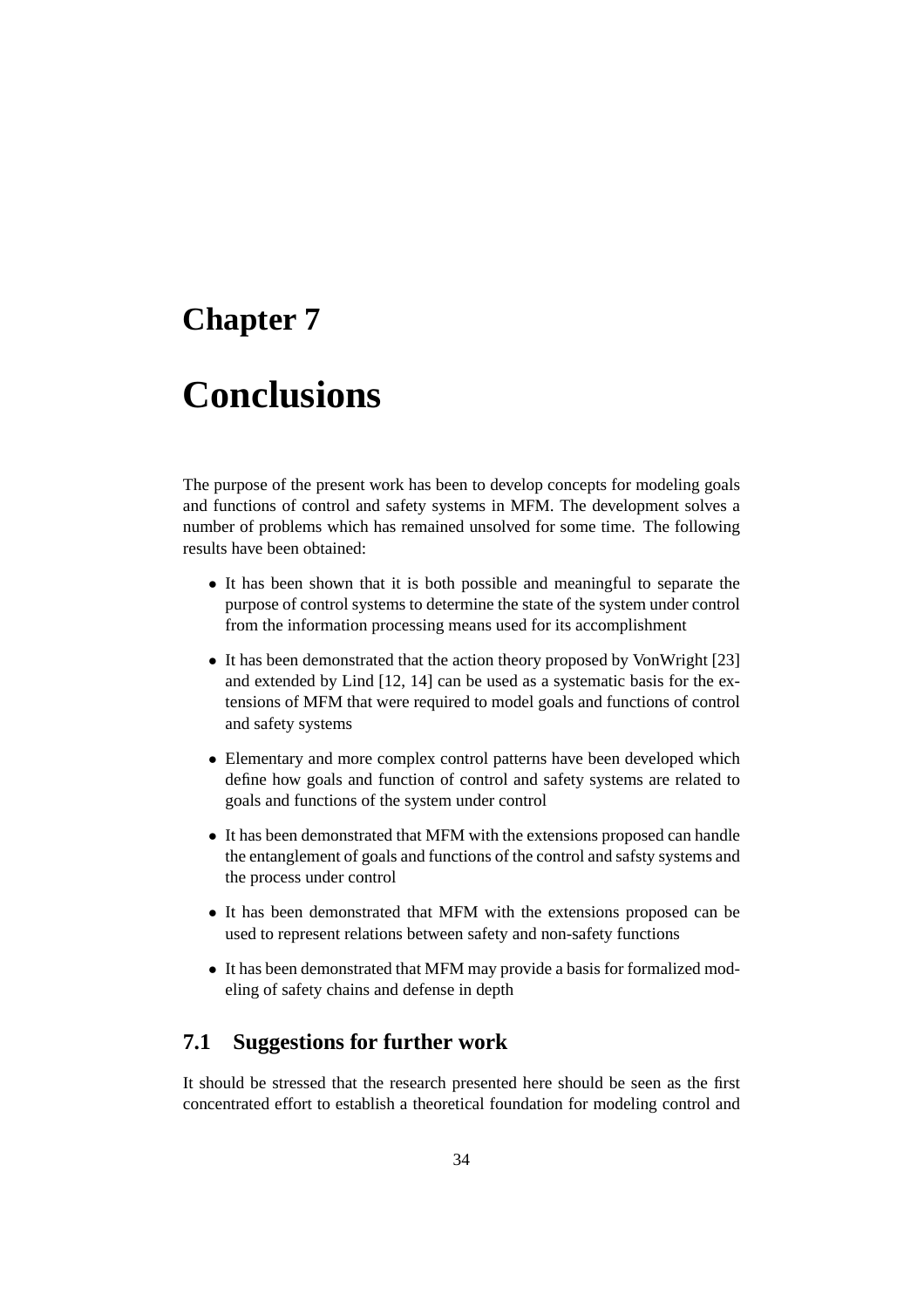safety in MFM. A number of important new results have been generated but the work has also created a number of new problems for further investigation. It has also been necessary to focus the work in order to produce results whose value that could be demonstrated in model examples. The following topics should be investigated in future work:

- The action theoretical foundation should be extended to include the interaction between two or more agents. This extension is necessary in order to derive MFM concepts to model goals and functions of multi-variable controls.
- Concepts should be developed to compose elementary control actions into more complex control flow structures such as sequences and parallel control actions. A particularly challenging problem is here to be able to model start-up and shut-down controls whose purpose is to change the functional structure of the plant
- More complex modeling examples should be investigated in order to validate the proposed concepts and to identify more schemes for functional integration that can express the purposes of more complex control strategies
- The substitution of the achieve relation in MFM with an extended set of relations (produce, maintain, destroy and suppress) necessitates a systematic study of the temporal aspects of MFM models.
- Further studies are required to identify interdependencies between control and process functions (the problem of entangled functions)
- Rules should be developed for means-end reasoning about control functions
- The inclusion of the functions of counter-agents (disturbances) in MFM models should be investigated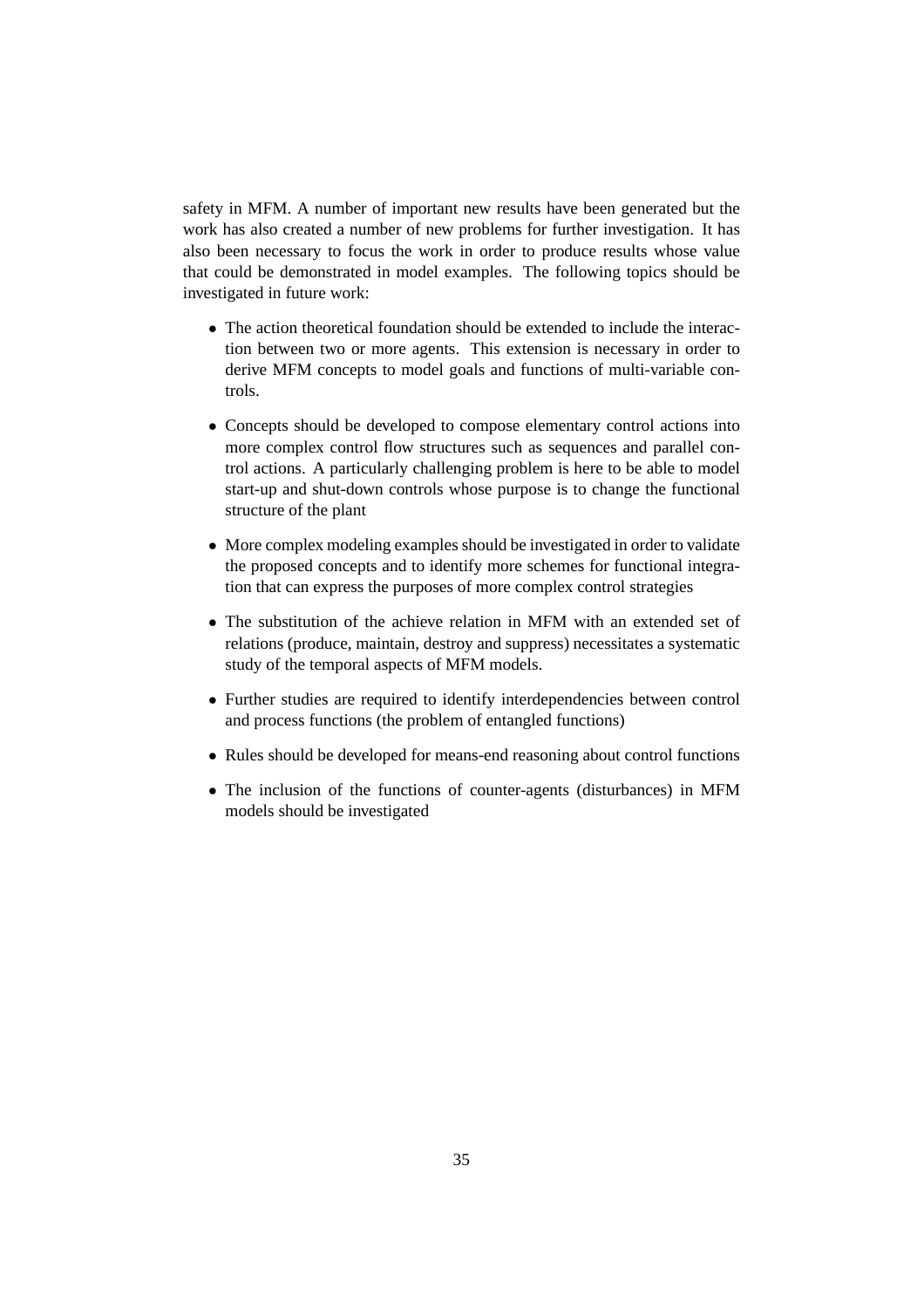## **Bibliography**

- [1] P. Achinstein. *The Nature of Explanation*. Oxford University Press, Oxford, 1983.
- [2] W. R. Corcoran, D. J. Finnicum, F. R. Hubbard, C. R. Musick, and P. F. Walzer. Nuclear power-plant safety functions. *Nuclear Safety*, 22(2):179– 191, 1981.
- [3] A. Gofuku, T. Ohi, and K. Ito. Qualitative reasoning of the effects of a counter action based on a functional model. In *Proc. CSEPC'2004*, Sendai, Japan, November 4-5.
- [4] A. Gofuku and Y. Tanaka. A combination of qualitative reasoning and numerical simulation to support operator decisions in anomalous situations. In *Proc. 3'rd IJCAI Workshop on Engineering Problems for Qualitative Reasoning*, 1997.
- [5] W. Haddon. Energy damage and the ten countermeasure strategies. *Human Factors*, 15(4):355–366, 1973.
- [6] J. E. Larsson. Diagnostic reasoning based on means-end models: Experiences and future prospects. *Knowledge-Based Systems*, 15(1–2):103–110, 2002.
- [7] M. Lind. Generic control tasks in process plant operation. In *Proc European Annual Manual (EAM'2)*, 1982.
- [8] M. Lind. Representing goals and functions of complex systems an introduction to multilevel flow modelling. Technical report, Institute of Automatic Control Systems, Technical University of Denmark, 1990.
- [9] M. Lind. Functional architectures for systems management and control. In M. Lind, editor, *Interactive Planning for Integrated Supervision and Control in Complex Plant. Final report - Project 4937-92-08-ED ISP DK*. Institute for Systems Engineering and Informatics, CEC Joint Research Centre, Ispra Italy, 1993.
- [10] M. Lind. Modeling goals and functions of complex industrial plant. *Applied Artificial Intelligence*, 8(2):259–283, 1994.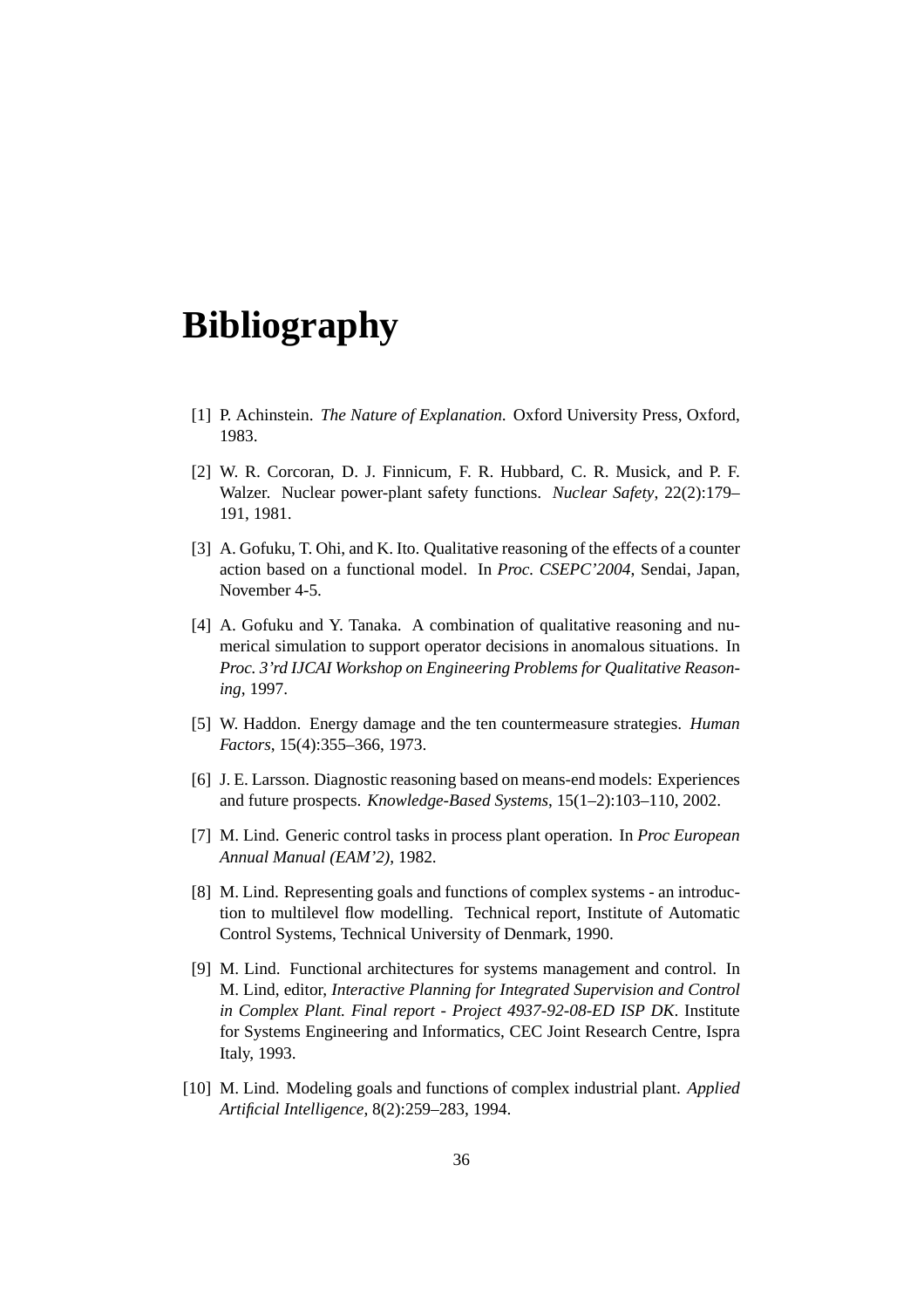- [11] M. Lind. Plant modeling for human supervisory control. *Transactions of the Institute of Measurement and Control*, 21(4-5):171–180, 1999.
- [12] M. Lind. Promoting and opposing. NKS-R-07 project report, Ørsted DTU, Technical University of Denmark, 2002.
- [13] M. Lind. Making sense of the abstraction hierarchy in the power plant domain. *Cognition Technology and Work*, 5(2):67–81, 2003.
- [14] M. Lind. Description of composite actions towards a formalization of safety functions. NKS-R-07 project report, Ørsted DTU, Technical University of Denmark, 2004.
- [15] M. Lind. Means and ends of control. In *Proc. IEEE Conf. Systems Man and Cybernetics*, The Hague, Holland, October 10-13 2004.
- [16] A. Miller and P. Sanderson. Modeling "deranged" physiological systems for ICU information system design. In *Proc. HFES/IEA 2000, Human Factors and Ergonomics Society*, San Diego, July-August 2000.
- [17] C. Morris. *Signification and Significance*. The MIT Press, Cambridge, 1964.
- [18] J. Petersen. Means-end models of safety related organizational processes. In *Proc. International Conference on Probabilistic Safety Assessment and Management PSAM7/ESREL'04*.
- [19] J. Petersen. Situation assessment of complex dynamic systems using MFM. In *Proceedings of 8th. IFAC/IFIP/IFPRS/IEA Symposium on Analysis, design and Evaluation of Human-Machine Systems*, pages 645–650, Kassel, Germany, September 18-20 2001.
- [20] J. Rasmussen, A. M. Pejtersen, and L. P. Goodstein. *Cognitive Systems Engineering*. John Wiley, New York, 1994.
- [21] M. C. Robbins, G. F. Eames, and J. R. Mayell. Nuclear safety chains. *Proceedings of the IEE*, 128C(2), 1981.
- [22] W. A. Trost and R. J. Nertney. Barrier analysis. SCIE-DOE-01-TRAC-29-95, Technical Research and Analysis Center, Scientech Inc, Idaho Falls, Idaho, USA, 1995.
- [23] G. H. Von Wright. An essay in deontic logic and the general theory of action. *Acta Philosophica Fennica*, 21, 1968.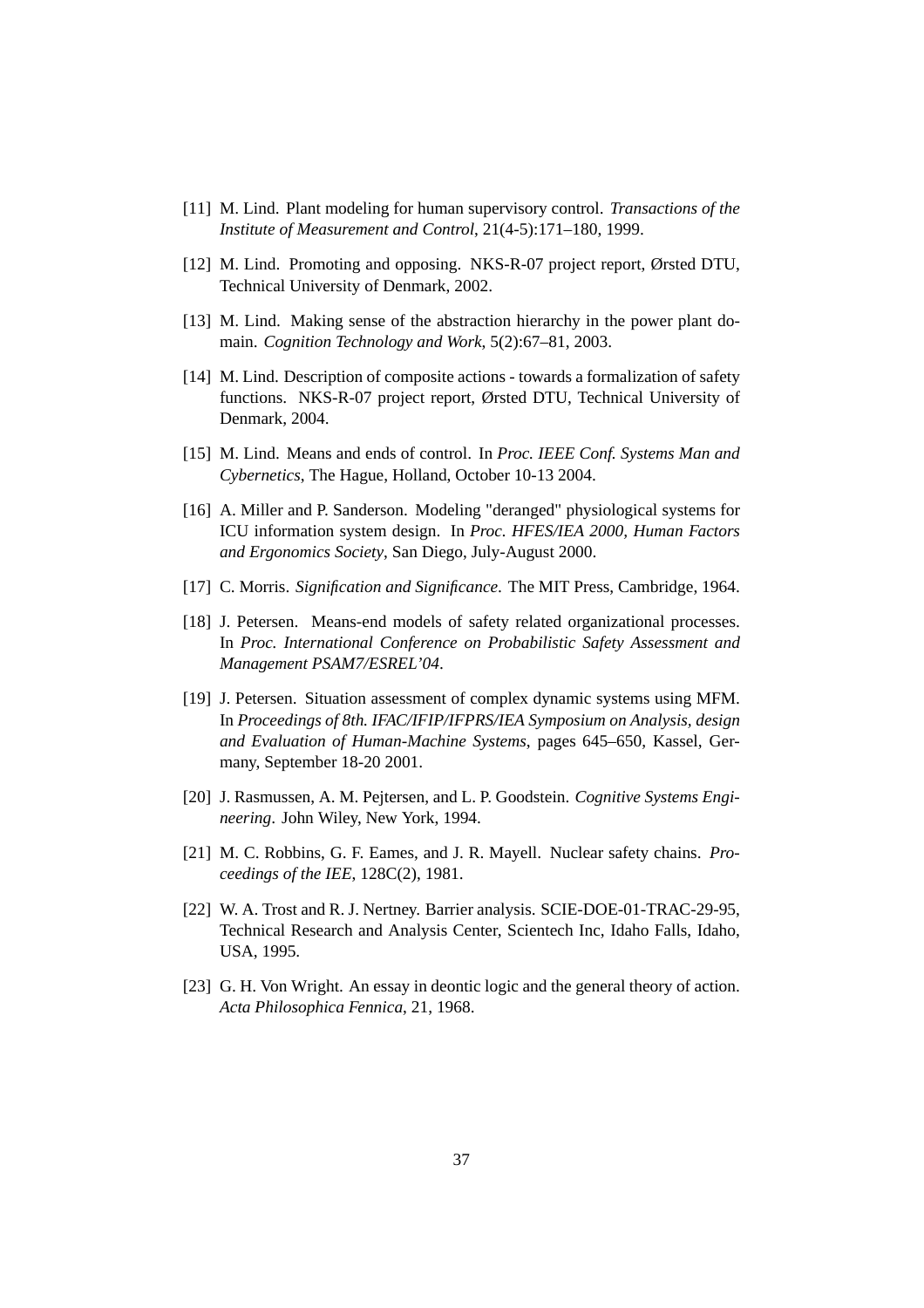### **Appendix A**

# **Standard MFM Concepts and Extensions**

The extensions of MFM with concepts and symbols to model control goals and functions has required modifications and extensions of the MFM modeling concepts described previously by Lind [9, 10, 11] and Petersen [19]. The modifications and extensions have mainly been motivated by the insights gained by the derivation of dual interpretations to VonWright's elementary action types. The following modifications and extensions have been made and are included in tables A.2 and A.3 below.

- **The achieve relation** has been substituted by four relations; produce, maintain, destroy and suppress corresponding to the four elementary action types. In this way we can express finer distinctions in regard to the temporal aspects of the means-end relation. We can at the same time distinguish actions where the focus is on the final state of affairs (produce and maintain) from actions where the focus is on the initial state of affairs (destroy and suppress).
- **Goals** are now termed focal states in order to accommodate to the extension of the achieve relation. This change of terms was decided because it seemed not sensible to call a state which is destroyed or suppressed a goal state. It is more meaningful to call it a focal state because of the key role it plays in describing the intention in an action. The same argument applies for a state which is suppressed.
- **Conditions** played an important role in standard MFM and they were always combined with an achieve relation. The substitution of the achieve relation with four new relation types therefore required the introduction of a condition type which can express disablement of a function. This relation is called a neg-condition.
- **Conditional causal roles.** In some modeling problems the existence of causal roles is conditional on certain state of affairs. We therefore have introduced the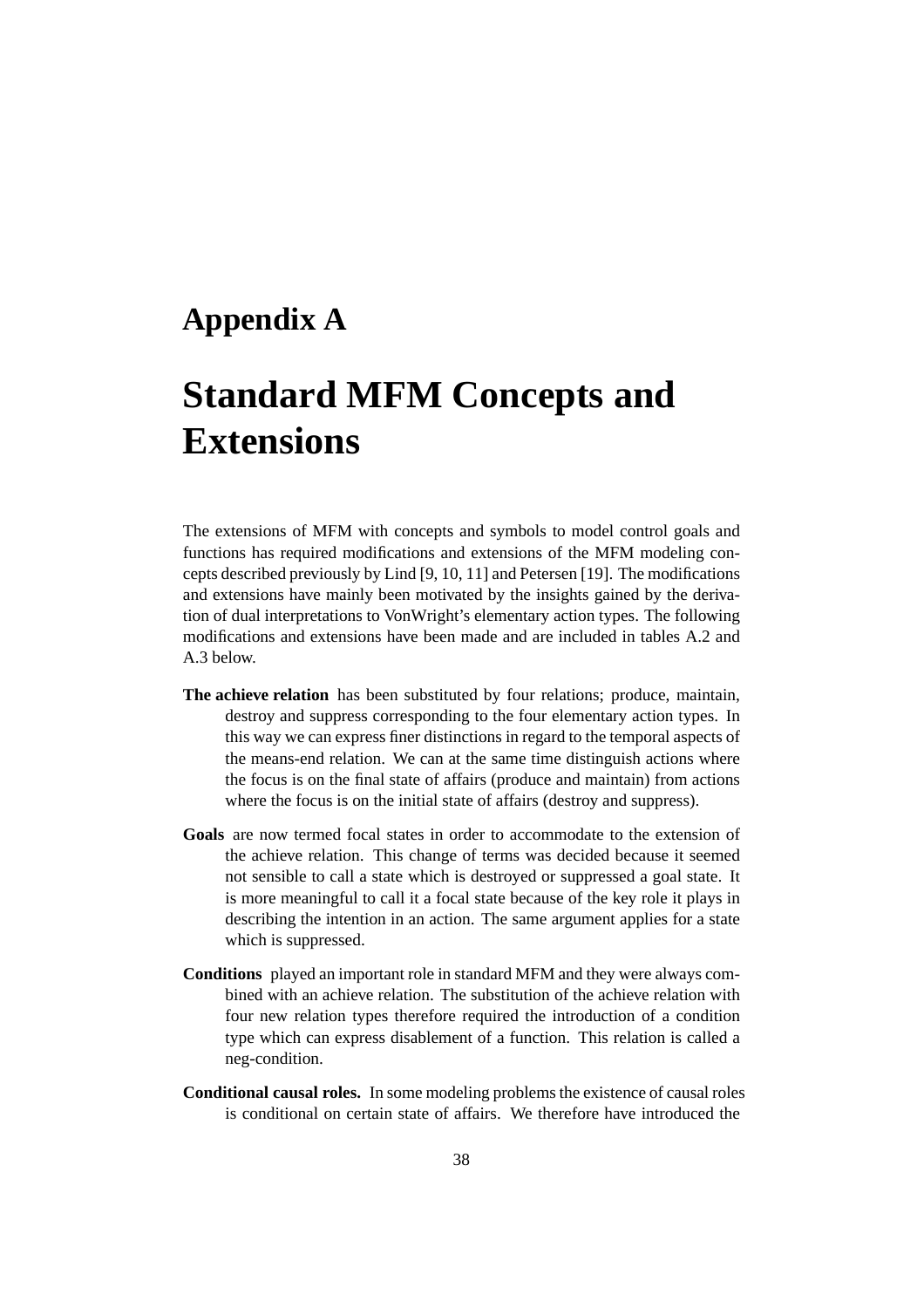possibility of connecting the condition relations with causal roles.

### **A.1 Flow functions**

| Name and<br>symbol | Explanation                                                                                                                                                                                                                                                                                                                                                                                                                                                                                                                                                                                                                                          |  |  |  |
|--------------------|------------------------------------------------------------------------------------------------------------------------------------------------------------------------------------------------------------------------------------------------------------------------------------------------------------------------------------------------------------------------------------------------------------------------------------------------------------------------------------------------------------------------------------------------------------------------------------------------------------------------------------------------------|--|--|--|
| Storage            | A storage represents the functions of a system which serve as an accumulator of mass or<br>energy. A storage function can have any number of connections and any number of condi-<br>tions. An example could be the function of a tank when used as a device for accumulation<br>of a fluid, in this example we are dealing with a mass storage. Another example could be<br>the storage of energy in a boiler by heating the water.                                                                                                                                                                                                                 |  |  |  |
| <b>Balance</b>     | The balance represents the function of a system which provides a balance between the<br>total rates of incoming and outgoing flows. Each balance function can have any number<br>of connections and any number of conditions                                                                                                                                                                                                                                                                                                                                                                                                                         |  |  |  |
| Source             | The source represents the function of a system which serve as an infinite reservoir of mass<br>or energy. No physically realizable system can in principle unlimited capability to deliver<br>mass or energy. However, this representation may in many cases provide an adequate<br>abstraction of the physical phenomena considered                                                                                                                                                                                                                                                                                                                 |  |  |  |
| Sink               | The sink represents the function of a system which serve as an infinite drain of mass or<br>energy. As for the source function, this function can be used in many cases as an adequate<br>abstraction                                                                                                                                                                                                                                                                                                                                                                                                                                                |  |  |  |
| Transport          | A transport represents the function of a system which serve to transfer of materials or<br>energy between two other systems. As for the storage function we distinguish between<br>mass and energy transport. A transport function has always two and only two connections<br>and none, one or several conditions. Furthermore, a transport function is associated with<br>a flow direction as indicated by the arrow in the transport symbol. Note that the flow<br>direction is not identical to the directions defined by the causal roles.                                                                                                       |  |  |  |
| Barrier            | A barrier represents the function of a system that serve to prevent the transfer of materials<br>or energy between two systems. Typical examples of systems which implement barrier<br>functions are the cladding on nuclear fuel rods, heat isolating material and a trap in water<br>systems. The function of the cladding in nuclear fuels is to prevent the flow of radioactive<br>materials from the fuel (uranium isotopes) to the cooling water. The function of heat in-<br>sulating material is to prevent the heat energy to flow. The function (one of the functions)<br>of a trap is to prevent air from the sour system to pass through |  |  |  |

Table A.1: Flow functions in MFM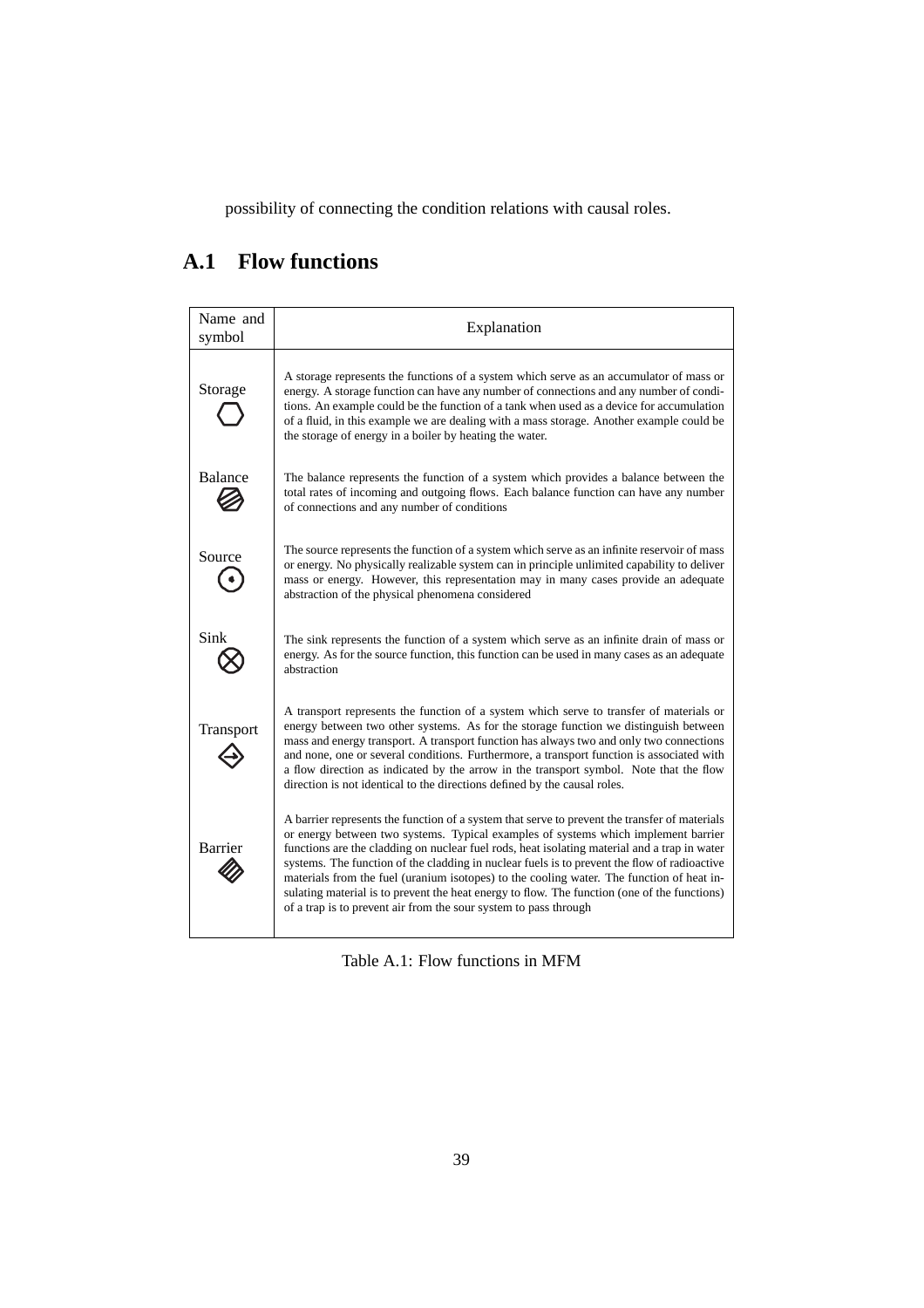### **A.2 Vertical relations**

| <b>Name-</b><br>symbol | <b>Explanation</b>                                                                                                                                                                                                                                                                                                                                       |
|------------------------|----------------------------------------------------------------------------------------------------------------------------------------------------------------------------------------------------------------------------------------------------------------------------------------------------------------------------------------------------------|
| Produce                | Objectives are achieved by performing certain functions. Therefore we have a produce<br>relation. The relation is a means-end relation where the objective is the end and the<br>function or systems of functions are the means. When using the (A) relation, the function<br>represent the purpose of the material and energy transformation processes. |
| Maintain               | Objectives are maintained by performing certain functions. Therefore we have a maintain<br>relation. The relation is a means-end relation where the objective is the end and the<br>function or systems of functions are the means.                                                                                                                      |
| Destroy                | Objectives are destroyed by performing certain functions. Therefore we have a destroy<br>relation. The relation is a means-end relation where the objective is the end and the<br>function or systems of functions are the means.                                                                                                                        |
| <b>Suppress</b>        | Objectives are suppressed by performing certain functions. Therefore we have a suppress<br>relation. The relation is a means-end relation where the objective is the end and the<br>function or systems of functions are the means.                                                                                                                      |
| Condition              | An objective can also define a condition that is necessary for the enablement of a func-<br>tion. This conditioning is expressed by a condition relation between the objective and the<br>function.                                                                                                                                                      |
| Neg-<br>Condition      | An objective can also define a condition that is necessary for the disablement of a function.<br>This conditioning is expressed by a neg-condition relation between the objective and the<br>function.                                                                                                                                                   |
| Producer-<br>Product   | Functions can be related through a relation called a producer-product (PP) relation. This<br>relation is used when the temporal interactions between a set of functions (a process)<br>result in a transformation that again serves another function in the system.                                                                                      |
| Mediate                | Functions can also be related through another causal relation called a mediate (M) rela-<br>tion. This relation is used when a system has the role of being an intermediate between<br>an agent and another system that serve as an object of action.                                                                                                    |
| Actuate<br>♡           | An actuation relation connexts a control function with the flow structure containing the<br>flow function under direct control.                                                                                                                                                                                                                          |

Table A.2: Vertical relations in MFM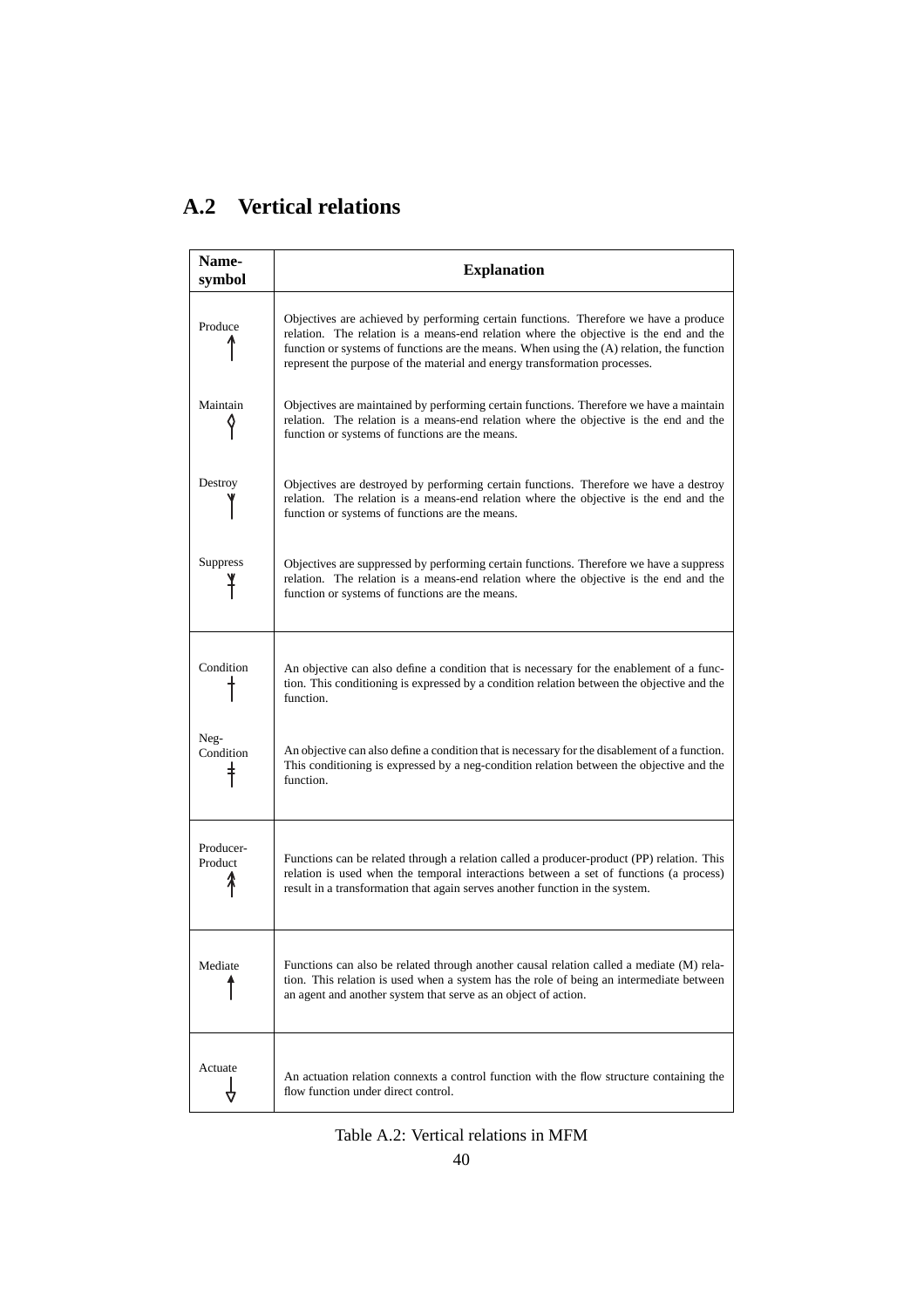### **A.3 Horizontal relations**

| Name and<br>symbol | Explanation                                                                                                                                                                                                                       |
|--------------------|-----------------------------------------------------------------------------------------------------------------------------------------------------------------------------------------------------------------------------------|
| Connection         | A functional connection provides a contextual linkage of two functions meaning that they<br>relate to the same goal perspective or that they share objects (they change properties that<br>belong to the same object or substance |
| Sender             | A flowfunction $F$ connected at the input of a transport $T$ , is a sender if the system realiz-<br>ing $F$ has the role of passively providing substance for the transport $T$                                                   |
| Recipient          | A flowfunction $F$ connected at the input of a transport $T$ , is a <i>recipient</i> if the system                                                                                                                                |
| --                 | realizing $F$ has the role of passively receiving substance for the transport $T$                                                                                                                                                 |
| Upstream           | A flowfunction F connected at the input of a transport $T$ , is an <i>upstream agent</i> if the                                                                                                                                   |
| agent              | system realizing $F$ has the role of (actively) driving the transport $T$                                                                                                                                                         |
| Downstream         | A flowfunction F connected at the output of a transport $T$ , is a <i>downstream agent</i> if the                                                                                                                                 |
| agent              | system realizing $F$ has the role of (actively) counteracting the transport $T$                                                                                                                                                   |

Table A.3: Horizontal relations in MFM